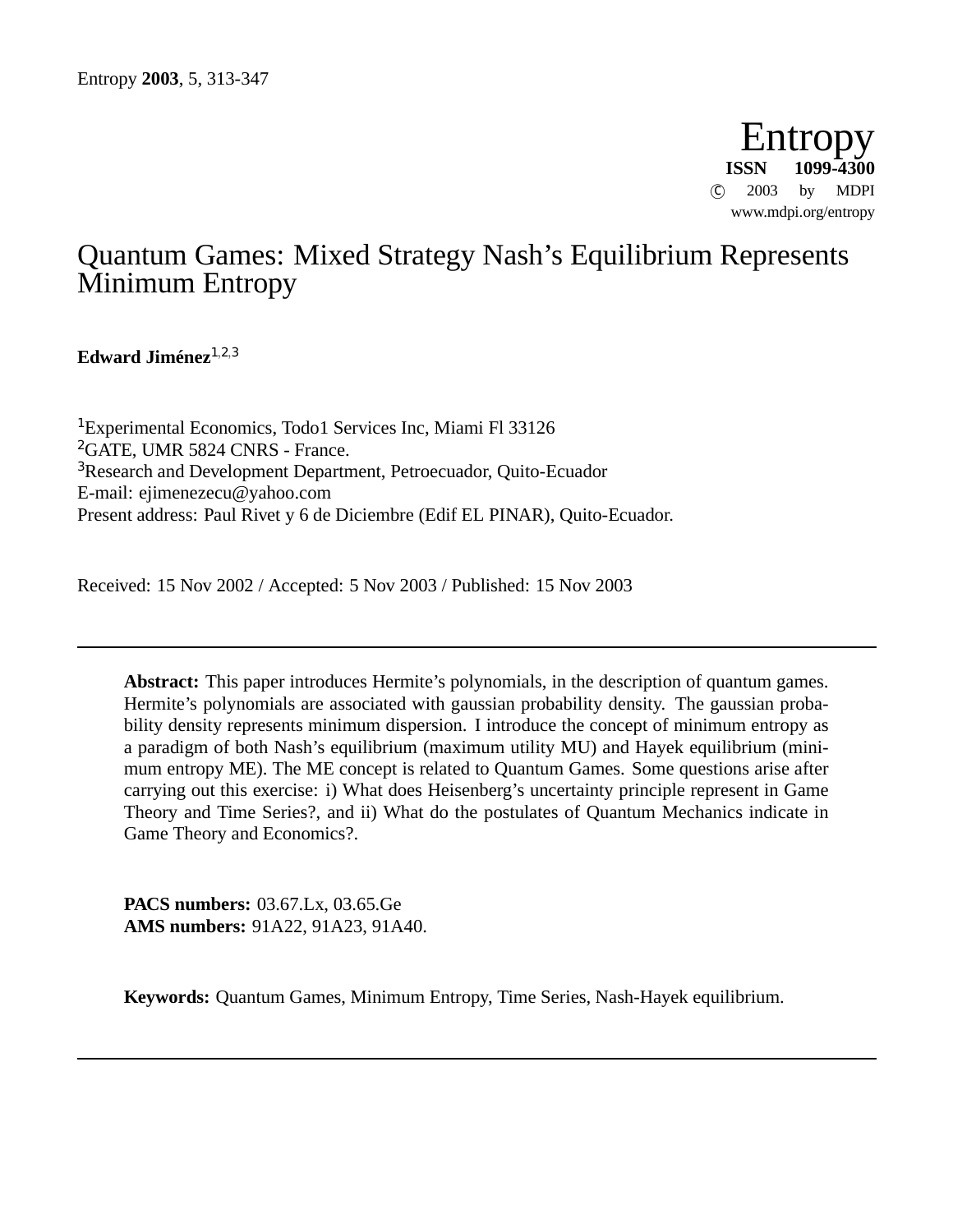# **1 Introduction**

The quantum games and the quantum computer are closely-related. The science of Quantum Computer is one of the modern paradigms in Computer Science and Game Theory [5-8, 23, 41, 42, 53]. Quantum Computer increases processing speed to have more effective data-base search. The quantum games incorporate Quantum Theory to Game Theory algorithms. This simple extrapolation allows the Prisoner's Dilemma to be solved and demonstrates that the cooperative equilibrium [44, 47, 51, 57] is viable and stable with a probability different from zero.

In *Eisert* [7,8] the analogy between Quantum Games and Game Theory is expressed as: "At the most abstract level, game theory is about numbers of entities that are efficiently acting to maximize or minimize. For a quantum physicist, it is then legitimate to ask: what happens if linear superpositions of these actions are allowed for?, that is, if games are generalized into the quantum domain. For a particular case of the Prisoner's Dilemma, we show that this game ceases to pose a dilemma if quantum strategies are implemented for". They demonstrate that classical strategies are particular quantum strategy cases.

Eisert, Wilkens, and Lewenstein [8], not only give a physical model of quantum strategies but also express the idea of identifying moves using *quantum operations and quantum properties*. This approach appears to be fruitful in at least two ways. On one hand, several recently proposed quantum information application theories can already be conceived as competitive situations, where several factors which have opposing motives interact. These parts may apply quantum operations using bipartite quantum systems. On the other hand, generalizing decision theory in the domain of quantum probabilities seems interesting, as the roots of game theory are partly rooted in probability theory [43, 44]. In this context it is of interest to investigate what solutions are attainable if superpositions of strategies are allowed [18, 41, 42, 50, 51, 57]. A game is also related to the transference of information. It is possible to ask: what happens if these carriers of information are applied to be quantum systems, where Quantum information is a fundamental notion of information? Nash's equilibria concept as related to quantum games is essentially the same as that of game theory but the most important difference is that the strategies appear as a function of quantum properties of the physical system [41, 42].

This paper essentially explains the relationship which exists among Quantum Mechanics, Nash's equilibria, Heisenberg's Uncertainty Principle, Minimum Entropy and Time Series. Heisenberg's uncertainty principle is one of the angular stones in Quantum Mechanics. One application of the uncertainty principle in Time Series is related to Spectral Analysis "The more precisely the random variable VALUE is determined, the less precisely the frequency VALUE is known at this instant, and conversely". This principle indicates that the product of the standard deviation of one random variable  $x_t$  by the standard deviation of its frequency  $w$  is greater or equal to  $1/2$ .

This paper is organized as follows:

Section 2: Quantum Games and Hermite's Polynomials, Section 3: Time Series and Heisenberg's Principle, Section 4: Applications of the Models, and Section 5: Conclusion.

## **2 Quantum Games and Hermite's Polynomials**

Let  $\Gamma = (K, S, v)$  be a game to n–players, with K the set of players  $k = 1, ..., n$ . The finite set  $S_k$  of cardinality  $l_k \in N$  is the set of pure strategies of each player where  $k \in K$ ,  $s_{kj_k} \in S_k$ ,  $j_k = 1, ..., l_k$  and  $S = \prod_{K} S_{k}$  represents the set of pure strategy profiles with  $s \in S$  an element of that set,  $l = l_{1}, l_{2}, ..., l_{n}$ represents the cardinality of  $S$ , [12, 43, 55, 56].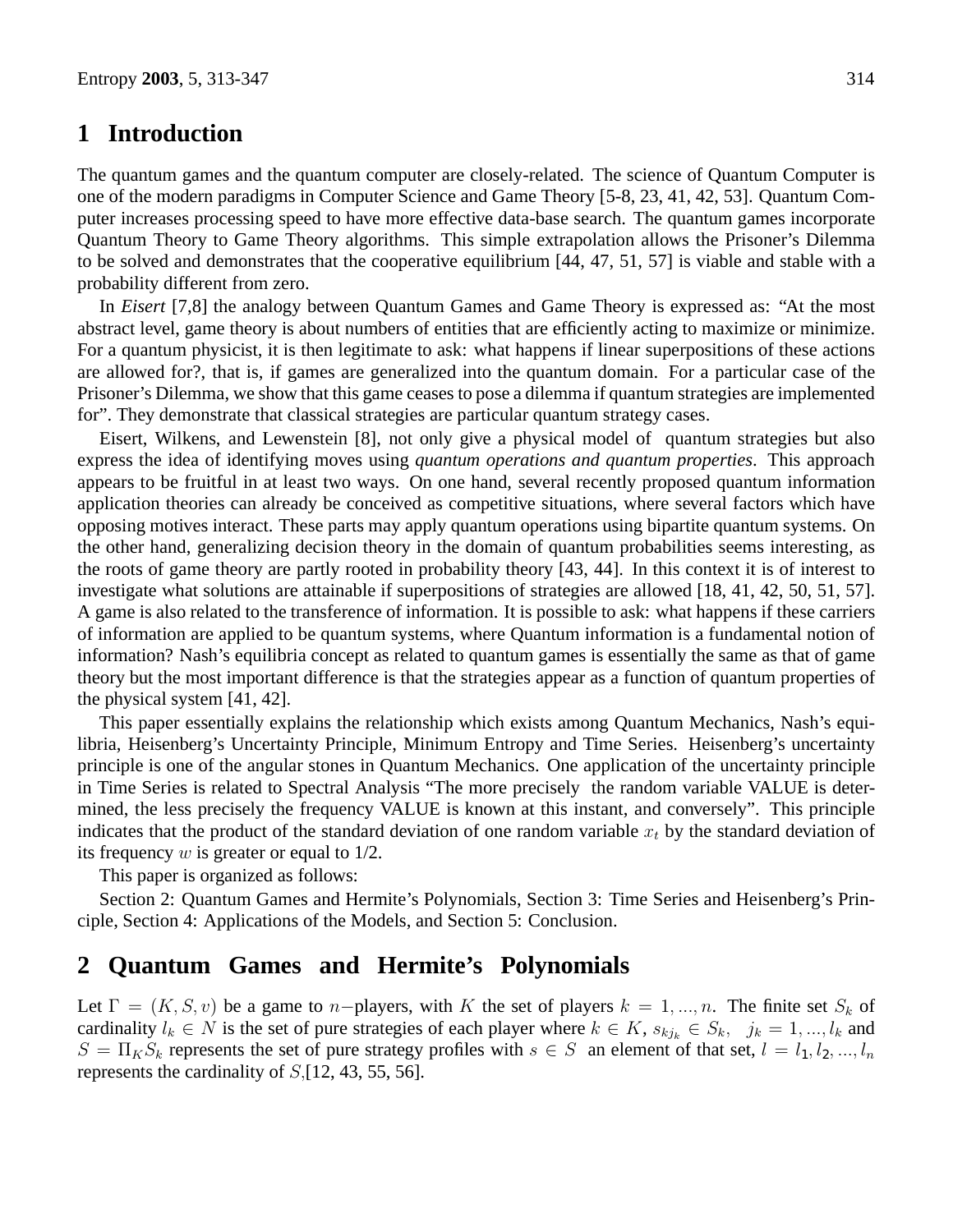The vector function  $\vee : S \to R^n$  associates every profile  $s \in S$ , where the vector of utilities  $\vee(s)$  $= (v^1(s), ..., v^n(s))^T$ , and  $v^k(s)$  designates the utility of the player k facing the profile s. In order to understand calculus easier, we write the function  $v^k(s)$  in one explicit way  $v^k(s) = v^k(j_1, j_2, ..., j_n)$ . The matrix  $\vee_{n,l}$  represents all points of the Cartesian product  $\Pi_{k\in K}S_k$ . The vector  $\vee^k(s)$  is the  $k-$  column of  $\vee$ .

If the mixed strategies are allowed then we have:

$$
\Delta(S_k) = \left\{ \mathsf{p}^k \in R^{l_k} : \sum_{j_k=1}^{l_k} p_{j_k}^k = 1 \right\}
$$

the unit simplex of the mixed strategies of player  $k \in K$ , and  $p^k = (p_{jk}^k)$  the probability vector. The set of profiles in mixed strategies is the polyhedron  $\Delta$  with  $\Delta = \prod_{k \in K} \Delta(S_k)$ , where  $p = (p_{j_1}^1, p_{j_2}^2..., p_{j_n}^n)$ , and  $p^k = (p_1^k, p_2^k, ..., p_{l_n}^k)^T$ . Using the Kronecker product ⊗ it is possible to write<sup>1</sup>:

$$
\begin{array}{rcl}\n\mathsf{p} & = & \mathsf{p}^1 \otimes \mathsf{p}^2 \otimes \ldots \otimes \mathsf{p}^{k-1} \otimes \mathsf{p}^k \otimes \mathsf{p}^{k+1} \otimes \ldots \otimes \mathsf{p}^n \\
\mathsf{p}^{(-k)} & = & \mathsf{p}^1 \otimes \mathsf{p}^2 \otimes \ldots \otimes \mathsf{p}^{k-1} \otimes \mathsf{l}^k \otimes \mathsf{p}^{k+1} \otimes \ldots \otimes \mathsf{p}^n \\
\mathsf{l}^k & = & (1, 1, \ldots, 1)^T, \quad \left[\mathsf{l}^k\right]_{l_k, 1} \\
\mathsf{o}^k & = & (0, 0, \ldots, 0)^T, \quad \left[\mathsf{o}^k\right]_{l_k, 1}\n\end{array}
$$

where

$$
\begin{aligned}\n\mathbf{l}^{k} &= (1, 1, ..., 1)^{T}, \quad \left[\mathbf{l}^{k}\right]_{l_{k}, 1} \\
\mathbf{o}^{k} &= (0, 0, ..., 0)^{T}, \quad \left[\mathbf{o}^{k}\right]_{l_{k}, 1}\n\end{aligned}
$$

The n– dimensional function  $\overline{u}$  :  $\Delta \rightarrow R^n$  associates with every profile in mixed strategies the vector of expected utilities

$$
\overline{\mathbf{u}}(\mathbf{p}) = \left(\overline{u^1}\left(\mathbf{p}, \mathbf{v}(s)\right), ..., \overline{u^n}\left(\mathbf{p}, \mathbf{v}(s)\right)\right)^T
$$

where  $\overline{u^k}(\mathsf{p},\mathsf{v}(s))$  is the expected utility of the player k. Every  $u_{j_k}^k = u_{j_k}^k(\mathsf{p}^{(-k)},\mathsf{v}(s))$  represents the expected utility for each player's strategy and the vector  $u^k$  is noted  $u^k = (u_1^k, u_2^k, ..., u_n^k)^T$ .

$$
\overline{u^k} = \sum_{j_k=1}^{l_k} \overline{u_{j_k}^k} (\mathsf{p}^{(-k)}, v(s)) p_{j_k}^k
$$
  

$$
\overline{\mathsf{u}} = \mathsf{v}' \mathsf{p}
$$
  

$$
\mathsf{u}^k = (\mathsf{l}^k \otimes \mathsf{v}^k) \mathsf{p}^{(-k)}
$$

The triplet  $(K, \Delta, \overline{u}(p))$  designates the extension of the game Γ with the mixed strategies. We get Nash's equilibrium (the maximization of utility [3, 43, 55, 56, 57]) if and only if,  $\forall k$ , p, the inequality  $\overline{u^k}(\mathsf{p}^*) \geq$  $\overline{u^k}(\left(\mathsf{p}^k\right)^*, \mathsf{p}^{(-k)})$  is respected.

We use bolt in order to represent vector or matrix.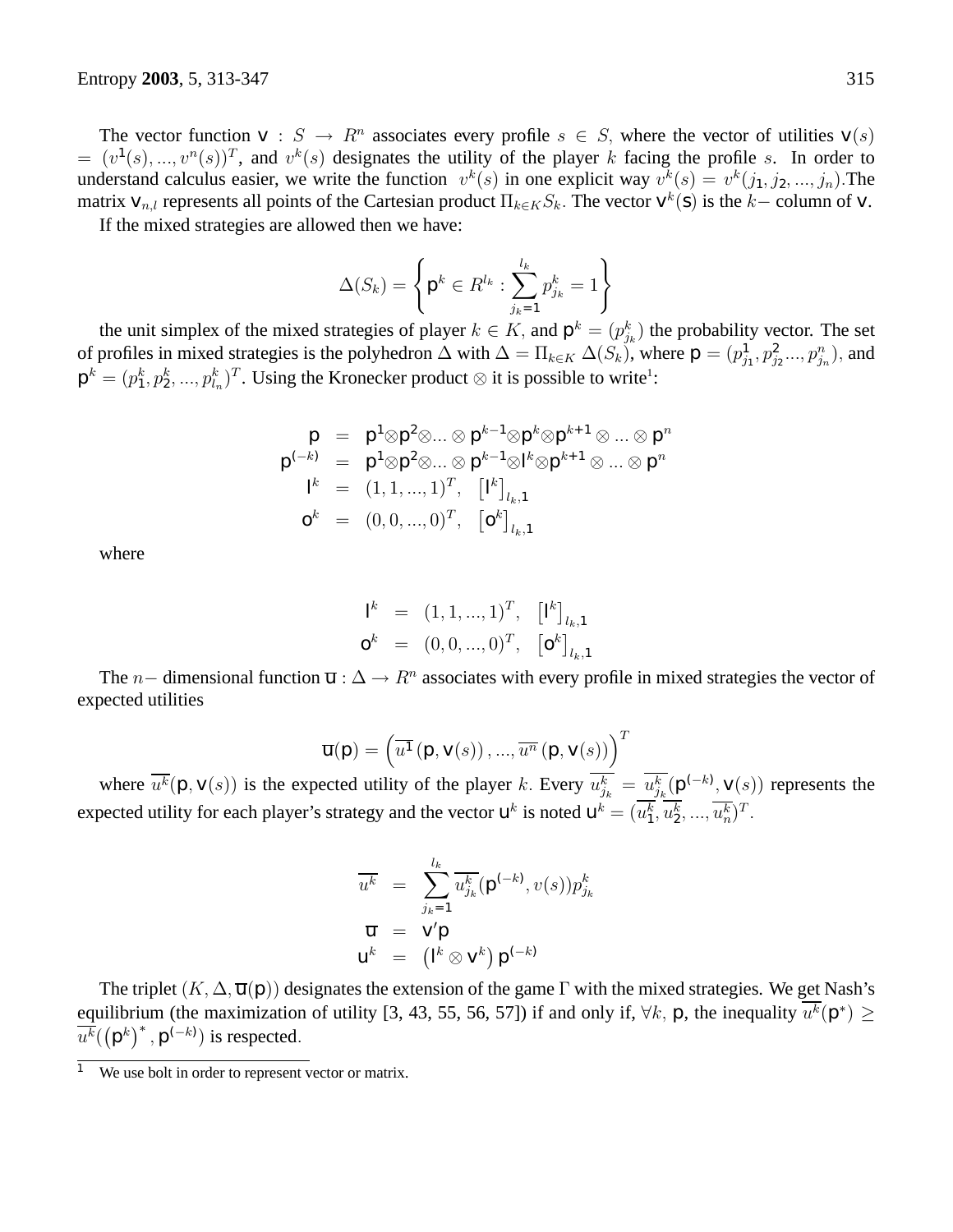Entropy **2003**, 5, 313-347 316

Another way to calculate the Nash's equilibrium [43, 47], is leveling the values of the expected utilities of each strategy, when possible.

$$
\overline{u_1^k} (p^{(-k)}, v(s)) = \overline{u_2^k} (p^{(-k)}, v(s)) = \dots = \overline{u_{j_k}^k} (p^{(-k)}, v(s))
$$

$$
\sum_{j_k=1}^{l_k} p_{j_k}^k = 1 \quad \forall k = 1, ..., n
$$

$$
\sigma_k^2 = \sum_{j_k=1}^{l_k} \left( \overline{u_{j_k}^k} (p^{(-k)}, v(s)) - \overline{u^k} \right)^2 p_{j_k}^k = 0
$$

If the resulting system of equations doesn't have solution  $(p^{(-k)})^*$  then we propose the *Minimum Entropy Method*. This method is expressed as  $Min_p(\sum_k H_k(p))$ , where  $\sigma_k^2(p^*)$  standard deviation and  $H_k(p^*)$ entropy of each player  $k$ .

$$
\begin{array}{lcl} \sigma_k^2({\sf p}^*) & \leq & \sigma_k^2\left(\left({\sf p}^k\right)^*, {\sf p}^{(-k)}\right) \; {\rm or} \\[2mm] H_k({\sf p}^*) & \leq & H_k\left(\left({\sf p}^k\right)^*, {\sf p}^{(-k)}\right) \end{array}
$$

### **2.1 Minimum Entropy Method**

**Theorem 1** *(Minimum Entropy Theorem). The game entropy is minimum only in mixed strategy Nash's equilibrium. The entropy minimization program*  $Min_p(\sum_k H_k(p))$ , is equal to the standard deviation *minimization program*  $Min_p(\Pi_k \sigma_k(p))$ , when  $\left(\overline{u_{j_k}^k}\right)$ ´ *has gaussian density function or multinomial logit.*

According to Hayek, equilibrium refers to the order state or minimum entropy. The order state is the opposite of entropy (disorder measure). There are some intellectual influences and historical events which inspired Hayek to develop the idea of a spontaneous order. Here we present the technical tools needed in order to study the order state.

**Case 1** *If the probability density of a variable* X *is normal:*  $N(\mu_k, \sigma_k)$ *, then its entropy is minimum for the minimum standard deviation*  $(H_k)_{\text{min}} \Leftrightarrow (\sigma_k)_{\text{min}}$ .  $\forall k = 1, ..., n$ .

**Proof.** Let the entropy function  $H_k = -\int_{-\infty}^{+\infty} p(x) \ln(p(x)) dx$  and  $p(x)$  the normal density function. Writing this entropy function in terms of minimum standard deviation we have.

$$
H_k = -\int_{-\infty}^{+\infty} p(x) \left( \ln \left( \frac{1}{\sqrt{2\pi \sigma_k^2}} \right) - \left( \frac{x - \overline{u^k}}{\sqrt{2}\sigma_k} \right)^2 \right) dx
$$

developing the integral we have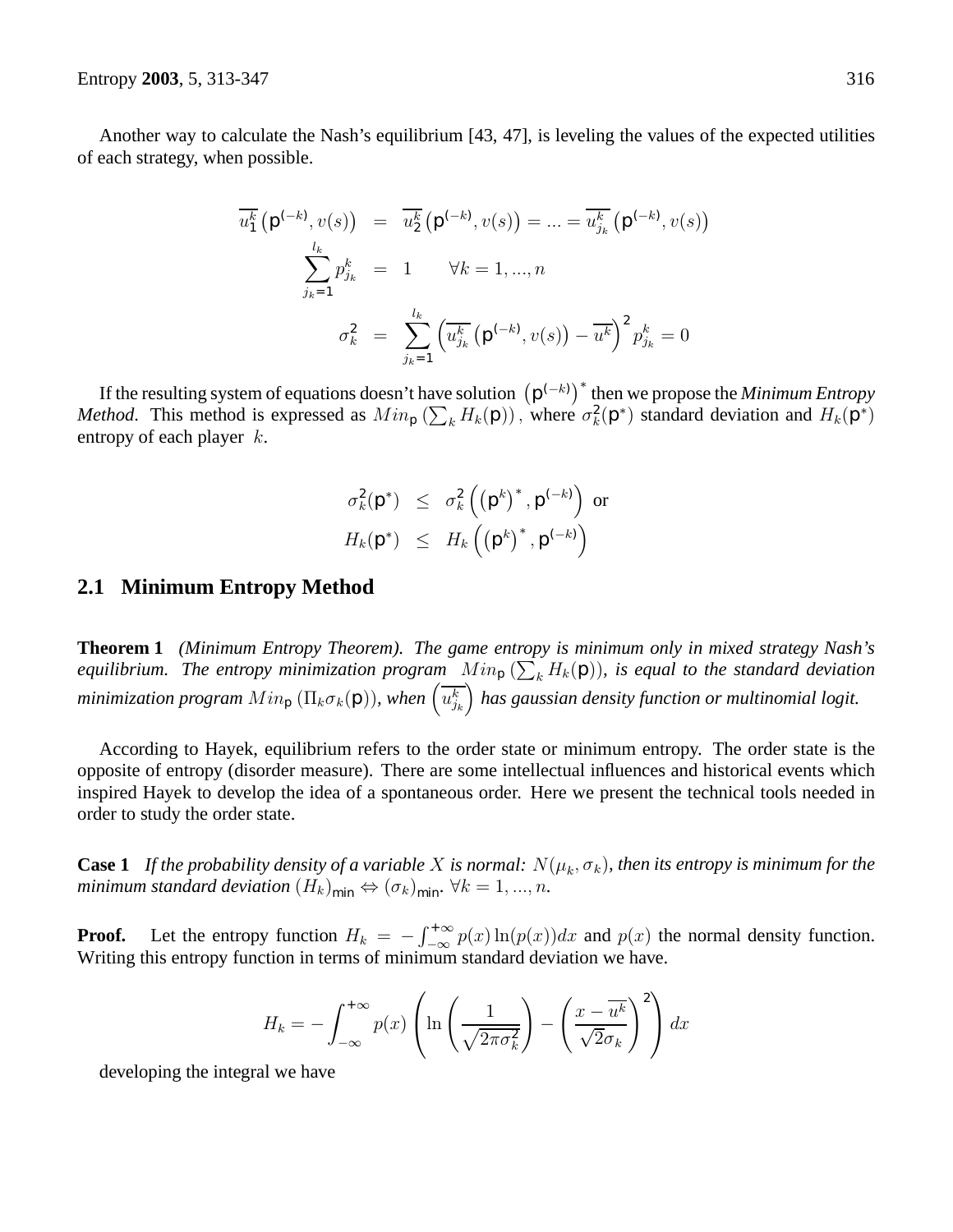$$
H_k = \ln\left(\sqrt{2\pi}\sigma_k\right) \int_{-\infty}^{+\infty} p(x)dx
$$
  
+ 
$$
\frac{1}{2\sigma_k^2} \int_{-\infty}^{+\infty} (x - \overline{u^k})^2 p(x)dx
$$
  
= 
$$
\ln\left(\sqrt{2\pi}\sigma_k\right) + \frac{\sigma_k^2}{2\sigma_k^2} = \left(\frac{1}{2} + \ln\sqrt{2\pi}\right) + \ln \sigma_k
$$

For a game to  $n-$  players the total entropy can be written as follows:

$$
\sum_{k=1}^{n} H_k = n\left(\frac{1}{2} + \ln\sqrt{2\pi}\right) + \ln(\Pi_{k=1}^n \sigma_k)
$$
  

$$
Min_p\left(\sum_k H_k(\mathbf{p})\right) \Leftrightarrow Min_p\left(\Pi_k \sigma_k(\mathbf{p})\right)
$$

after making a few more calculations, it is possible to demonstrate that

$$
Min_{p}\left(\sum_{k=1}^{n} \sigma_{k}(p)\right) \Rightarrow Min_{p}\left(\Pi_{k}\sigma_{k}(p)\right)
$$

The entropy or measure of the disorder is directly proportional to the standard deviation or measure of the uncertainty [1, 13, 27]. Clausius [48, 49], who discovered the entropy idea, presents it as both an evolutionary measure and as the characterization of reversible and irreversible processes [45].

**Case 2** If the probability function of  $u_{j_k}^k(\mathsf{p}^{(-k)}, v(s))$  is a multinomial logit of parameter  $\lambda$  (rationality *parameter)* [35-40], then its entropy is minimum and its standard deviation is minimum for  $\lambda \to \infty$  [21,22].

**Proof.** Let  $p_{j_k}^k$  the probability for  $k \in K$ ,  $j_k = 1, ..., l_k$ 

$$
p_{j_k}^k = \frac{e^{\lambda u_{j_k}^k({\sf p}^{-k})}}{\sum_{j_k=1}^{l_k} e^{\lambda u_{j_k}^k({\sf p}^{-k})}} = \frac{e^{\lambda u_{j_k}^k({\sf p}^{-k})}}{Z_k}
$$

where  $Z_k(\lambda, u^k(p^{-k})) = \sum_{j_k=1}^{l_k} e^{\lambda u_{j_k}^k(p^{-k})}$  represents the partition utility function [1, 45].

The entropy  $H_k(p^k)$ , expected utility  $E\{u_{j_k}^k(p^{-k})\} = \overline{u^k}(p)$ , and variance  $Var\{u_{j_k}^k(p^{-k})\}$  will be different for each player  $k$ .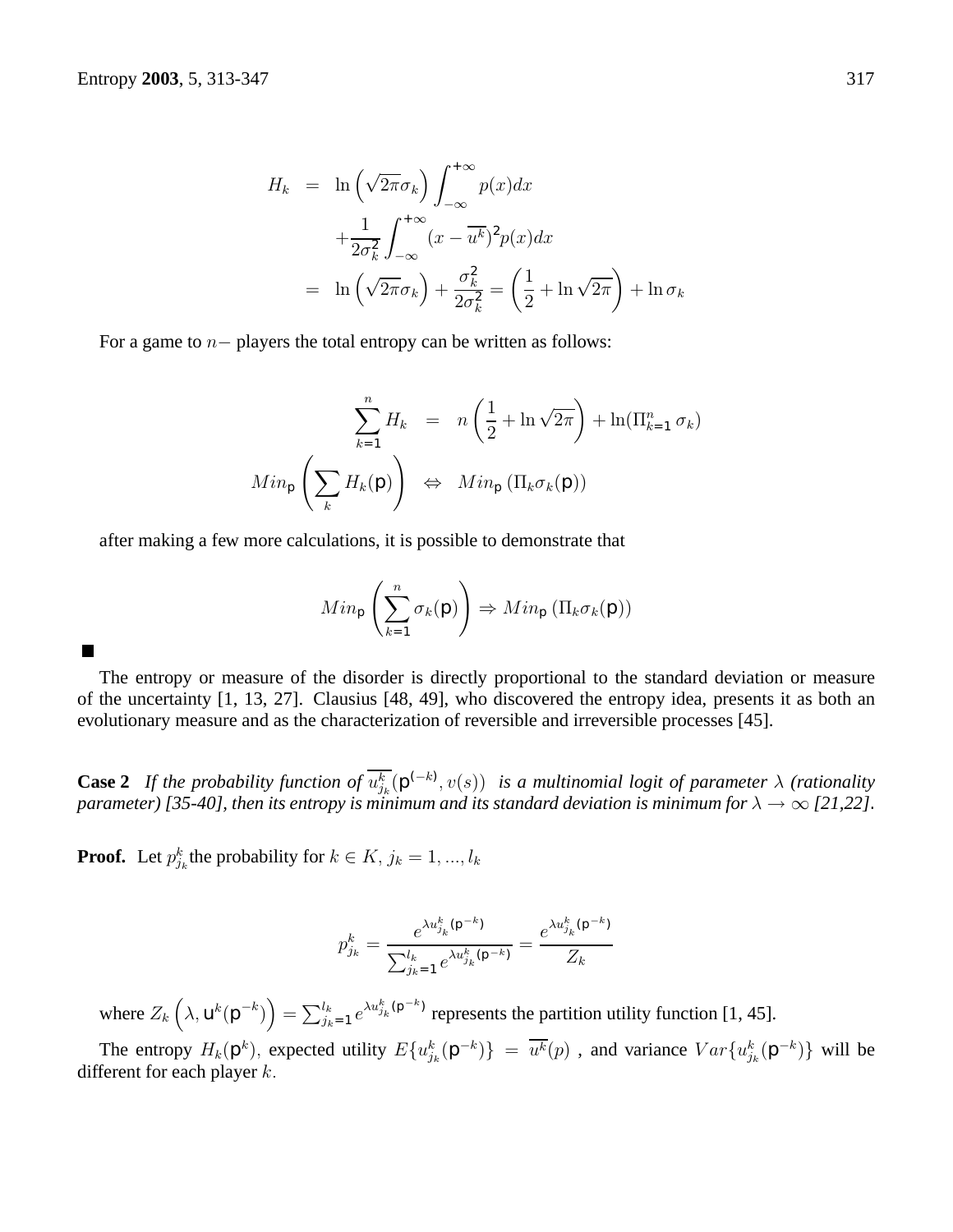г

$$
H_k(\mathsf{p}^k) = -\sum_{j_k=1}^{l_k} p_{j_k}^k \ln(p_{j_k}^k)
$$

$$
\overline{u^k}(p) = \sum_{j_k=1}^{l_k} p_{j_k}^k u_{j_k}^k
$$

$$
Var\{u_{j_k}^k(\mathsf{p}^{-k})\} = \sum_{j_k=1}^{l_k} p_{j_k}^k (u_{j_k}^k - \overline{u^k})^2
$$

Using the explicit form of  $p_{j_k}^k$ , we can get the entropy, the expected utility and the variance:

$$
H_k(\mathbf{p}^k) = \ln(Z_k) - \lambda \overline{u^k}(p)
$$
  

$$
\overline{u^k}(p) = \frac{\partial \ln(Z_k)}{\partial \lambda}
$$
  

$$
\frac{\partial \overline{u^k}(p)}{\partial \lambda} = Var\{u^k_{j_k}(\mathbf{p}^{-k})\} = \sigma_k^2
$$

The equation  $\frac{\partial H_k(p^k)}{\partial \lambda} = -\lambda \sigma_k^2$  can be obtained using the last seven equations; it explains that, when the entropy diminishes, the parameter (rationality)  $\lambda$  increases.

The rationality increases from an initial value of zero when the entropy is maximum, and it drops to its minimum value when the rationality toward the infinite value [38, 39, 40]:  $Lim_{\lambda\to\infty}H_k(p^k(\lambda)) = min(H_k)$ 

The standard deviation is minimum in the Nash's equilibria [21, 22, 23].

If the rationality increase, then Nash's equilibria can be reached when the rationality spreads toward to its infinite:  $Lim_{\lambda\to\infty}\sigma_k(\lambda)=0$ .

Using the logical chain that has just been demonstrated, we can conclude that the entropy diminishes when the standard deviation diminishes:

$$
(H_k(\mathbf{p}) = (H_k(\mathbf{p}))_{\text{min}}) \Leftrightarrow (\sigma_k(\lambda) = (\sigma_k)_{\text{min}})
$$

$$
Min_{\mathbf{p}}\left(\sum_k H_k(\mathbf{p})\right) \Leftrightarrow Min_{\mathbf{p}}\left(\Pi_k \sigma_k(\mathbf{p})\right)
$$

after making a few more calculations, it is possible to demonstrate that

$$
Min_{p}\left(\sum_{k=1}^{n} \sigma_{k}(p)\right) \Rightarrow Min_{p}\left(\Pi_{k}\sigma_{k}(p)\right)
$$

**Remark 1** The entropy  $H_k$  for gaussian probability density and multinomial logit are written as  $\frac{1}{2}+$  $\ln\sqrt{2\pi} + \ln\sigma_k$  and  $\ln(\sum_{j_k=1}^{l_k} e^{\lambda \overline{u_{j_k}^k}}) - \lambda \overline{u^k}$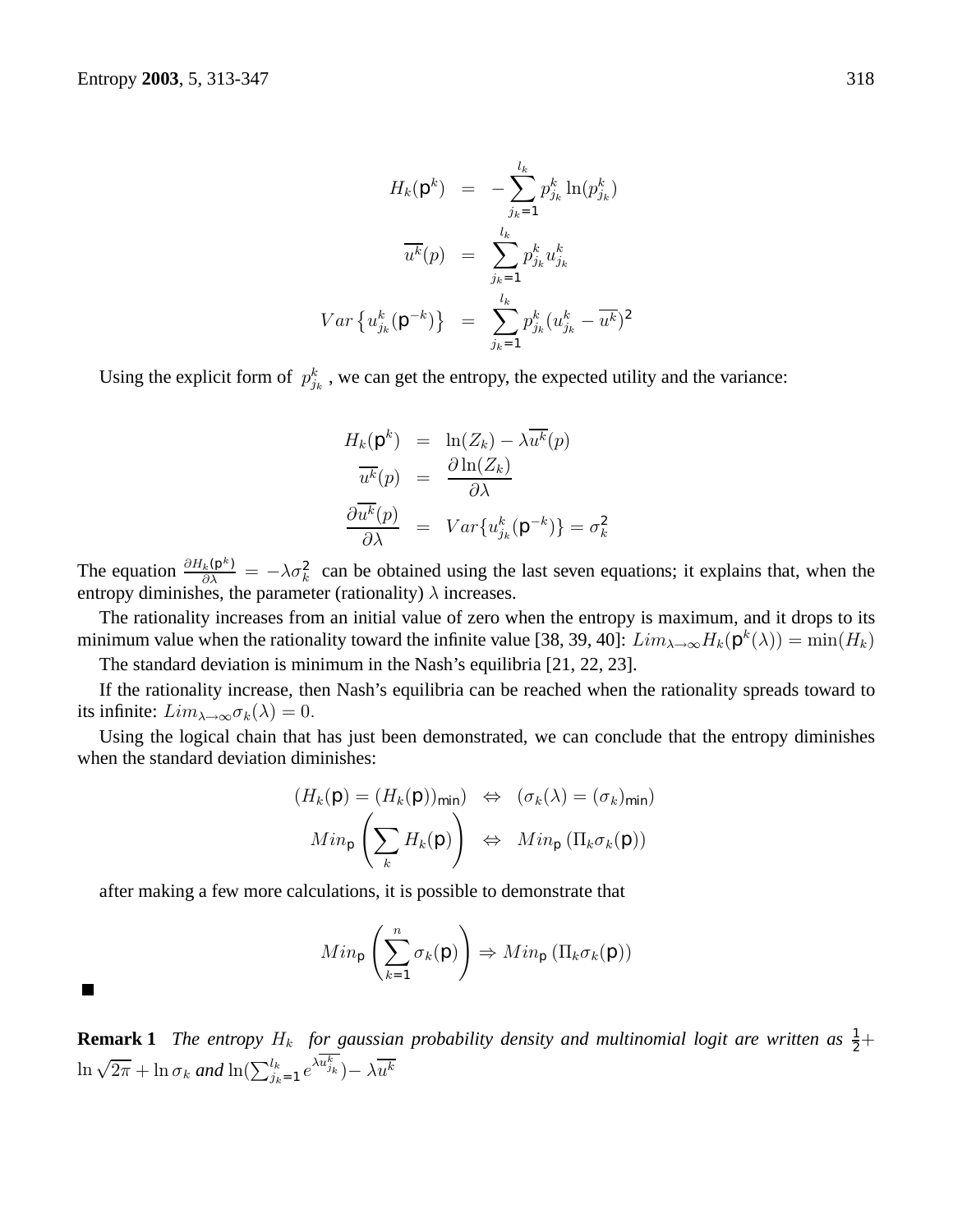**Case 3** The special case of Minimum Entropy is when  $\sigma_k^2 = 0$  and the utility function value of each strategy  $u_{j_k}^k(\mathsf{p}^{(-k)}, v(s)) = \overline{u^k}$ , are the same for all  $j_k$ , and for all  $k$ , see Binmore, Myerson [3, 48].

In the special case of Minimum Entropy when  $\sigma_k^2 \to 0$ , the gaussian density function can be approximated by Dirac's Delta  $\delta\left(x - \overline{u^k}\right)$ .

The function  $\delta\left(x-\overline{u^k}\right)$  is called "Dirac's function". Dirac's function is not a function in the usual sense. It represents an infinitely short, infinitely strong unit-area impulse. It satisfies  $\delta\left(x - \overline{u^k}\right) =$  $\int \infty$  if  $x = \overline{u^k}$ 0 if  $x \neq u^k$  $\mathcal{L}$ and can be obtained at the limit of the function

$$
\delta\left(x - \overline{u^k}\right) = Lim_{\sigma_k \to 0} \frac{1}{\sigma_k \sqrt{2\pi}} e^{-\left(\frac{x - \overline{u^k}}{\sqrt{2}\sigma_k}\right)^2}
$$

**Case 4** If we can measure the standard deviation  $\sigma_k^2 \neq 0$ , then Nash's equilibrium represents minimum *standard deviation*  $(\sigma_k)_{\text{min}}$ ,  $\forall k \in K$ .

$$
\frac{\overline{u_1^k}(p^{(-k)}, v(s))}{\sum_{j_k=1}^{l_k} p_{j_k}^k} = 1
$$
\n
$$
\sigma_k^2 = \sum_{j_k=1}^{\frac{l_k}{k}} (\overline{u_{j_k}^k}(p^{(-k)}, v(s)) - \overline{u^k})^2 p_{j_k}^k > 0
$$

**Theorem 2** Minimum Dispersion. The gaussian density function  $f(x) = |\phi(x)|^2$  represents the solution *of one differential equation given by*  $\left(\frac{x-\langle x\rangle}{2\sigma_x^2}+\frac{\partial}{\partial x}\right)\phi(x)=0$  *related to minimum dispersion of a lineal combination between the variable x, and a Hermitian operator*  $(-i\frac{\partial}{\partial x})$ *.* 

**Proof.** This proof is extended in *Pena and Cohen-Tannoudji* [4, 48]. Let  $\widehat{A}$ ,  $\widehat{B}$  be Hermitian operators <sup>2</sup> which do not commute, because we can write,

$$
\left[\widehat{A}, \widehat{B}\right] = \left(\widehat{A}\widehat{B} - \widehat{B}\widehat{A}\right) = iC
$$

Easily we can verified that the standard deviations satisfy the same rule of commutation:

<sup>&</sup>lt;sup>2</sup> The hermitian operator  $\hat{A}$  have the next property:  $\hat{A} = \hat{A}^*$ , the transpose operator  $\hat{A}$  is equal to complex conjugate operator  $\widehat{A}^*$ .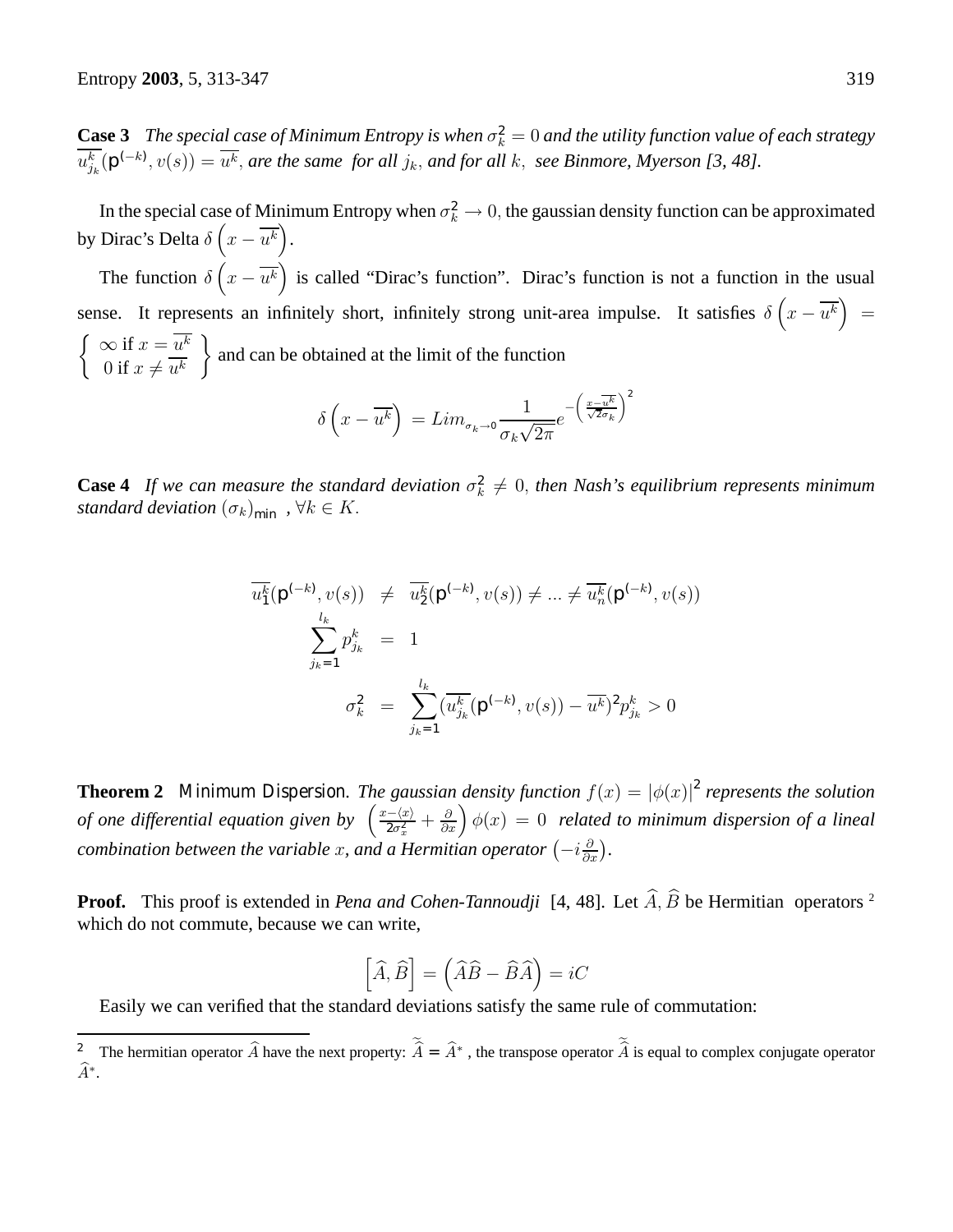$$
\begin{bmatrix} \widehat{A}, \widehat{B} \end{bmatrix} = \begin{bmatrix} \Delta \widehat{A}, \Delta \widehat{B} \end{bmatrix} = \begin{bmatrix} \widehat{A} - \overline{A}, \widehat{B} - \overline{B} \end{bmatrix}
$$

$$
\begin{bmatrix} \Delta \widehat{A}, \Delta \widehat{B} \end{bmatrix} = \Delta \widehat{A} \Delta \widehat{B} - \Delta \widehat{B} \Delta \widehat{A} = i\widehat{C}
$$

Let  $J(\alpha)$ be the positive function defined as expected value  $\langle \rangle$ .

$$
J(\alpha) = \left\langle \left( \alpha \left( \triangle \widehat{A} \right) + \left( \triangle \widehat{B} \right) \right)^+ \left( \alpha \left( \triangle \widehat{A} \right) + \left( \triangle \widehat{B} \right) \right) \right\rangle
$$

By hypothesis the Hermitian operators can be written as  $\left(\alpha\left(\triangle \widehat{A}\right)+\left(\triangle \widehat{B}\right)\right)^+=\left(\alpha\left(\triangle \widehat{A}\right)+\left(\triangle \widehat{B}\right)\right)$ . Using this property,

$$
J(\alpha) = \alpha^2 \left\langle \left(\Delta \widehat{A}\right)^2 \right\rangle + \left\langle \left(\Delta \widehat{B}\right)^2 \right\rangle + i\alpha \left\langle \Delta \widehat{A} \Delta \widehat{B} - \Delta \widehat{B} \Delta \widehat{A} \right\rangle
$$

the expression  $J(\alpha)$  has the minimum value when  $J'(\alpha)=0$ , thus the value of  $\alpha$  and  $J_{\text{min}}$  are

$$
\alpha = -\frac{i\left\langle \Delta \hat{A} \Delta \hat{B} - \Delta \hat{B} \Delta \hat{A} \right\rangle}{2\left\langle \left(\Delta \hat{A}\right)^2 \right\rangle} = \frac{\left\langle \hat{C} \right\rangle}{2\left\langle \left(\Delta \hat{A}\right)^2 \right\rangle}
$$

$$
J_{\min} = \frac{\left\langle \hat{C}^2 \right\rangle}{4\left\langle \left(\Delta \hat{A}\right)^2 \right\rangle} + \left\langle \left(\Delta \hat{B}\right)^2 \right\rangle - \frac{\left\langle \hat{C}^2 \right\rangle}{2\left\langle \left(\Delta \hat{A}\right)^2 \right\rangle} \ge 0
$$

simplifying  $J_{\text{min}}$ 

$$
\left\langle \left(\Delta \widehat{A}\right)^2 \right\rangle \left\langle \left(\Delta \widehat{B}\right)^2 \right\rangle \geq \frac{1}{4} \left\langle \widehat{C}^2 \right\rangle
$$

$$
\sigma_{\widehat{A}} \sigma_{\widehat{B}} \geq \frac{1}{2}
$$

We are interested in knowing the explicit form of the function  $\phi(x)$  when the inequality is transformed into equality and  $\hat{A} = x$ ,  $\hat{B} = -i \frac{\partial}{\partial x}$ , where  $[x, -i \frac{\partial}{\partial x}] = i$  for which we need to solve the following differential equation.

$$
\left(\alpha \Delta \widehat{A} + i \Delta \widehat{B}\right) \phi(x) = 0
$$

$$
\left(\frac{\langle \widehat{C} \rangle}{2\left(\left(\Delta \widehat{A}\right)^2\right)} \Delta \widehat{A} + i \Delta \widehat{B}\right) \phi(x) = 0
$$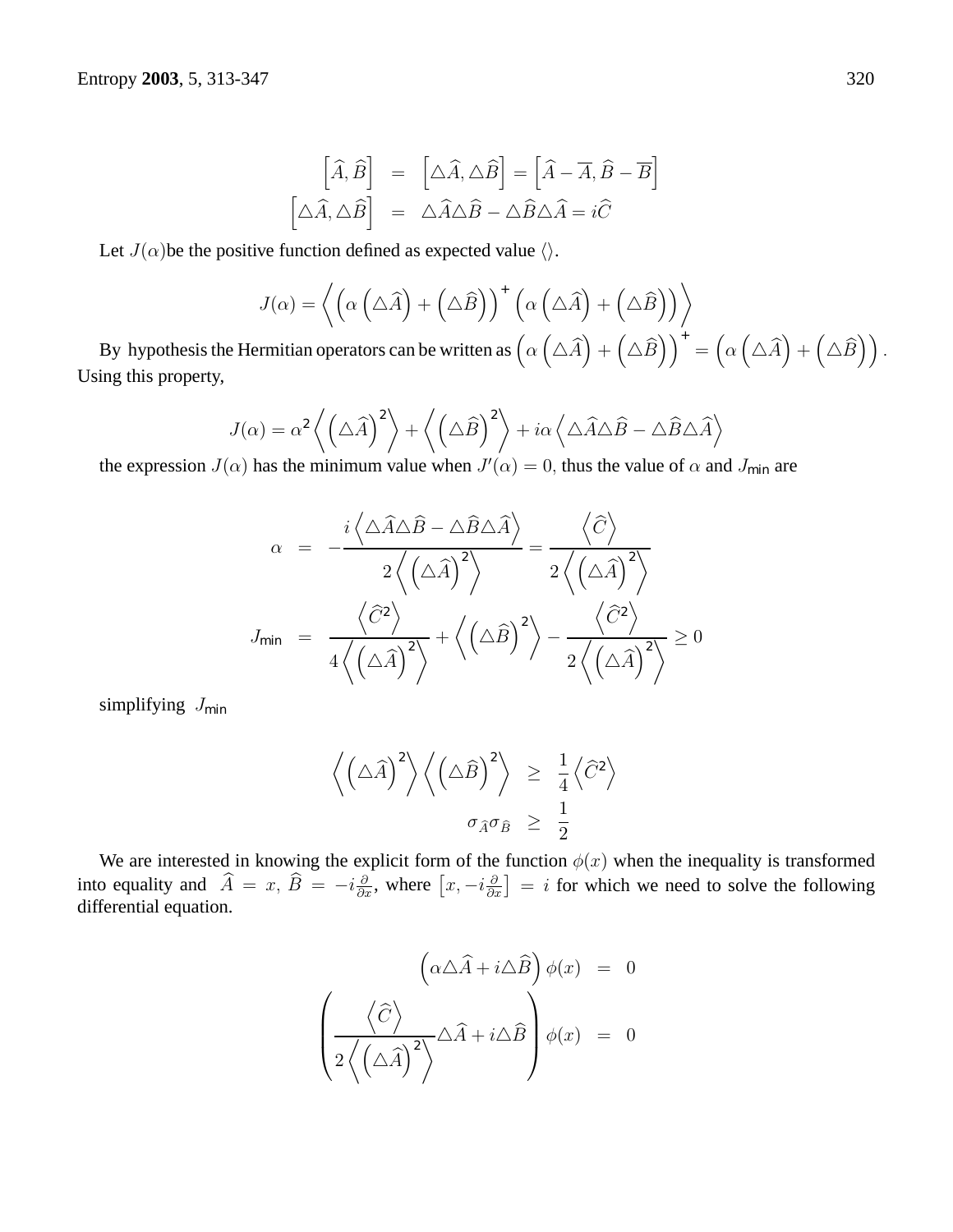$$
\text{if } \hat{A} = x, \hat{B} = -i\frac{\partial}{\partial x}, \text{ and } \left\langle \hat{B} \right\rangle = 0 \text{ then } \left\langle \hat{C} \right\rangle = 1 \text{ and}
$$
\n
$$
\left( \frac{x - \langle x \rangle}{2\sigma_x^2} + \frac{\partial}{\partial x} \right) \phi(x) = 0
$$

the solution is

 $\blacksquare$ 

$$
\phi(x) = \left(\frac{1}{\sigma_x \sqrt{2\pi}}\right)^{1/2} e^{-\frac{(x - \langle x \rangle)^2}{4\sigma^2}}
$$

$$
f(x) = |\phi(x)|^2 = \frac{1}{\sigma_x \sqrt{2\pi}} e^{-\frac{(x - \langle x \rangle)^2}{2\sigma_x^2}}
$$

**Remark 2** *The gaussian density function*  $f(x)$  *is optimal in the sense of* minimum dispersion.

According to the last theorem  $u_{j_k}^k = x$  is a gaussian random variable with probability density  $f_k(x)$ ,  $\forall k$ , and in order to calculate  $E\left[\overline{u_{j_k}^k}\right]$  $\left| \int = \overline{u^k} = \mu_k$ . We can write

$$
f_k(x) = \frac{1}{\sigma_k \sqrt{2\pi}} e^{-\frac{\left(x - \overline{u^k}\right)^2}{2\sigma_k^2}}
$$

**Remark 3** The central limit theorem which establishes that "The mean  $\overline{\mu_k}$  of the random variable  $u_{j_k}^k$  has *normal density function", is respected in the* Minimum Entropy Method*.*

### **2.2 Quantum Games Elements**

A complete relationship exists between Quantum Mechanics and Game Theory. Both share an random nature. Due to this nature it is necessary to speak of expected values. Quantum Mechanics defines observed values or expected values in *Cohen-Tannoudji* [4].

According to Quantum Mechanics an uncertainty exists in the simultaneous measure of two variables such as: position and momentum, energy and time [4]. A quantum element that is in a mixed state is made respecting the overlapping probabilistic principle of pure states. For its side in Game Theory a player that uses a mixed strategy respects the vNM (Von Newmann and Morgenstern) function or overlapping probabilistic of pure strategies according to *Binmore* [3, 43]. The state function in quantum mechanics does not have an equivalent in Game Theory, therefore we will use state function as an analogy with Quantum Mechanics. The comparison between Game Theory and Quantum Mechanics can be shown in an explicit way in Table 1. If the definition of rationality in Game Theory represents an optimization process, we can say that quantum processes are essentially optimal, therefore the nature of both processes is similar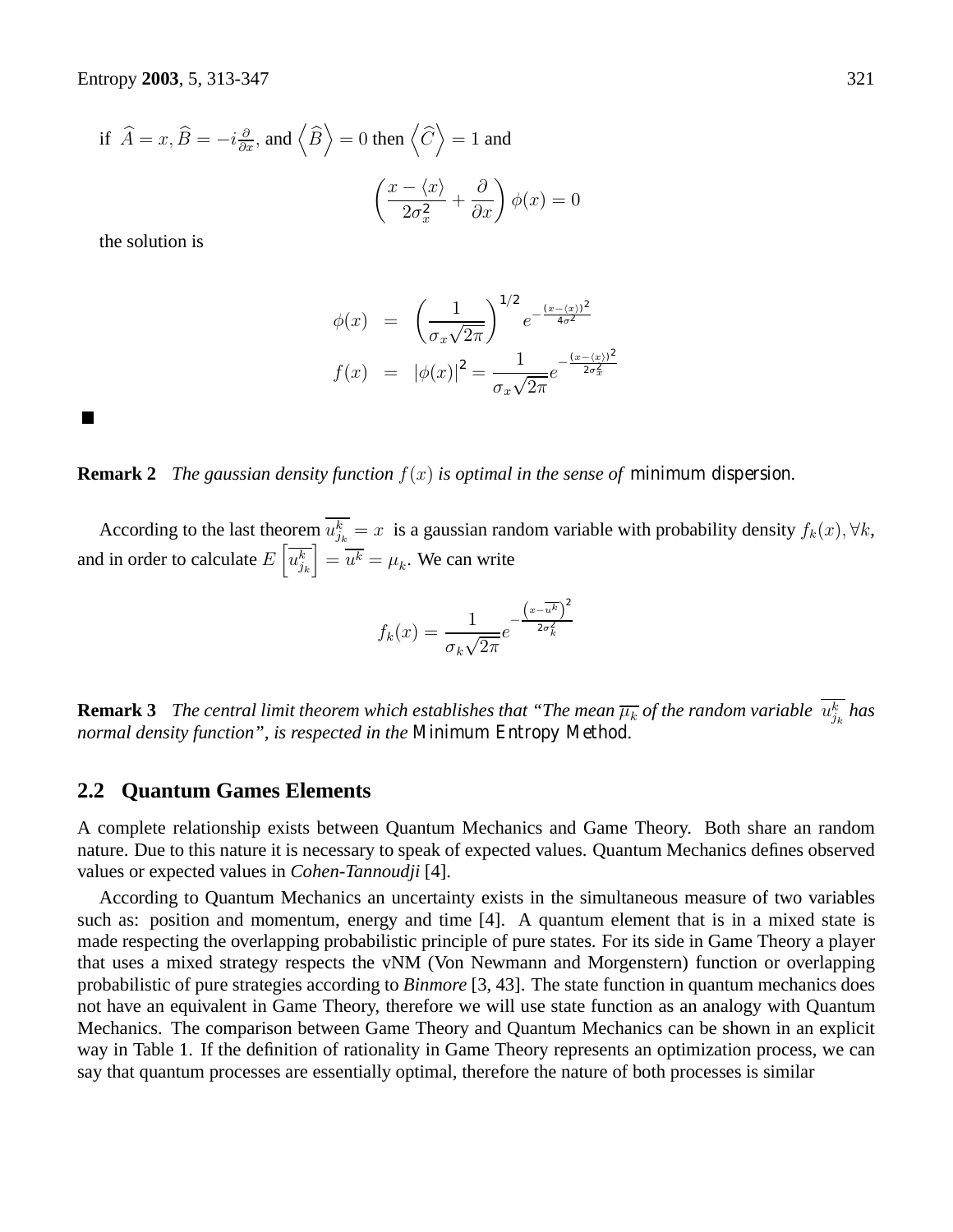| <b>Quantum Mechanics</b>                 | <b>Game Theory</b>                       |
|------------------------------------------|------------------------------------------|
| Particle: $k = 1, , n$                   | Player : $k = 1, , n$                    |
| Quantum element                          | Player type                              |
| Interaction                              | Interaction                              |
| Quantum state: $j = 1, , l_k$            | Strategy: $j = 1, , l_k$                 |
| Energy $e$                               | Utility $u$                              |
| Superposition of states                  | Superposition of strategies              |
| <b>State function</b>                    | <b>Utility function</b>                  |
| Probabilistic and optimal nature         | Probabilistic and optimal nature         |
| <b>Uncertainty Principle</b>             | Minimum Entropy                          |
| Matrix operators                         | Matrix operators                         |
| Variational Calculus,                    | Optimal Control,                         |
| <b>Information Theory</b>                | <b>Information Theory</b>                |
| Complexity                               | Complexity                               |
| variety: number of particles $n$         | variety: number of players $n$           |
| variability: number of interactions $n!$ | variability: number of interactions $n!$ |
| quantitative: Mathematical model         | quantitative: Mathematical model         |
| Observable value: $E[e]$                 | Observable value: $E[u]$                 |
| The entities communicate efficiently     | The players interact efficiently         |
| Entropy                                  | Minimum Entropy                          |

Table 1. Quantum Mechanic and Game Theory properties

Let  $k = 1, ..., n$  be players with  $l_k$  strategies for every one  $j_k = m_1^k, ..., m_{l_k}^k$ . According to the theorem of  $M$ inimum Dispersion, the utility  $u^k_{j_k},$  converges to Nash's equilibria and follows a normal probability density  $\rho_k(u)=\frac{e^{-\frac{1}{2}(\frac{u}{\sigma_k}-\frac{\mu_k}{\sigma_k})^2}}{\sigma_k\sqrt{2\pi}}$  $\frac{(\frac{u}{\sigma_k} - \frac{\mu_k}{\sigma_k})^2}{(\sigma_k \sqrt{2\pi})}$ , where the expected utility is  $E\left[\overline{u_{j_k}^k}\right]$  $= \mu_k.$ 

**Definition 1** *(Tactics or Sub- Strategies) Let*  $M_{j_k}^k$  *be the set of sub-strategies*  $m_{j_k}^k \in M_{j_k}^k$ ,  $\forall k, j_k$  *with a probability given by*  $\begin{array}{|c|c|} \hline \multicolumn{1}{|c|}{3} & \multicolumn{1}{|c|}{4} \multicolumn{1}{|c|}{5} \multicolumn{1}{|c|}{6} \multicolumn{1}{|c|}{5} \multicolumn{1}{|c|}{6} \multicolumn{1}{|c|}{6} \multicolumn{1}{|c|}{6} \multicolumn{1}{|c|}{6} \multicolumn{1}{|c|}{6} \multicolumn{1}{|c|}{6} \multicolumn{1}{|c|}{6} \multicolumn{1}{|c|}{6} \multicolumn{1}{|c|}{6} \multicolumn{1}{|c|}{6} \multicolumn{1}{|c|$  $b_{m^k_{j_k}}^k$  $\begin{array}{|c|c|} \hline \multicolumn{1}{|c|}{3} & \multicolumn{1}{|c|}{4} \multicolumn{1}{|c|}{5} \multicolumn{1}{|c|}{6} \multicolumn{1}{|c|}{6} \multicolumn{1}{|c|}{5} \multicolumn{1}{|c|}{6} \multicolumn{1}{|c|}{6} \multicolumn{1}{|c|}{6} \multicolumn{1}{|c|}{6} \multicolumn{1}{|c|}{6} \multicolumn{1}{|c|}{6} \multicolumn{1}{|c|}{6} \multicolumn{1}{|c|}{6} \multicolumn{1}{|c|}{6} \multicolumn{1}{|c|$ 2 where  $m_{j_k}^k \in M^k$  ;  $\cup_{j_k=1}^l M_{j_k}^k = M^k$ ,  $M^k = \{0, 1, ..., \infty\}$  and  $M_{j_k}^k \cap M_{j_l}^k = \emptyset$ when  $k \neq l$ . A strategy  $j_k$  is constituted of several sub-strategies  $m_{j_k}^k$ .

With the introduction of sub-strategies the probability of each strategy is described in the following way  $\left|b_{j_k}^k\right|^2 = \sum_{i=1}^k$  $m_{j_k}^k$  $\in$  $M_{j_k}^k$  $\begin{array}{|c|c|} \hline \multicolumn{1}{|c|}{3} & \multicolumn{1}{|c|}{4} \multicolumn{1}{|c|}{5} \multicolumn{1}{|c|}{6} \multicolumn{1}{|c|}{5} \multicolumn{1}{|c|}{6} \multicolumn{1}{|c|}{6} \multicolumn{1}{|c|}{5} \multicolumn{1}{|c|}{6} \multicolumn{1}{|c|}{6} \multicolumn{1}{|c|}{6} \multicolumn{1}{|c|}{6} \multicolumn{1}{|c|}{6} \multicolumn{1}{|c|}{6} \multicolumn{1}{|c|}{6} \multicolumn{1}{|c|$  $b_{m^k_{j_k}}^k$ ¯ ¯ ¯ ¯ 2 and we do not need any approximation of the function  $\sum_{n=1}^{\infty}$  $m_{j_k}^k=0$  $c^{k}_{m^{k}_{j_k}}(t) \varphi_{m^{k}_{j_k}}(x,\lambda),$ where:

$$
\psi(x,\lambda) = \sum_{m_{j_k}^k=0}^{\infty} c_{m_{j_k}^k}^k(t)\varphi_{m_{j_k}^k}(x,\lambda), \ c_{m_{j_k}^k}^k(t) = b_{m_{j_k}^k}^k e^{iw_k t}, \left| c_{m_{j_k}^k}^k \right|^2 = \left| b_{m_{j_k}^k}^k \right|^2 = p_{m_{j_k}^k}^k
$$
\nand\n
$$
\sum_{m_{j_k}^k=0}^{\infty} \left| b_{m_{j_k}^k}^k \right|^2 = 1, \ \forall k.
$$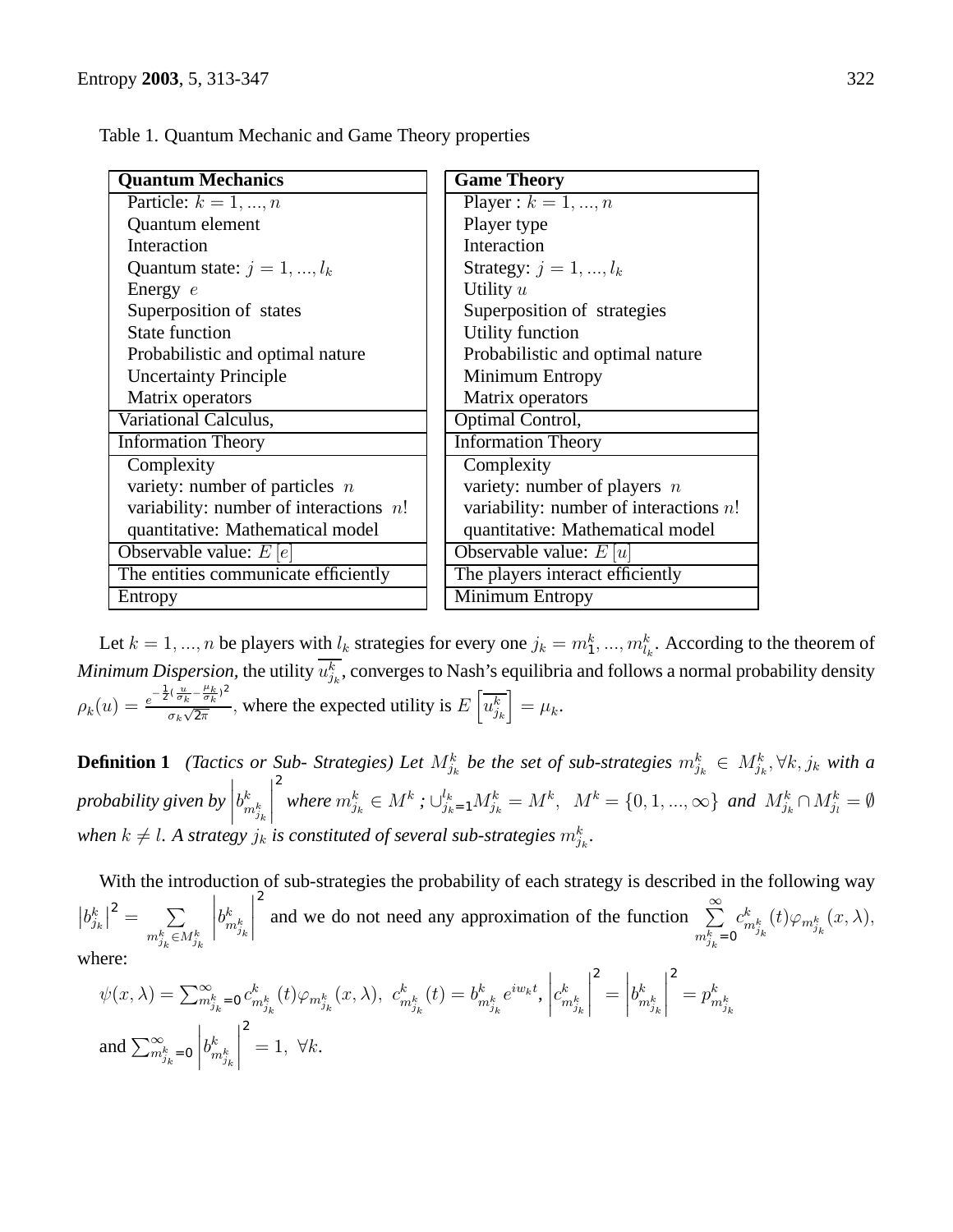**Theorem 3** *The normal probability density*  $\rho(u) = |\psi(x, \lambda)|^2$  *can be obtained using Hermite orthogonal* polynomials  $H_k(x)$ . The parameter  $|b_{j_k}^k|^2$ , indicates the probability value of playing  $j_k$  strategy. The *state function*  $\varphi_k(x, \lambda)$  *measures the behavior of*  $j_k$  *strategy (* $j_k$  *one level in Quantum Mechanics [4, 9, 31]*). The dynamic behavior of  $j_k$  strategy can be written as  $\psi(x, \lambda) = \sum_{m_{j_k}=0}^{\infty} c_{m_{j_k}}^k(t) \varphi_{m_{j_k}}^k(x, \lambda)$ . One *approximation is*  $\psi(x,\lambda) = \sum_{m_{j_k}^k \in Z^+} c^k_{m_{j_k}^k}(t) \varphi_{m_{j_k}^k}(x,\lambda)$ 

The function  $\psi(x, \lambda)$  is determined as follows:

$$
\psi(x,\lambda) = \frac{1}{\sqrt{\sigma_k \sqrt{2\pi}}} e^{-(\frac{x}{\sqrt{2}} - \lambda_k)^2} \n= \sum_{m_{j_k}^k=0}^{\infty} \frac{1}{\sqrt{\sigma_k \sqrt{2\pi}}} \frac{(\lambda_k)^{m_{j_k}^k}}{m_{j_k}^k!} e^{-\frac{x^2}{2}} H_{m_{j_k}^k} \left(\frac{x}{\sqrt{2}}\right)
$$

where:  $x = \frac{u}{\sqrt{2}\sigma_k}$ ,  $\lambda = \frac{\mu}{2\sigma_k}$ , and

$$
\begin{array}{rcl} \left\langle \varphi_{m_{j_k}^k}, \varphi_{m_{j_k}^k} \right\rangle & = & 1, \\ \left\langle \varphi_{m_{j_k}^k}, \varphi_{m_{j_l}^k} \right\rangle & = & 0, \ \forall m_{j_k}^k \neq m_{j_l}^k \\ & & \\ \varphi_{m_{j_k}^k}(x, \lambda) & = & \frac{e^{-\frac{x^2}{2}} H_{m_{j_k}^k}\left(\frac{x}{\sqrt{2}}\right)}{\sqrt{m_{j_k}^k! \sqrt{2}^{m_{j_k}^k} \sqrt{\pi}}} \end{array}
$$

**Proof.** The Hermite polynomials properties will be necessary to express  $\rho(u)$  in function of  $H_k(x)$ . Using generating function  $\psi(x, \lambda_k)$  we can write

$$
\frac{1}{\sqrt{\sigma_k \sqrt{2\pi}}} e^{-(\frac{x}{\sqrt{2}} - \lambda_k)^2} \n= \sum_{m_{j_k}^k=0}^{\infty} \left( \frac{(\lambda_k)^{m_{j_k}^k}}{m_{j_k}^k! \sqrt{\sigma_k \sqrt{2\pi}}} \right) e^{-\frac{x^2}{2}} H_{m_{j_k}^k} \left( \frac{x}{\sqrt{2}} \right)
$$
\n(Q1)

Let  $\psi(x, \lambda_k)$  be the generating function

$$
\psi(x,\lambda_k) = \sum_{m_{j_k}^k=0}^{\infty} b_{m_{j_k}^k}^k \varphi_{m_{j_k}^k}(x,\lambda_k)
$$
\n(Q2)

In order to get  $\psi(x,\lambda) = \sum_{m_{j_k}^k=0}^{\infty} c_{m_{j_k}^k} \varphi_{m_{j_k}^k}(x,\lambda)$  with the equations (QG1, PH1, PH2) and:

$$
\left\langle e^{-\frac{x^2}{2}} H_{m_{j_k}^k} \left( \frac{x}{\sqrt{2}} \right), e^{-\frac{x^2}{2}} H_{m_{j_k}^k} \left( \frac{x}{\sqrt{2}} \right) \right\rangle = m_{j_k}^k! \sqrt{2}^{m_{j_k}^k} \sqrt{\pi}
$$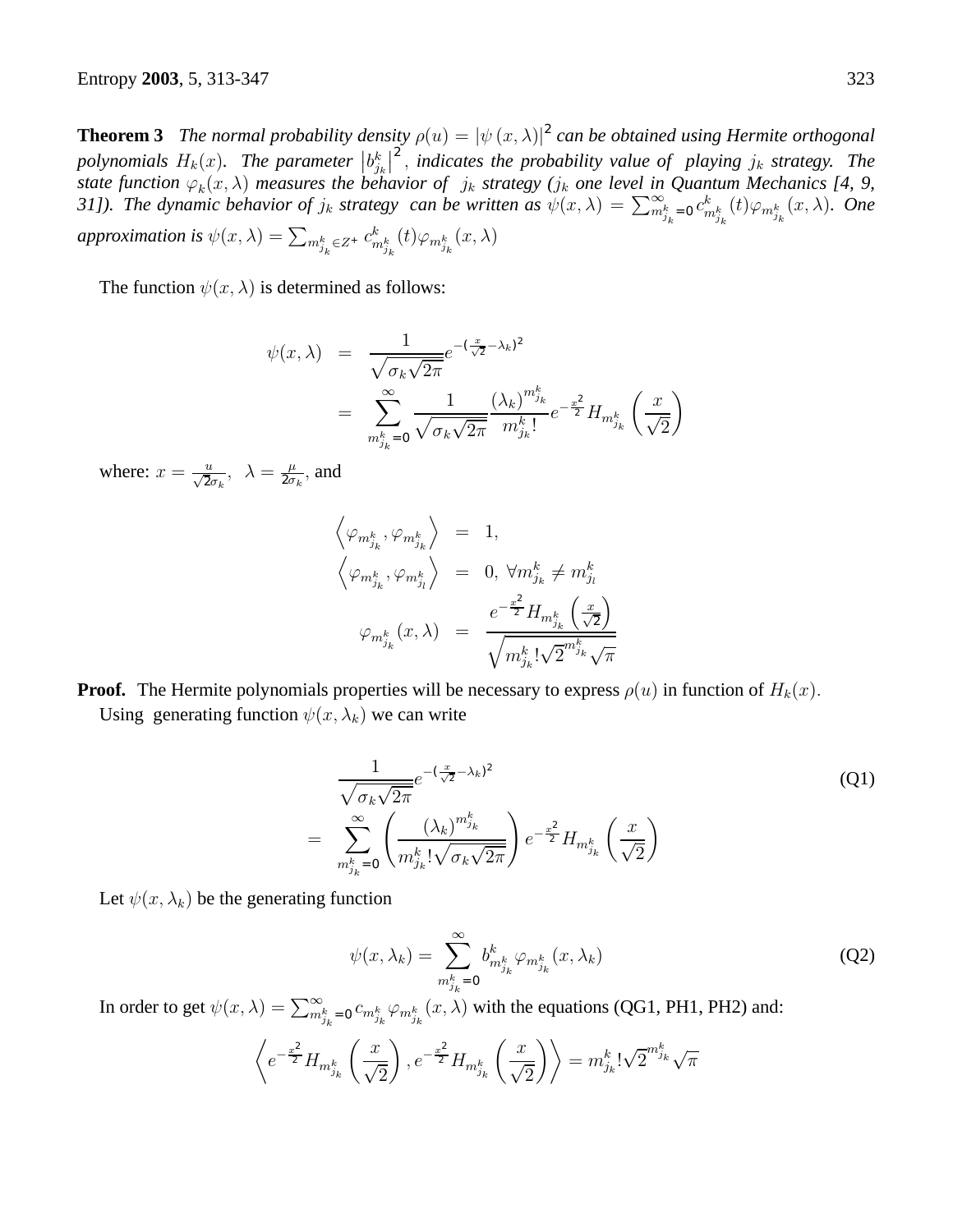If  $c_{m_{j_k}^k}^k = b_{m_{j_k}^k}^k$  then  $w_k = 0$ ; we can write:

$$
\frac{1}{\sqrt{\sigma_k \sqrt{2\pi}}} e^{-\frac{(x-\lambda_k)^2}{2}}
$$
\n
$$
= \sum_{m_{j_k}^k=0}^{\infty} \left( \frac{(\lambda_k)^{m_{j_k}^k} \sqrt{\sqrt{2}^{m_{j_k}^k - 1}}}{\sqrt{m_{j_k}^k! \sqrt{\sigma_n}}} \right) \left( \frac{e^{-\frac{x^2}{2}} H_{m_{j_k}^k} \left( \frac{x}{\sqrt{2}} \right)}{\sqrt{m_{j_k}^k! \sqrt{2}^{m_{j_k}^k} \sqrt{\pi}}} \right)
$$
\n(Q3)

\nis a set to conclude.

Comparing (Q2) and (Q3) is easy to conclude

$$
b_{m_{j_k}^k}^k = \frac{(\lambda_k)^{m_{j_k}^k} \sqrt{\sqrt{2}^{m_{j_k}^k - 1}}}{\sqrt{m_{j_k}^k! \sqrt{\sigma_k}}}
$$
(Q4)

$$
\varphi_{m_{j_k}^k}(x,\lambda_k) = \frac{e^{-\frac{x^2}{2}}H_{m_{j_k}^k}\left(\frac{x}{\sqrt{2}}\right)}{\sqrt{m_{j_k}^k!\sqrt{2}^{m_{j_k}^k}\sqrt{\pi}}}
$$
(Q5)

The ¯ ¯ ¯ ¯  $b_{m^k_{j_k}}^k$ ¯ ¯ ¯ ¯ 2 parameter represents the probability of  $m_{jk}^k$  sub-strategy of each k player. The utility of vNM can be written as:

$$
E\left[\overline{u_{j_k}^k}\right] = \overline{u^k}(\mathsf{p}^{-k}) = \sum_{j_k=1}^{l_k} \left|b_{j_k}^k\right|^2 \overline{u_{j_k}^k}
$$
 (Q5.1)

$$
\left|b_{j_k}^k\right|^2 = \sum_{m_{j_k}^k \in M_{j_k}^k} \left|b_{m_{j_k}^k}^k\right|^2 \tag{Q5.2}
$$

Using the operators  $a, a^+$  let us write the equations:

$$
a\varphi_{m_{j_k}^k}(x,\lambda_k) = \frac{(x+\frac{\partial}{\partial x})}{(\sqrt{2})^{3/2}}\varphi_{m_{j_k}^k}(x,\lambda_k)
$$
\n(Q6)

$$
a\varphi_{m_{j_k}^k}(x,\lambda_k) = \sqrt{n}\varphi_{m_{j_k}^k-1}(x,\lambda_k)
$$
\n(Q6.1)

The equation (Q6.1) indicates that the operator  $a = \frac{(x + \frac{\partial}{\partial x})^2}{(\frac{\partial}{\partial x})^{\frac{3}{2}}}$  $\frac{(x+\frac{1}{\partial x})}{(\sqrt{2})^{3/2}}$  decreases the level of k player. The operator *a* can decrease the sub-strategy description  $m_{j_k}^k \rightarrow m_{j_k}^k - 1$ .

$$
a^+ \varphi_{m_{j_k}^k}(x,\lambda) = \frac{\left(x - \frac{\partial}{\partial x}\right)}{\left(\sqrt{2}\right)^{3/2}} \varphi_{m_{j_k}^k}(x,\lambda) \tag{Q7}
$$

$$
a^+\varphi_{m^k_{j_k}}(x,\lambda) = \sqrt{n+1}\varphi_{m^k_{j_k}+1}(x,\lambda)
$$
 (Q7.1)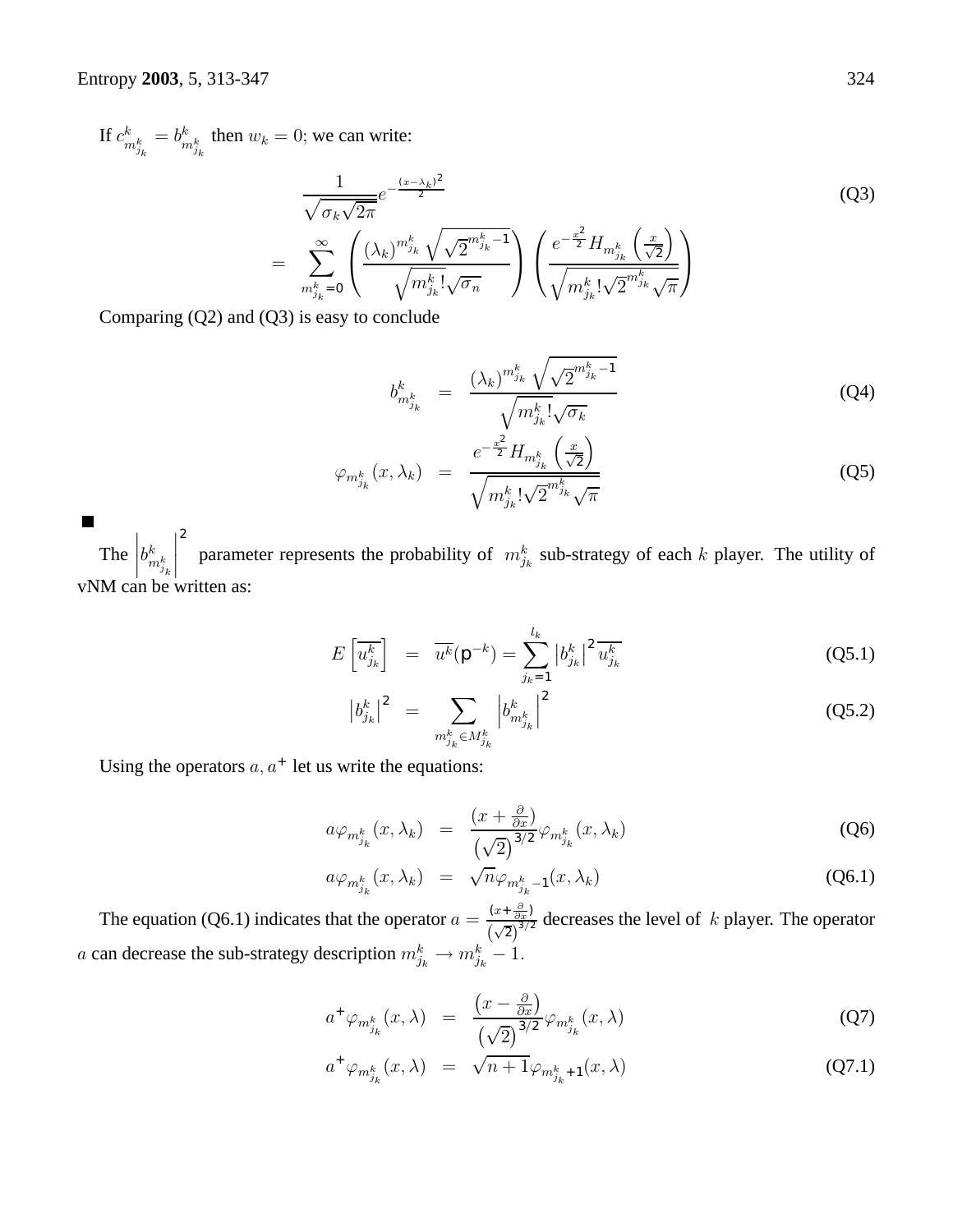The equation (Q7.1) indicates that the operator  $a^+ = \frac{\left(x - \frac{\partial}{\partial x}\right)}{\sqrt{2\pi^3}}$  $\frac{\sqrt{x-\partial x}}{(\sqrt{2})^{3/2}}$  increases the level of k player [4, 46]. The operator  $a^+$  can increase the sub-strategy description  $m_{j_k}^k \to m_{j_k}^k + 1$ .

The Hermite polynomials form an orthogonal base and they possess desirable properties that permit us to express a normal probability density as a linear combination of them.

## **2.3 Hermite's Polynomials Properties**

The next properties are taken from *Cohen-Tannoudji, Pena and Landau* [4, 31, 46]

Hermite polynomials obey the next differential equation [14]:

$$
H''_{m_{j_k}^k}(x) - 2xH'_{m_{j_k}^k}(x) + 2m_{j_k}^k H_{m_{j_k}^k}(x) = 0, \ m_{j_k}^k = 0, ..., \infty
$$
 (PH0)

The principal solution of Hermite's differential equation<sup>3</sup> is

$$
H_{m_{j_k}^k}(x) = (-1)e^{x^2} \frac{d^{m_{j_k}^k}e^{-x^2}}{dx^{m_{j_k}^k}}
$$
  
\n
$$
H_{m_{j_k}^k}(x) = (2x)^{m_{j_k}^k} - \frac{m_{j_k}^k(m_{j_k}^k - 1)}{1!} (2x)^{m_{j_k}^k - 2}
$$
  
\n
$$
+ \frac{m_{j_k}^k(m_{j_k}^k - 1)(m_{j_k}^k - 2)(m_{j_k}^k - 3)}{2!} (2x)^{m_{j_k}^k - 4} +
$$
\n(PH1)

Taking the explicit value of  $m_{j_k}^k$  – derivative of (PH1):

$$
\frac{d^{m_{j_k}^k} H_{m_{j_k}^k}(x)}{dx^{m_{j_k}^k}} = m_{j_k}^k! 2^{m_{j_k}^k}
$$
\n(PH2)

$$
\frac{d^{m_{j_k}^k} H_{m_{j_k}^k}(\frac{x}{\sqrt{2}})}{dx^{m_{j_k}^k}} = m_{j_k}^k! \sqrt{2}^{m_{j_k}^k}
$$
\n(PH2.1)

From which we obtain the decreasing operator:

$$
\frac{dH_{m_{j_k}^k}(x)}{dx} = 2nH_{m_{j_k}^k - 1}(x)
$$
\n(PH3)

and the increasing operator:

$$
2x(x - \frac{d}{dx})H_{m_{j_k}^k}(x) = H_{m_{j_k}^k + 1}(x)
$$
 (PH4)

Recurrence formulas:

 $H_0(x)=1$ ,  $H_1(x)=2x$ ,  $H_2(x)=4x^2 - 2$ ,  $H_3(x)=8x^3 - 12x$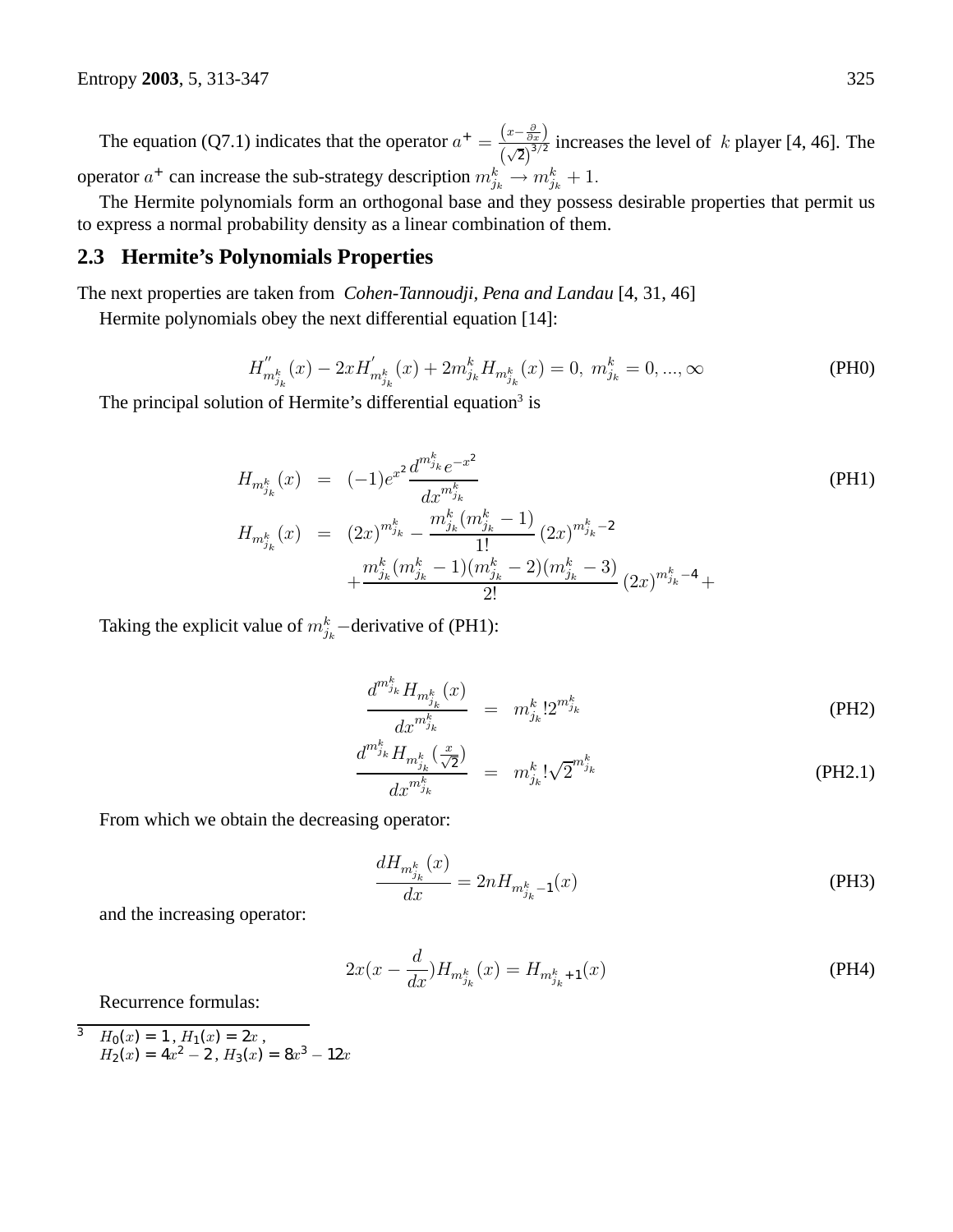$$
H_{m_{j_k}^k+1}(x) = 2xH_{m_{j_k}^k}(x) - 2m_{j_k}^k H_{m_{j_k}^k-1}(x)
$$
 (PH5)

and normalization condition:

$$
\int_{-\infty}^{+\infty} e^{-x^2} H_{m_{j_k}^k}^2(x) dx
$$
\n
$$
= \int_{-\infty}^{+\infty} e^{-x^2} \frac{d^{m_{j_k}^k} H_{m_{j_k}^k}(x)}{dx^{m_{j_k}^k}} dx = m_{j_k}^k 2^{m_{j_k}^k} \sqrt{\pi}
$$
\n(PH6)

The next condition expresses the orthogonality property of Hermite's polynomials:

$$
\left\langle e^{-\frac{x^2}{2}} H_{m_{j_k}^k}(x), e^{-\frac{x^2}{2}} H_{m_{j_k}^k}(x) \right\rangle
$$
  
= 
$$
\int_{-\infty}^{+\infty} e^{-x^2} H_{m_{j_k}^k}(x) H_{m_{j_l}^k}(x) dx = 0 \qquad \forall m_{j_k}^k \neq m_{j_l}^k
$$

The generating function is obtained using the Taylor development.

$$
F(x,\lambda_k) = e^{x^2} e^{-(x-\lambda_k)^2} = \sum_{m_{j_k}^k} \frac{(\lambda_k)^{m_{j_k}^k}}{m_{j_k}^k!} H_{m_{j_k}^k}(x)
$$
 (PH7)

Quantum Games generalize the representation of the probability in the utility function of vNM (von Newmann and Morgenstern). To understand Quantum Games it is necessary to use properties of quantum operators in harmonic oscillator and the properties of Hilbert space. The harmonic oscillator is presented as the paradigm in Quantum Games.

### **2.4 Quantum Games Properties**

According to Quantum Mechanics [4, 9, 31, 46], a quantum system follows the next postulates or axioms:

**Axiom 1** At a fixed time  $t_o$ , the state of a physical system is defined by specifying a ket  $|\psi(t_o)\rangle$  beloging to *the state space (Hilbert space)* V.

**Axiom 2** *Every measurable physical quantity* Λ *is described by the operator* A *acting in* V *; this operator is an observable parameter.*

**Axiom 3** *The only possible result of the measurement of a physical quantity* Λ *is one of the eigenvalues of the corresponding observable* A.

**Axiom 4** *When a physical quantity*  $\Lambda$  *is measured on a system in the normalized state*  $|\psi(t)\rangle = \sum c_j |\varphi_j\rangle$ , *the probability*  $P(b_j)$  *of obtaining the non-degenerate eigenvalue*  $c_j$  *of the corresponding observable*  $\vec{A}$  *is:*  $P(c_j) = |\langle \varphi_j, \psi \rangle|^2$  where  $|\varphi_j\rangle$  is the normalized eigen vector of A associated with the eigen value  $c_j$ .

Let *n* be players with  $k = 1, ..., n$ ,  $l_k$  strategies and  $m_{j_k}^k \in M_{j_k}^k$  of each player  $k$ .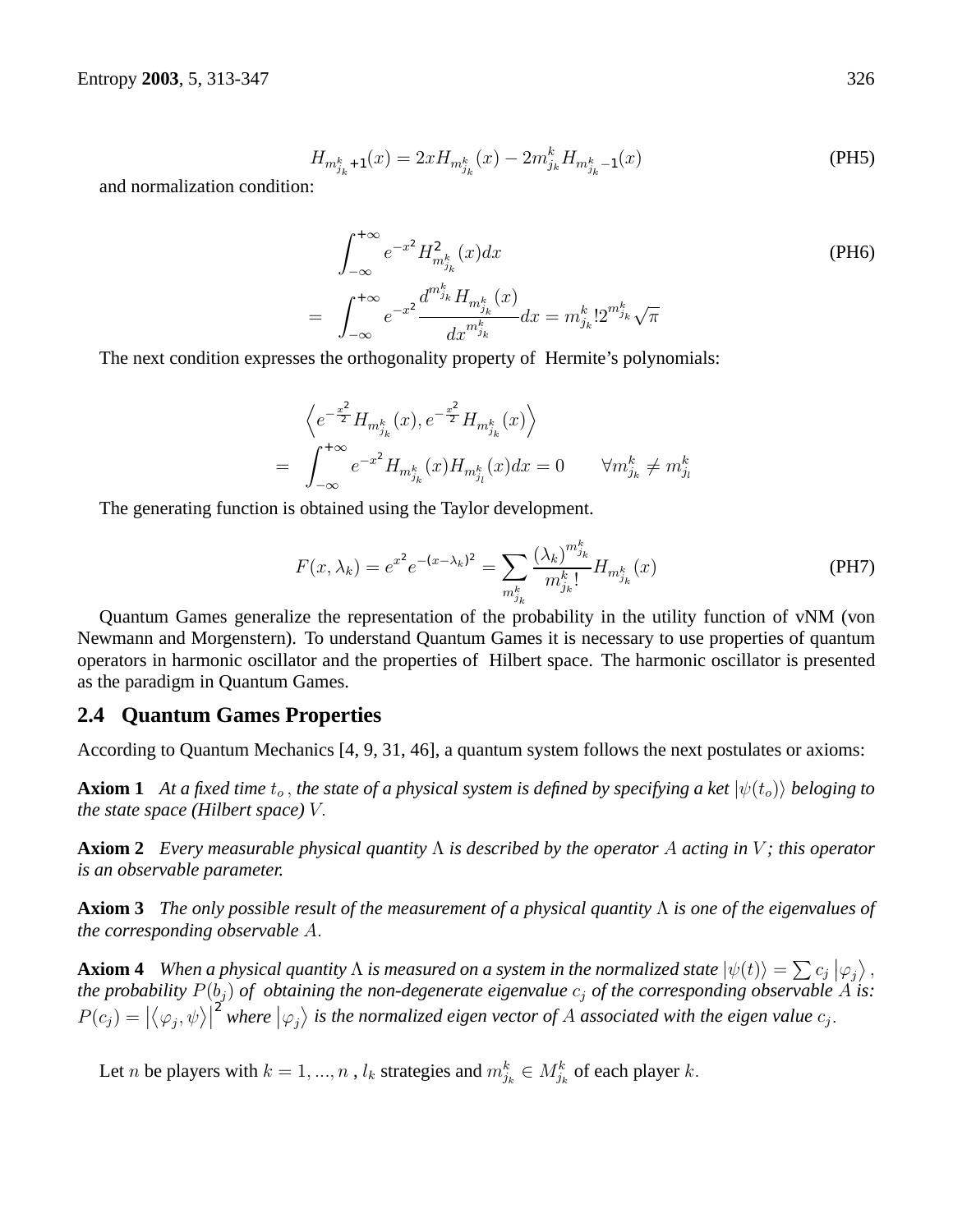Entropy **2003**, 5, 313-347 327

Superposition principle:

$$
\psi^{k} = \sum_{m_{j_{k}}^{k} = 0}^{\infty} c_{m_{j_{k}}^{k}}^{k} \varphi_{m_{j_{k}}^{k}}, \qquad \left\langle \varphi_{m_{j_{k}}^{k}}, \varphi_{m_{j_{l}}^{k}} \right\rangle = \delta_{m_{j_{k}}^{k} m_{j_{l}}^{k}}
$$
(QG1)

Time evolution:

$$
c_{m_{j_k}^k}^k = b_{m_{j_k}^k}^k e^{iw_k t}, \qquad i = \sqrt{-1}
$$
 (QG2)

Inner product:

$$
c_{m_{j_k}^k}^k = \left\langle \psi^k, \varphi_{m_{j_k}^k} \right\rangle \tag{QG3}
$$

Quantum property

$$
\left| c_{m_{j_k}^k}^k \right|^2 = \left| b_{m_{j_k}^k}^k \right|^2 = p_{m_{j_k}^k}^k
$$
\n
$$
\sum_{m_{j_k}^k=0}^{\infty} p_{m_{j_k}^k}^k = \sum_{j_k=1}^k p_{j_k}^k = 1
$$
\n
$$
p_{j_k}^k = \sum_{m_{j_k}^k \in M_{j_k}^k} p_{m_{j_k}^k}^k
$$
\n(QG4)

Mean value

$$
E\left[x_k\right] = \overline{x}_k = \left\langle \psi^k \left|x\right| \psi^k \right\rangle \tag{QG5}
$$

Normality condition

$$
\rho_k = \langle \psi^k, \psi^k \rangle = |\psi^k|^2 \tag{QG6}
$$

# **3 Time Series and Uncertainty Principle of Heisenberg**

Remember some basic definitions about probability and stochastic calculus.

- A probability space is a triple  $(\Omega, \Im, P)$  consisting of [10, 13, 30]:
- A set  $\Omega$  that represents the set of all possible outcomes of a certain random experiment.
- A family  $\Im$  of subsets of  $\Omega$  with a structure of  $\sigma$ -algebra:

$$
- \varnothing \in \mathfrak{F}
$$
  
-  $A \in \mathfrak{F} \Longrightarrow A^c \in \mathfrak{F}$   
-  $A_1, A_2, ... \in \mathfrak{F} \Longrightarrow \bigcup_{i=1}^{\infty} A_i \in \mathfrak{F}$ 

• A function  $P : \Omega \to [0, 1]$  such that: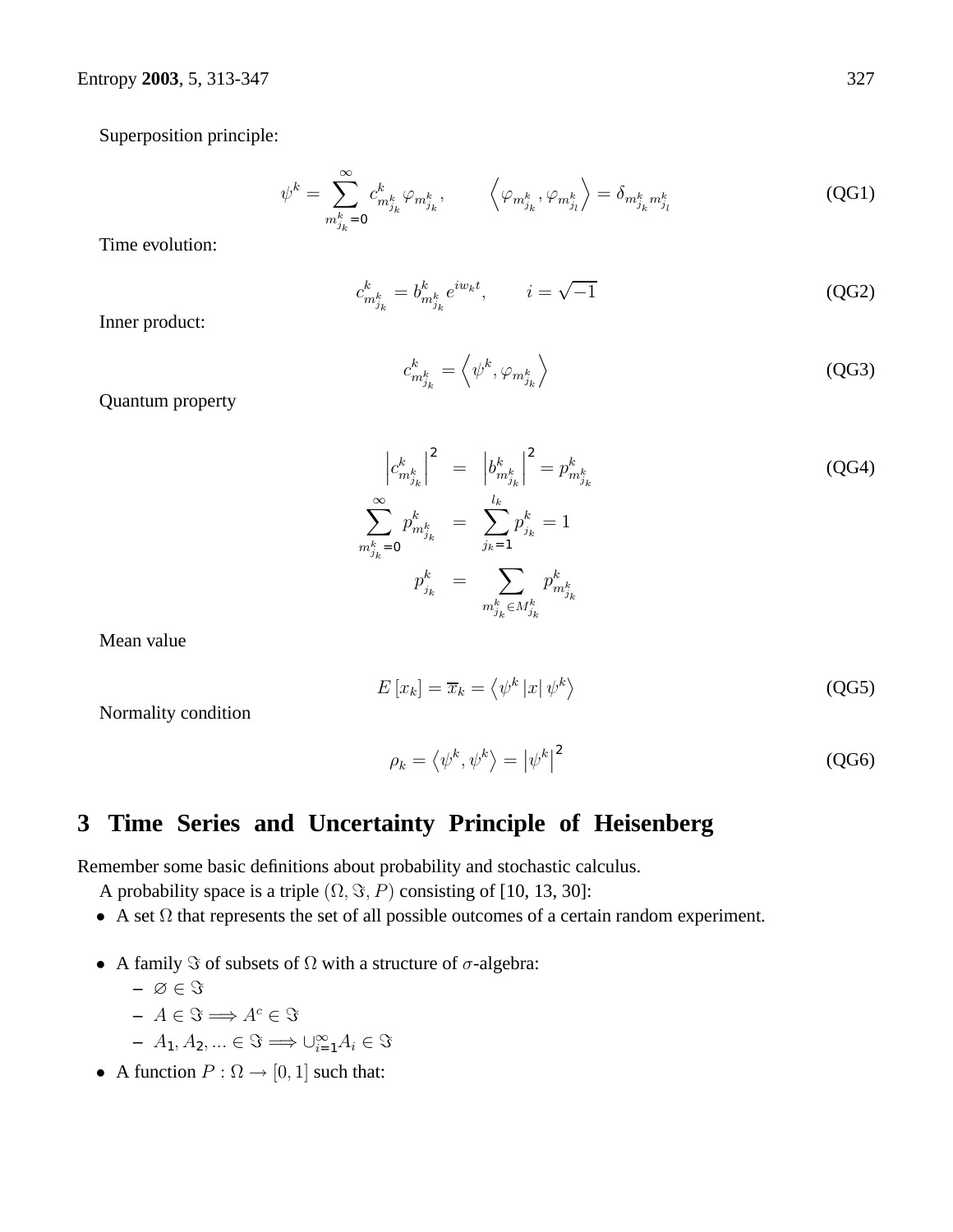$-P(\emptyset)=0, P(\Omega)=1$ 

**–** If  $A_1, A_2, ... \in \Im$  form a finite or countably infinite collection of disjointed sets (that is,  $A_i \cap A_j =$  $\varnothing$  if  $i \neq j$ ) then

$$
P(\cup_{i=1}^{\infty} A_i) = \sum_{i=1}^{\infty} P(A_i)
$$

The elements of the  $\sigma$ -algebra  $\Im$  are called events and P is called a probability measure.

A random variable is a function:

$$
\begin{array}{rcl} X & : & \Omega \to R \\ \omega & \to & X(\omega) \end{array}
$$

 $\Im$ -measurable, that is,  $X^{-1}(B) \in \Im$  for all B in Borel's  $\sigma$  algebra of R, noted  $\mathfrak{B}(R)$ .

If X is a random variable on  $(\Omega, \Im, P)$  the probability measure induced by X is the probability measure  $P_X$  (called law or distribution of X) on  $\beta(R)$  given by

$$
P_X(B) = P\{\omega : X(\omega) \in B\}, \ B \in B(R)
$$

The numbers  $P_X(B)$ ,  $B \in B(R)$ , completely characterize the random variable X in the sense that they provide the probabilities of all events involving X.

**Definition 2** The distribution function of a random variable X is the function  $F = F_X$  from R to [0, 1] *given by*

$$
F(x) = P\left\{\omega : X(\omega) \le x\right\} \qquad x \in R
$$

since, for  $a < b$ ,  $F(b) - F(a) = P\{\omega : a < X(\omega) \le b\} = P_X(a, b]$ , F is a distribution function corresponding to the Lebesgue Stieltjes measure  $P_X$ . Thus among all distribution functions corresponding to the Lebesgue-Stieltges measure  $P_X$ , we choose the one with  $F(\infty) = 1$ ,  $F(-\infty) = 0$ . In fact we can always supply the probability space in a canonical way; take  $\Omega = R$ ,  $\Im = \beta(R)$ , with P the Lebesgue-Stieltges measure corresponding to F.

**Definition 3** A stochastic process  $X = \{X(t), t \in T\}$  is a collection of random variables on a common *probability space*  $(\Omega, \Im, P)$  *indexed by a parameter*  $t \in T \subset R$ *, which we usually interpret as time* [10, *27-30]. It can thus be formulated as a function*  $X: T \times \Omega \rightarrow R$ .

The variable  $X(t, \bullet)$  is  $\Im$ -measurable in  $\omega \in \Omega$  for each  $t \in T$ ; henceforth we shall often follow established convention and write  $X_t$  for  $X(t)$ . When T is a countable set, the stochastic process is really a sequence of random variables  $X_{t_1}, X_{t_2}, ..., X_{t_n}$ , ...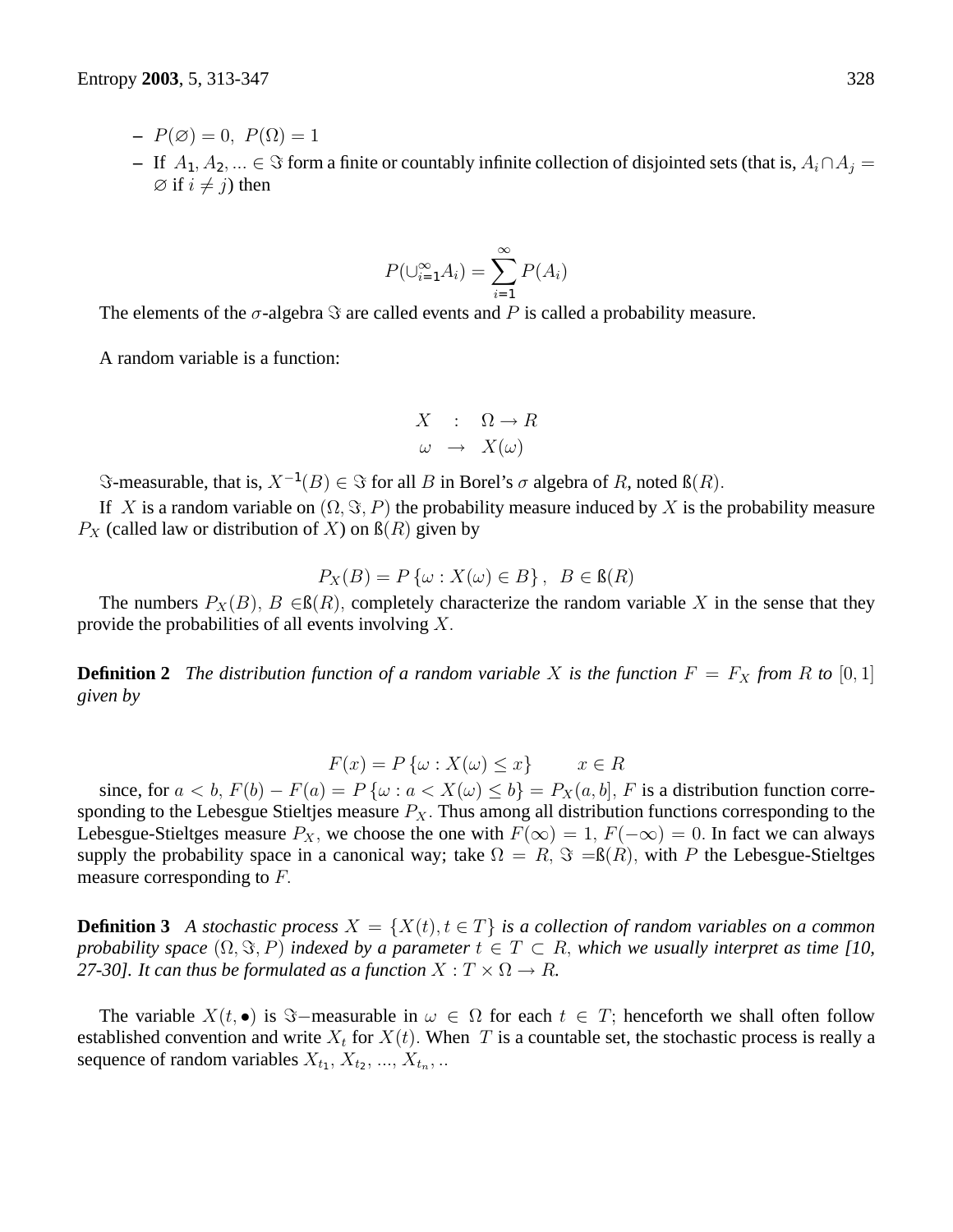**Definition 4** *If a random variable*  $X = X(t)$  *has the density*  $\rho(x)$  *and*  $f : X \rightarrow Y$  *is one-to-one, then*  $y = f(x)$  *has the density g(y) given by*  $g(y) = \frac{\rho(f^{-1}(y))}{f'(f^{-1}(y))} = \rho(f^{-1}(y))(f^{-1})'(y)$ *, see* Fudenberg and Tirole [12], *(chapter 6). The densities*  $\rho(x)$  *and*  $g(y)$  *show that "If* X *is a* random variable and  $f^{-1}(y)$ *exists, then* Y *is a random variable and conversely."*

**Definition 5** *Inversion formula: If h is a characteristic function of the bounded distribution function* F, *and*  $F(a, b) = F(b) - F(a)$  *then* 

$$
F(a,b) = \lim_{c \to \infty} \frac{1}{2\pi} \int_{-c}^{+c} \frac{e^{-iwa} - e^{-iwb}}{iu} h(w) dw
$$

for all points  $a, b$   $(a < b)$  at which F is continuous. If in addition, h is Lebesgue integrable on  $(-\infty, \infty)$ , then the function  $f$  given by

$$
f(x) = \frac{1}{2\pi} \int_{-\infty}^{+\infty} e^{-iwx} h(w) dw
$$

is a density of F, that is, f is nonnegative and  $F(x) = \int_{-\infty}^{+x} f(t)dt$  for all x; furthermore,  $F' = f$ everywhere. Thus in this case,  $f$  and  $h$  are "Fourier transform pairs":

$$
h(w) = F(f(x)) = \frac{1}{2\pi} \int_{-\infty}^{+\infty} e^{iwx} f(x) dx
$$

$$
f(x) = F^{-1}(h(w)) = \frac{1}{2\pi} \int_{-\infty}^{+\infty} e^{-iwx} h(w) dw
$$

**Definition 6** If X is an random variable., f a Borel measurable function  $[on (\mathcal{R}, \mathcal{R})]$ , then  $f(X)$  is an *random variable [25]. If* W *is r.v.,*  $h(W)$  *a Borel measurable function* [*on*  $(\Re, \Re)$ ], *then*  $h(W)$  *is r.v.* 

**Theorem 4** The Possibility Theorem:  $\sigma_x \sigma_w \geq \frac{1}{2}$  *. "The more precisely the random variable VALUE* x *is determined, the less precisely the frequency VALUE* w *is known at this instant, and vice versa". Let*  $X = \{X(t), t \in T\}$  be the stochastic process with a density function  $f(x)$  and the random variable w *with a characteristic function*  $h(w)$ . If the density functions can be written as  $f(x) = \psi(x)\psi(x)^*$  and  $h(w) = \phi(w)\phi(w)^*$ , then:  $\sigma_x^2 \sigma_w^2 \geq \frac{1}{4}$ .

If the functions  $\psi(x = \pm \infty) = 0$  and  $\phi(w = \pm \infty) = 0$  then  $f(x = \pm \infty) = 0$  and  $h(w = \pm \infty) = 0$ . **Proof.** The next proof is based in *Frieden* [11].

Let the function  $\psi(x)$  defined as,

$$
\psi(x) = F^{-1} [\phi(w)] = \frac{1}{\sqrt{2\pi}} \int_{-\infty}^{+\infty} \phi(w) e^{-iwx} dw \qquad \forall x, \ \psi(x = \pm \infty) = 0 \tag{Q0}
$$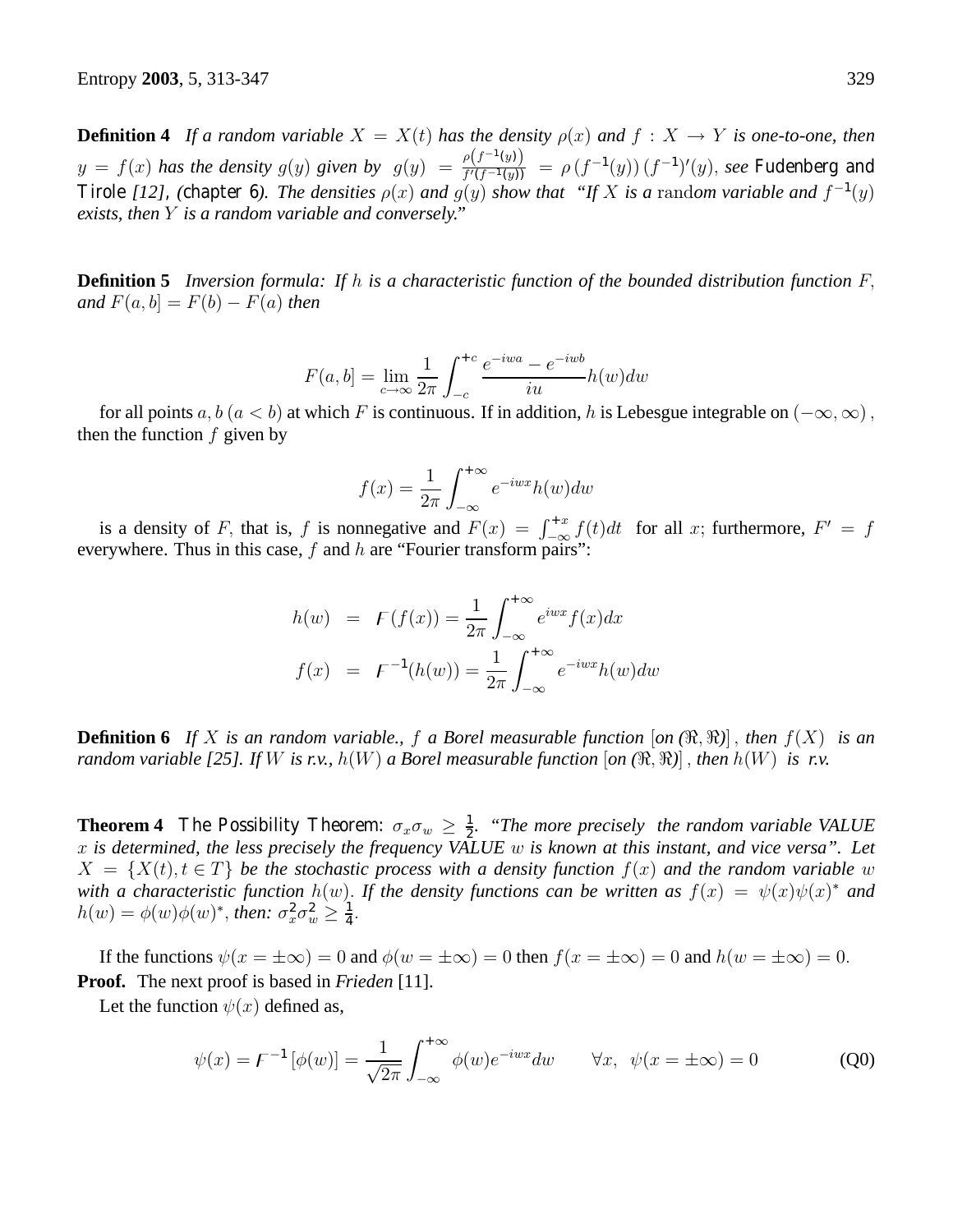Here w is the frequency, different to  $\omega \in \Omega$ . Then  $\phi(w)$  is

$$
\phi(w) = F[\psi(x)] = \frac{1}{\sqrt{2\pi}} \int_{-\infty}^{+\infty} \psi(x)e^{iwx} dx \qquad \forall x, \quad \phi(w = \pm \infty) = 0
$$
 (Q1)

According to Fourier's transform properties, we have:

$$
\frac{\partial^n \phi(w)}{\partial w^n} = \frac{i^n}{\sqrt{2\pi}} \int_{-\infty}^{+\infty} x^n \psi(x) e^{iwx} dx = i^n F [x^n \psi(x)]
$$
\n
$$
\frac{\partial^n \psi(x)}{\partial x^n} = \frac{(-i)^n}{\sqrt{2\pi}} \int_{-\infty}^{+\infty} w^n \phi(w) e^{-iwx} dw = (-i)^{n-1} F [w^n \phi(w)]
$$
\n(Q2)

where:

$$
F\left(\frac{\partial^n \psi(x)}{\partial x^n}\right) = \frac{1}{\sqrt{2\pi}} \int_{-\infty}^{+\infty} \frac{\partial^n \psi(x)}{\partial x^n} e^{iwx} dx = (iw)^n \phi(w)
$$
(Q3)  

$$
F^{-1}\left(\frac{\partial^n \phi(w)}{\partial x^n}\right) = \frac{1}{\sqrt{2\pi}} \int_{-\infty}^{+\infty} \frac{\partial^n \phi(w)}{\partial x^n} e^{-iwx} dw = (-ix)^n \psi(x)
$$

By Parseval Plancherel theorem

$$
\int_{-\infty}^{+\infty} \phi(w)\phi(w)^* dw = \int_{-\infty}^{+\infty} \psi(x)\psi(x)^* dw \tag{Q4}
$$

Using Schwartz's inequality

$$
\left| \int_{-\infty}^{+\infty} G^* H dx \right|^2 \le \int_{-\infty}^{+\infty} |G|^2 dx * \int_{-\infty}^{+\infty} |H|^2 dx \tag{Q5}
$$

and the probability properties  $\int_{-\infty}^{+\infty} f(t)dt = 1$ ,  $\int_{-\infty}^{+\infty} h(w)dw = 1$ , it is evident that:

$$
\int_{-\infty}^{+\infty} \phi(w)\phi(w)^* dw = 1, \quad \int_{-\infty}^{+\infty} \psi(x)\psi(x)^* dw = 1
$$
 (Q6)

Let  $\sigma_w^2$  be the standard deviation of frequency w, and  $\sigma_x^2$  the standard deviation of the aleatory variable x.

$$
\sigma_w^2 = \int_{-\infty}^{+\infty} w^2 \phi(w) \phi(w)^* dw \tag{Q7.1}
$$

$$
\sigma_x^2 = \int_{-\infty}^{+\infty} x^2 \psi(x) \psi(x)^* dx \tag{Q7.2}
$$

with Parseval Plancherel theorem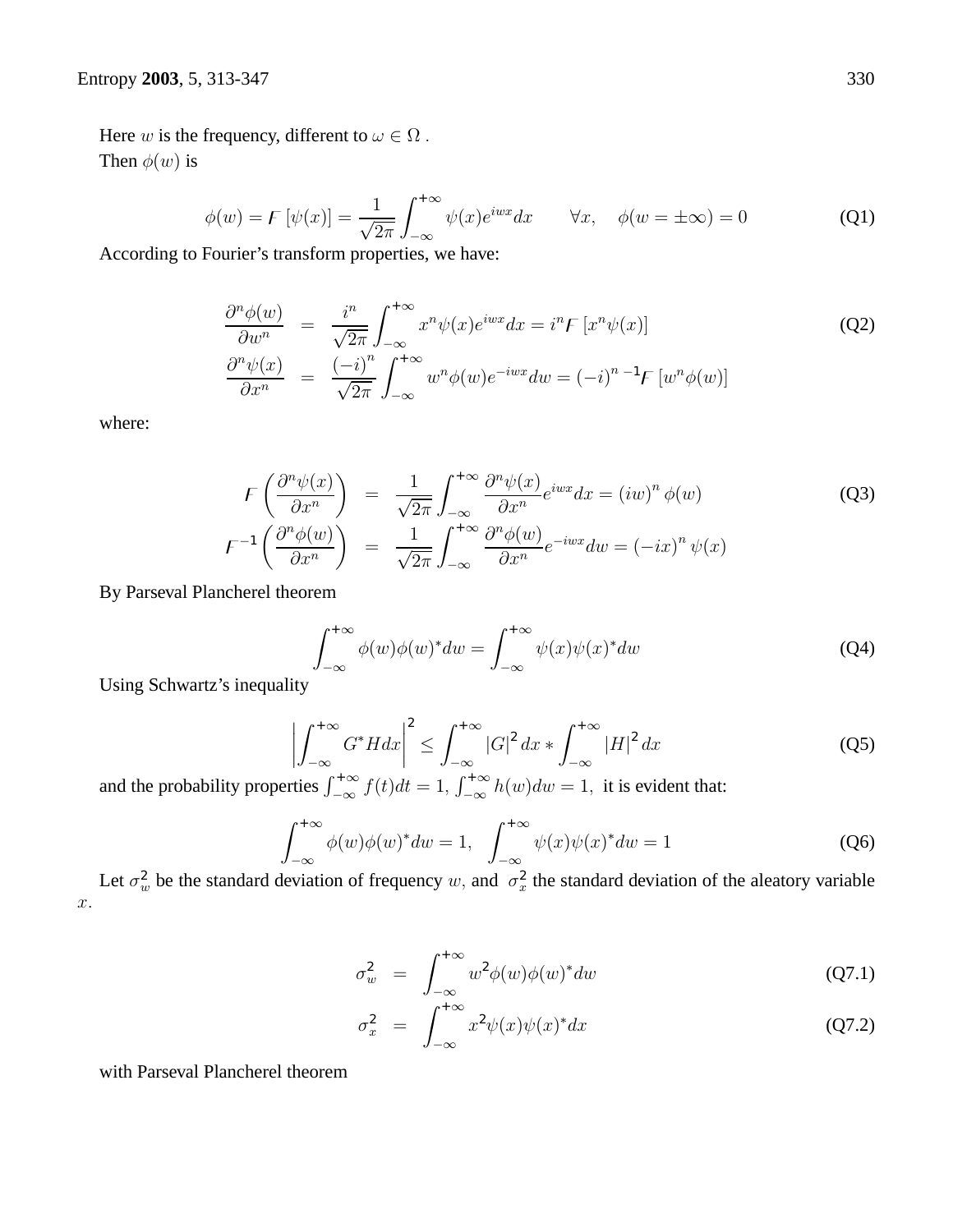$$
\int_{-\infty}^{+\infty} \frac{\partial \psi(x)}{\partial x} \frac{\partial \psi(x)^*}{\partial x} dx = \int_{-\infty}^{+\infty} \left( w\phi(w) \right) \left( w\phi(w) \right)^* dw \tag{Q8.1}
$$

$$
\int_{-\infty}^{+\infty} \psi' \psi'^* dx = \int_{-\infty}^{+\infty} w^2 \phi(w) \phi(w)^* dw \tag{Q8.2}
$$

Making the product  $(Q7.1) \times (Q7.2)$  and using Q8, it follows that

$$
\sigma_w^2 \sigma_x^2 = \int_{-\infty}^{+\infty} w^2 \phi(w) \phi(w)^* dw \int_{-\infty}^{+\infty} x^2 \psi(x) \psi(x)^* dx \tag{Q9.}
$$

$$
= \int_{-\infty}^{+\infty} \psi' \psi'^* dx \int_{-\infty}^{+\infty} x^2 \psi(x) \psi(x)^* dx \tag{Q9.2}
$$

Let  $G = x\psi$  and  $H = \psi'$  in Q5 shows that the right side of (Q9.2) exceeds a certain quantity A

$$
\int_{-\infty}^{+\infty} |x\psi|^2 dx * \int_{-\infty}^{+\infty} |\psi'|^2 dx \ge \left| \int_{-\infty}^{+\infty} x\psi^* \psi' dx \right|^2
$$
(Q10)

We will note  $\sigma_w^2 \sigma_x^2 = \int_{-\infty}^{+\infty} \psi' \psi'^* dx \int_{-\infty}^{+\infty} x^2 \psi(x) \psi(x)^* dx \ge |A|^2$ . If the variable A is given by  $A = \infty$  $\int_{-\infty}^{+\infty} x\psi^* \psi' dx$  then  $|A|^2 = \int_{-\infty}^{+\infty} x^2 dx |\psi \psi^*| |\psi' \psi'^*|$ . By definition  $F'(x) = f = \psi \psi^*$ 

$$
f' = \psi'\psi^* + \psi\psi'^*
$$
  
\n
$$
A + A^* = \int_{-\infty}^{+\infty} x dx (\psi'\psi^* + \psi\psi'^*) = \int_{-\infty}^{+\infty} x f'(x) dx
$$
  
\n
$$
A + A^* = -\int_{-\infty}^{+\infty} f(x) dx = -1
$$
\n(Q11)

Notice that  $A + A^* = -1$  and using the complex number property  $2 \text{Re} (A) = -1$  or  $2 |A| \cos \theta = -1$ where  $\theta$  phase of A, we can write  $4|A|^2 = \frac{1}{\cos^2 \theta}$ . Since  $-1 \le \cos \theta \le 1$  then  $|A|^2 \ge \frac{1}{4}$  and therefore:

$$
\sigma_x^2 \sigma_w^2 \ge \frac{1}{4} \tag{Q12}
$$

 $\blacksquare$ 

**Remark 4** *Let*  $x_t$  *be a time series with a spectrum of frequencies*  $w_j$ , *where each frequency is an random variable. This spectrum of frequencies can be obtained with a minimum error (standard deviation of fre* $quency$ ). This minimum error  $\sigma_w$  for a certain frequency  $w$  is given by the following equation  $\sigma_{w \text{min}} = \frac{1}{2\sigma_x}$ . *The expected value*  $E[w_i]$  *of each frequency can be determined experimentally.* 

An occurrence of one particular frequency  $w_j$  is defined in a confidence interval given by

$$
w_j \in \left[ E\left[w_j\right] - \frac{1}{2\sigma_x}, E\left[w_j\right] + \frac{1}{2\sigma_x} \right] \tag{Q13}
$$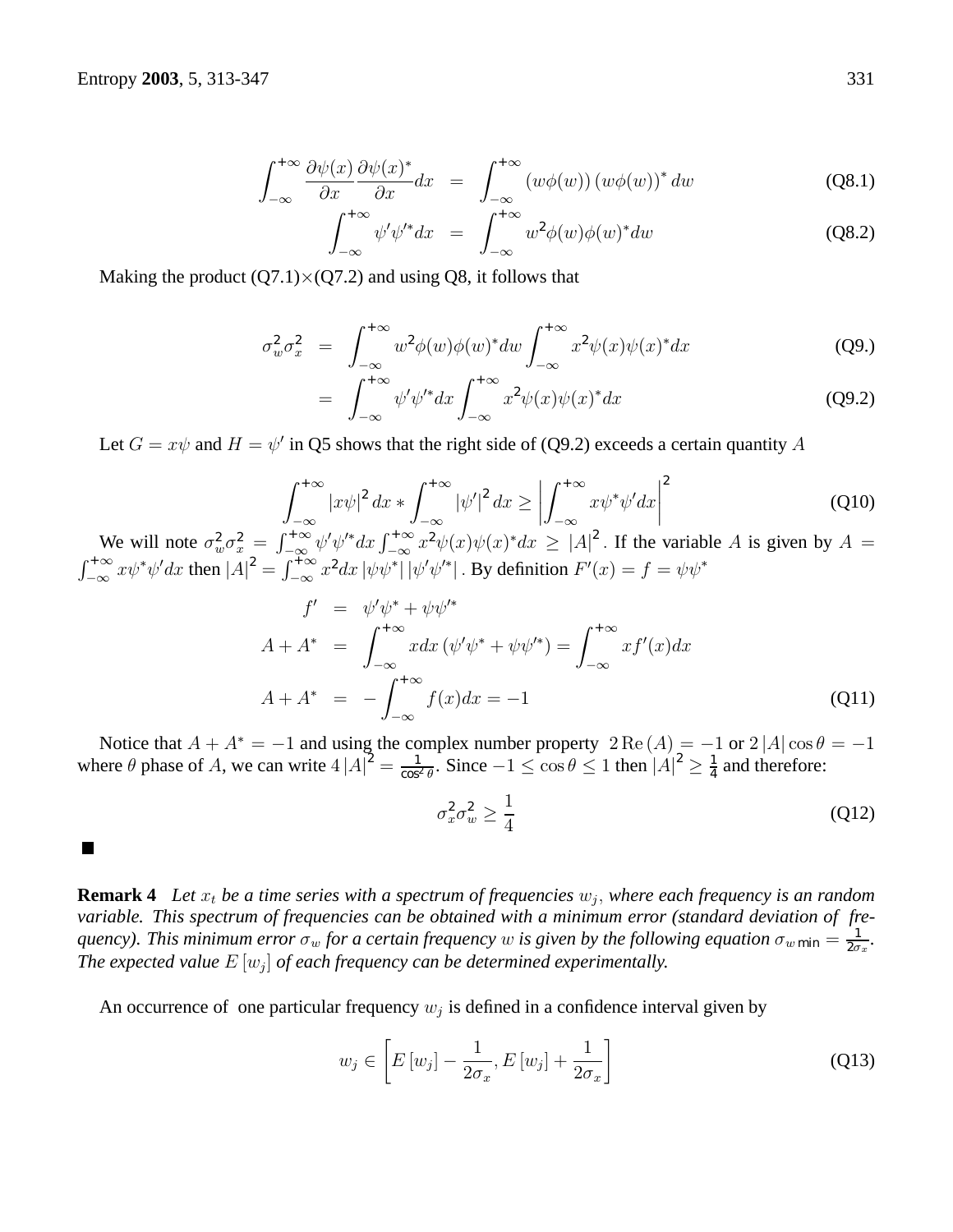This last remark agrees and supplements the statement of *Hamilton* [17].

"We should interpret  $\frac{1}{2}(a_j^2 + b_j^2)$  not as the portion of the variance of X that is due to cycles with frequency exactly equal to  $w_j$ , but rather as the portion of the variance of X that is due to cycles with frequency near of  $w_j$ , " where:

$$
x_{t} = \mu + \sum_{j=1}^{M} \{ a_{j} \cos(w_{j}(t-1)) + b_{j} \sin(w_{j}(t-1)) \} + u_{t} \text{ or}
$$
\n
$$
x_{t} = c + \phi_{1} x_{t-1} + ... + \phi_{p} x_{t-p} + \varepsilon_{t} + \theta_{1} \varepsilon_{t-1} + ... + \theta_{q} \varepsilon_{t-q}
$$
\n(Q14)

The only condition that imposes the Possibility Theorem is exhaustive and exclusive  $\sigma_x \sigma_w \ge \frac{1}{2}$ , because it includes the Minimum Entropy Theorem or equilibrium state theorem  $\sigma_x \sigma_w = \frac{1}{2}$ . It is necessary to analyze the different cases of the time series  $x_t$  using the Possibility Theorem. A time series  $x_t$  evolves in the dynamic equilibrium if and only if  $\sigma_x \sigma_w = \frac{1}{2}$ . A time series evolves out of the dynamic equilibrium if and only if  $\sigma_x \sigma_w > \frac{1}{2}$ .

Table 2. Evolution of time series, out of the equilibrium  $\sigma_x \sigma_w > \frac{1}{2}$ . In this table we can see the different changes in  $\sigma_x$  and  $\sigma_w$ .

| $\mathit{Cases}$ | $\sigma_x$ | $\sigma_w$ | $\sigma_x\sigma_w$ | Entropy |
|------------------|------------|------------|--------------------|---------|
|                  |            |            |                    |         |
|                  |            |            |                    |         |
|                  |            |            |                    |         |
|                  |            |            |                    |         |
|                  |            | $\infty$   |                    | trivial |

Table 3. Evolution of time series, in the equilibrium  $\sigma_x \sigma_w = \frac{1}{2}$ . In this table we can see the different changes in  $\sigma_x$  and  $\sigma_w$ .

| $\mathcal{C}ases$           | $\sigma_x$ | $\sigma_w$ | $\sigma_x\sigma_w$ | Entropy |
|-----------------------------|------------|------------|--------------------|---------|
|                             |            |            |                    |         |
| $\mathcal{D}_{\mathcal{L}}$ |            |            |                    |         |
| 3                           | max        | min        |                    | min     |
|                             | min        | min        |                    | max     |
|                             |            | $\infty$   |                    | trivial |

**Remark 5** *Hirschman's form of the uncertainty principle. The fundamental analytical effect of Heisenberg's principle is that the probability densities for* x and w cannot both be arbitrarily narrow [4],  $H(W)$  +  $H(X) \geq 1 + \log(\frac{1}{2})$  where:  $H(W) = \int_{-\infty}^{+\infty} dw p(w) \log(p(w))$  and  $H(X) = \int_{-\infty}^{+\infty} dx p(x) \log(p(x))$ . When  $\psi(x)$  *and*  $\phi(w)$  *are gaussian*  $H(W) = B + Log(\sigma_W)$  *and*  $H(X) = C + Log(\sigma_X)$ *, Hirschman's inequality becomes Heisenberg's principle, then inequalities are transformed in equalities and the minimum uncertainty is minimum entropy. In Quantum Mechanics the minimum uncertainty product also obeys a minimum entropy sum.*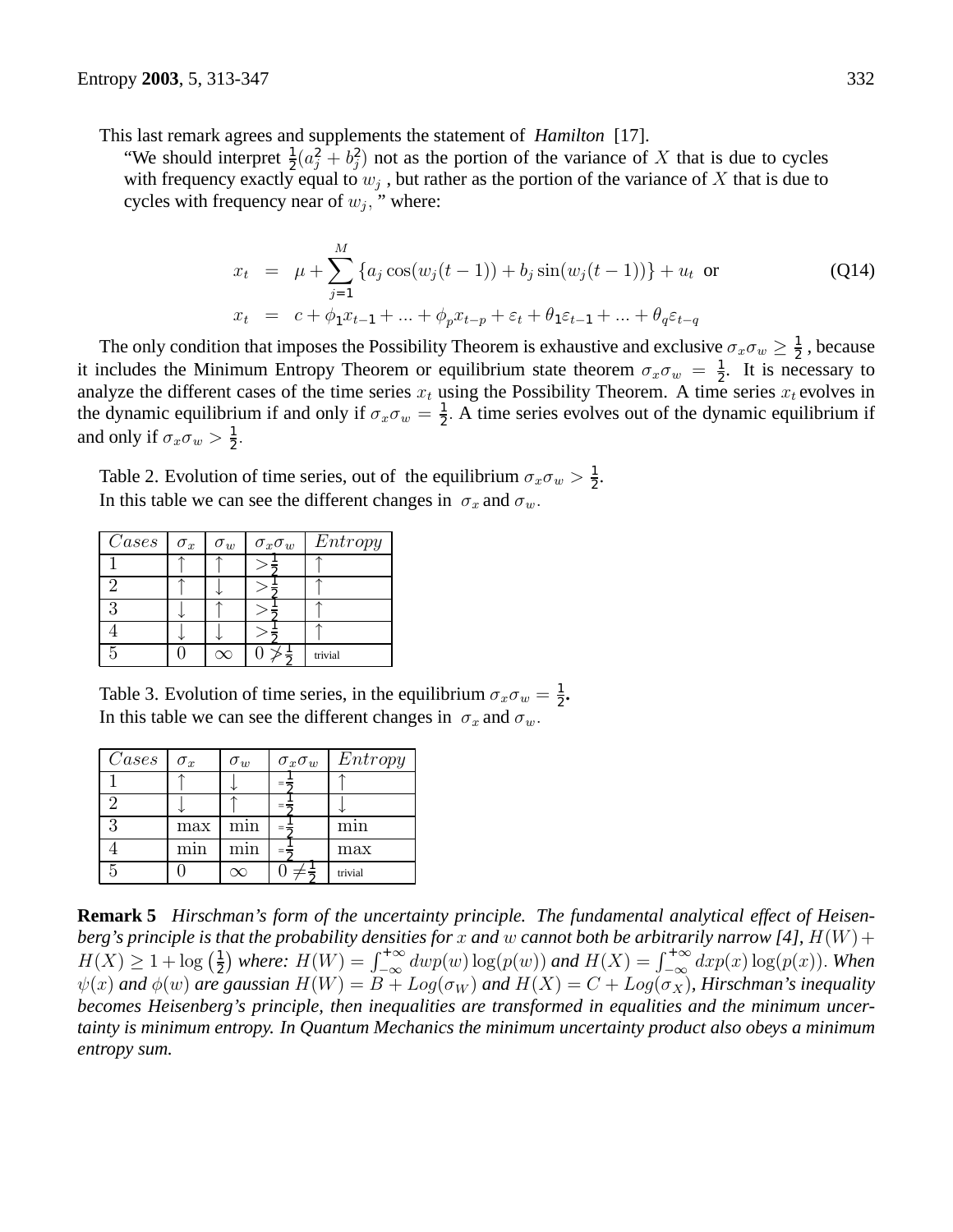# **4 Applications of the Models**

### **4.1 Hermites's Polynomials Application**

Let  $\Gamma = (K, S, v)$  be a 3-player game, with K the set of players  $k = 1, 2, 3$ . The finite set  $S_k$  of cardinality  $l_k \in N$  is the set of pure strategies of each player where  $k \in K$ ,  $s_{kj_k} \in S_k$ ,  $j_k = 1, 2, 3$  and  $S = S_1 \times S_2 \times S_3$ represent a set of pure strategy profiles with  $s \in S$  as an element of that set and  $l = 3*3*3 = 27$  represents the cardinality of S. The vectorial function  $\vee$  :  $S \to R^3$  associates with every profile  $s \in S$  the vector of utilities  $v(s)=(v^1(s),...,v^3(s))$ , where  $v^k(s)$  designates the utility of the player k facing the profile s. In order to get facility of calculus we write the function  $v^k(s)$  in an explicit way  $v^k(s) = v^k(j_1, j_2, ..., j_n)$ . The matrix  $V_{3,27}$  represents all points of the Cartesian product  $\Pi_K S_k$  see Table 4. The vector  $V^k(S)$  is the kcolumn of v. The graphic representation of the 3-player game is shown in Figure 1.

In these games we obtain Nash's equilibria in pure strategy (maximum utility MU, Table 4) and mixed strategy (Minimum Entropy Theorem MET, Tables 5, 6). After finding the equilibria we carried out a comparison with the results obtained from applying the theory of quantum games developed previously.



Figure 1. 3-player game strategies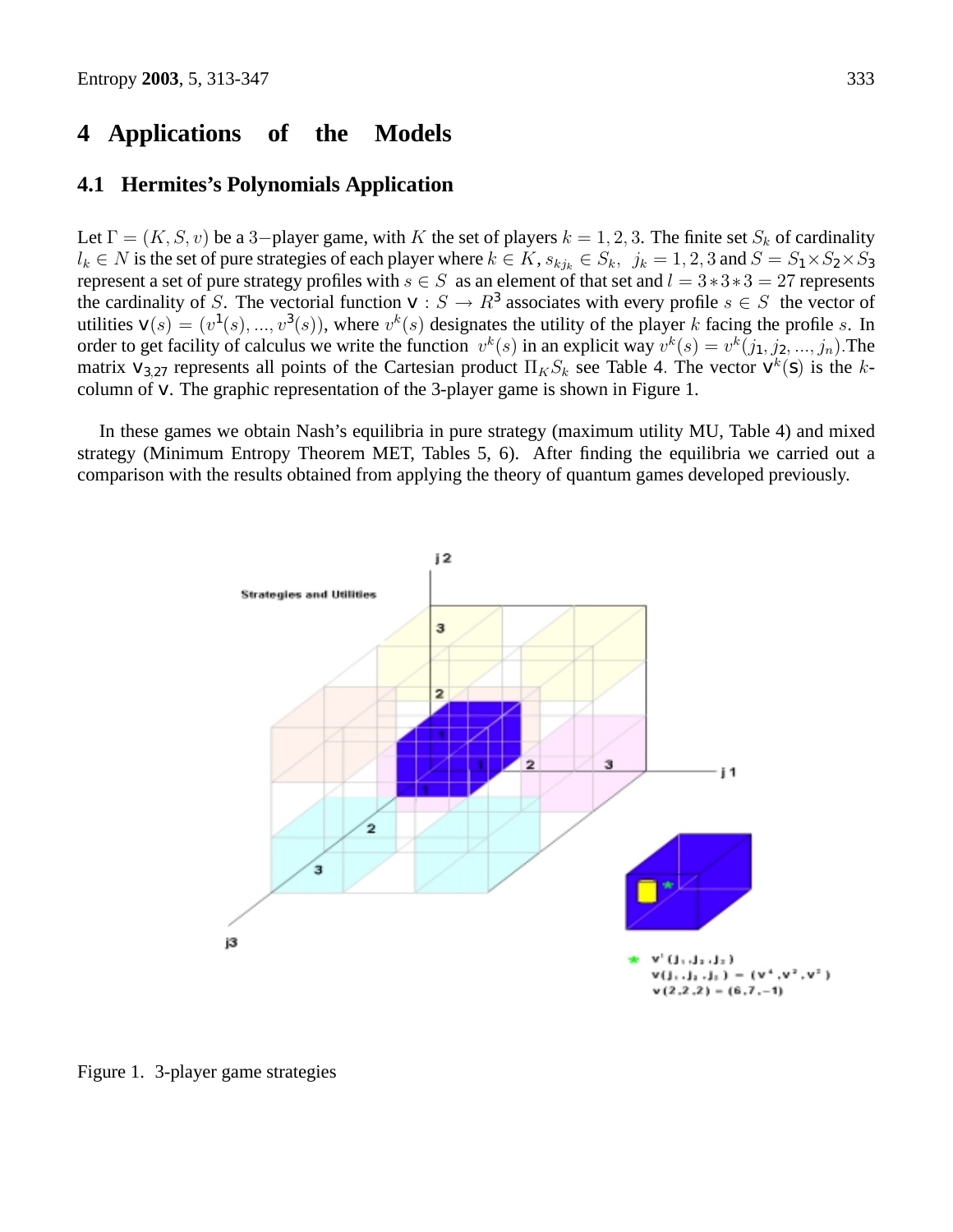# Table 4. Maximum utility (random utilities):  $\max_{p}(u^1 + u^2 + u^3)$

**Nash Utilities and Standard Deviations**

| $Max_{p}$  | $(u1+u2+u3)$   | 20.4           |  |
|------------|----------------|----------------|--|
|            |                |                |  |
| $U^1$      |                | $\mathsf{u}^3$ |  |
| 8.7405     | 9.9284         | 1.6998         |  |
| $\sigma_1$ | $\sigma_2$     | σ3             |  |
| 6.3509     | 6.2767         | 3.8522         |  |
| H,         | H <sub>2</sub> | ${\sf H}_3$    |  |
| 4.2021     | 4.1905 3.7121  |                |  |
|            |                |                |  |

### **Nash Equilibria: Probabilities, Utilities**

| Player 1          |                                    |                                   | Player 2    |                          |                   |                | <b>Player 3</b>                  |                                |  |  |
|-------------------|------------------------------------|-----------------------------------|-------------|--------------------------|-------------------|----------------|----------------------------------|--------------------------------|--|--|
| D                 | D o                                | р' <sub>з</sub>                   | ŋ           | ה־D                      | p-,               | $p^{\circ}$    | D                                |                                |  |  |
|                   |                                    |                                   |             | ი                        |                   |                |                                  |                                |  |  |
| u                 | $\mathsf{u}_2$                     | u<br>$\mathbf{z}$                 | ีน          | $U^2$                    | น ิ <sub>้ว</sub> | u              | u                                | u 3                            |  |  |
| 8.7405            | 1.1120                             | $-3.8688$                         | 9.9284      | $-1.2871$                | $-0.5630$         | $-1.9587$      | 5.7426                           | 1.6998                         |  |  |
| $p^{1}$ , $u^{1}$ | $\mathsf{p}'\circ\mathsf{u}'\circ$ | $p'$ <sub>3</sub> U' <sub>3</sub> | $u^2$<br>p٤ | ້າ U <sup>2</sup> າ<br>Ď | $p_3'$ $u_3'$     | $p^3$<br>$u^3$ | $p^3$<br>$3\overline{0}$ , $u^3$ | ິ <sub>າ</sub> ປິ <sub>າ</sub> |  |  |
| 8.7405            | 0.0000                             | 0.0000                            | 9.9284      | 0.0000                   | 0.0000            | 0.0000         | 0.0000                           | 1.6998                         |  |  |

### **Kroneker Products**

|                |                |                | $(j_1, j_2, j_3)$ | $v^2(i_1, i_2, i_3)$ | $v^3(j_1,j_2,j_3)$ |        |            |            |                                    |                     |                      | $(j_1, j_2, j_3)$ | $u^2(i_1, i_2, i_3)$ | $\vert u^3 (j_1, j_2, j_3)$ |
|----------------|----------------|----------------|-------------------|----------------------|--------------------|--------|------------|------------|------------------------------------|---------------------|----------------------|-------------------|----------------------|-----------------------------|
| J <sub>1</sub> | J2             | J3             |                   |                      |                    | p      | $p_{i2}^2$ | $p_{i3}^3$ | $1_{11}p_{12}^2$<br>p <sup>1</sup> | $p_{i1}^1 p_{i3}^3$ | $p^2_{\mu}p^3_{\mu}$ | $\bar{z}$         |                      |                             |
|                |                |                | 2.9282            | $-1.3534$            | $-1.9587$          | 1.0000 | 1.0000     | 0.0000     | 1.0000                             | 0.0000              | 0.0000               | 0.0000            | 0.0000               | $-1.9587$                   |
|                |                | $\overline{2}$ | 6.2704            | 3.2518               | 5.7426             | 1.0000 | 1.0000     | 0.0000     | 1.0000                             | 0.0000              | 0.0000               | 0.0000            | 0.0000               | 5.7426                      |
| $\overline{1}$ | $\overline{1}$ | 3              | 8.7405            | 9.9284               | 1.6998             | 1.0000 | 1.0000     | 1.0000     | 1.0000                             | 1.0000              | 1.0000               | 8.7405            | 9.9284               | 1.6998                      |
|                | $\overline{2}$ | 1              | 4.1587            | 6.9687               | 4.1021             | 1.0000 | 0.0000     | 0.0000     | 0.0000                             | 0.0000              | 0.0000               | 0.0000            | 0.0000               | 0.0000                      |
|                | $\overline{2}$ | 2              | 3.8214            | 2.7242               | 8.6387             | 1.0000 | 0.0000     | 0.0000     | 0.0000                             | 0.0000              | 0.0000               | 0.0000            | 0.0000               | 0.0000                      |
|                | $\overline{2}$ | 3              | $-3.2109$         | $-1.2871$            | $-4.1140$          | 1.0000 | 0.0000     | 1.0000     | 0.0000                             | 1.0000              | 0.0000               | 0.0000            | $-1.2871$            | 0.0000                      |
|                | 3              | 1              | 3.0200            | 2.3275               | 6.8226             | 1.0000 | 0.0000     | 0.0000     | 0.0000                             | 0.0000              | 0.0000               | 0.0000            | 0.0000               | 0.0000                      |
|                | 3              | 2              | $-2.7397$         | 3.0191               | 6.6629             | 1.0000 | 0.0000     | 0.0000     | 0.0000                             | 0.0000              | 0.0000               | 0.0000            | 0.0000               | 0.0000                      |
|                | 3              | 3              | 1.1781            | $-0.5630$            | 5.3378             | 1.0000 | 0.0000     | 1.0000     | 0.0000                             | 1.0000              | 0.0000               | 0.0000            | $-0.5630$            | 0.0000                      |
| $\overline{2}$ |                | 1              | 3.2031            | $-1.5724$            | $-0.9757$          | 0.0000 | 1.0000     | 0.0000     | 0.0000                             | 0.0000              | 0.0000               | 0.0000            | 0.0000               | 0.0000                      |
| $\overline{2}$ |                | 2              | 1.9478            | 2.9478               | 6.7366             | 0.0000 | 1.0000     | 0.0000     | 0.0000                             | 0.0000              | 0.0000               | 0.0000            | 0.0000               | 0.0000                      |
| $\overline{2}$ |                | 3              | 1.1120            | 6.4184               | 5.0734             | 0.0000 | 1.0000     | 1.0000     | 0.0000                             | 0.0000              | 1.0000               | 1.1120            | 0.0000               | 0.0000                      |
| $\overline{2}$ | $\overline{2}$ | 1              | 5.3695            | 5.7086               | $-0.7655$          | 0.0000 | 0.0000     | 0.0000     | 0.0000                             | 0.0000              | 0.0000               | 0.0000            | 0.0000               | 0.0000                      |
| $\overline{2}$ | $\overline{2}$ | 2              | 2.4164            | 1.6853               | 7.1051             | 0.0000 | 0.0000     | 0.0000     | 0.0000                             | 0.0000              | 0.0000               | 0.0000            | 0.0000               | 0.0000                      |
| $\overline{2}$ | $\overline{2}$ | 3              | 5.2796            | 2.5158               | $-4.7264$          | 0.0000 | 0.0000     | 1.0000     | 0.0000                             | 0.0000              | 0.0000               | 0.0000            | 0.0000               | 0.0000                      |
| $\overline{2}$ | 3              | 1              | $-4.0524$         | $-4.5759$            | 5.8849             | 0.0000 | 0.0000     | 0.0000     | 0.0000                             | 0.0000              | 0.0000               | 0.0000            | 0.0000               | 0.0000                      |
| $\overline{2}$ | 3              | 2              | 3.8126            | $-1.2267$            | 4.8101             | 0.0000 | 0.0000     | 0.0000     | 0.0000                             | 0.0000              | 0.0000               | 0.0000            | 0.0000               | 0.0000                      |
| $\overline{2}$ | 3              | 3              | $-1.4681$         | 10.8633              | 0.2388             | 0.0000 | 0.0000     | 1.0000     | 0.0000                             | 0.0000              | 0.0000               | 0.0000            | 0.0000               | 0.0000                      |
| 3              |                | 1              | $-0.4136$         | $-2.6124$            | 4.5470             | 0.0000 | 1.0000     | 0.0000     | 0.0000                             | 0.0000              | 0.0000               | 0.0000            | 0.0000               | 0.0000                      |
| 3              |                | 2              | 2.6579            | 1.7204               | 0.7272             | 0.0000 | 1.0000     | 0.0000     | 0.0000                             | 0.0000              | 0.0000               | 0.0000            | 0.0000               | 0.0000                      |
| 3              |                | 3              | $-3.8688$         | 4.0884               | 11.2930            | 0.0000 | 1.0000     | 1.0000     | 0.0000                             | 0.0000              | 1.0000               | $-3.8688$         | 0.0000               | 0.0000                      |
| 3              | $\overline{2}$ | 1              | 2.1517            | 4.8284               | 14.1957            | 0.0000 | 0.0000     | 0.0000     | 0.0000                             | 0.0000              | 0.0000               | 0.0000            | 0.0000               | 0.0000                      |
| 3              | $\overline{2}$ | 2              | 6.8742            | $-1.8960$            | 7.4744             | 0.0000 | 0.0000     | 0.0000     | 0.0000                             | 0.0000              | 0.0000               | 0.0000            | 0.0000               | 0.0000                      |
| 3              | $\overline{2}$ | 3              | 2.9484            | 2.1771               | 0.0130             | 0.0000 | 0.0000     | 1.0000     | 0.0000                             | 0.0000              | 0.0000               | 0.0000            | 0.0000               | 0.0000                      |
| 3              | 3              |                | 3.9191            | $-4.1335$            | 7.4357             | 0.0000 | 0.0000     | 0.0000     | 0.0000                             | 0.0000              | 0.0000               | 0.0000            | 0.0000               | 0.0000                      |
| 3              | 3              | 2              | $-3.8252$         | 3.0861               | 4.5020             | 0.0000 | 0.0000     | 0.0000     | 0.0000                             | 0.0000              | 0.0000               | 0.0000            | 0.0000               | 0.0000                      |
| 3              | 3              | 3              | 3.6409            | 3.4438               | 5.4857             | 0.0000 | 0.0000     | 1.0000     | 0.0000                             | 0.0000              | 0.0000               | 0.0000            | 0.0000               | 0.0000                      |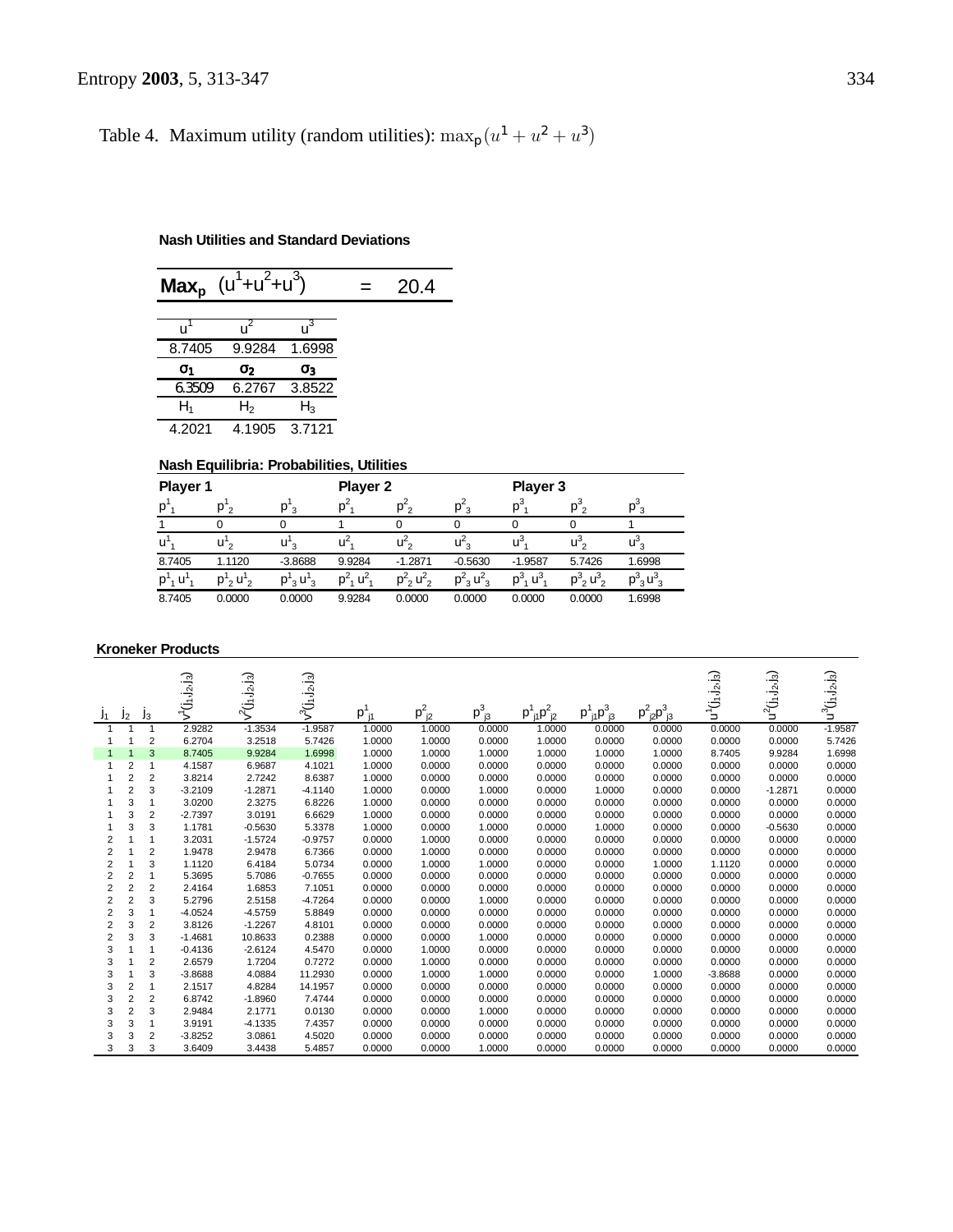Table 5. Minimum entropy (random utilities):  $\min_p(\sigma_1 + \sigma_2 + \sigma_3) \Rightarrow \min_p(H_1 + H_2 + H_3)$ 

**Nash Utilities and Standard Deviations**

| $Min_{p}$  | $(\sigma_1 + \sigma_2 + \sigma_3)$ |       | 1.382 |
|------------|------------------------------------|-------|-------|
|            |                                    |       |       |
|            |                                    |       |       |
| 0.85       | 2.19                               | 4.54  |       |
| $\sigma_1$ | $\sigma$                           | σ,    |       |
| 1.19492    | 0.187                              | 0.000 |       |
| н.         | H,                                 | $H_3$ |       |
| 2.596      | 1.090                              | 0.035 |       |

**Nash Equilibria: Probabilities, Utilities**

| Player 1 |                            |                   | Player 2       |                                                             |                                 | Player 3                |                            |                                       |  |
|----------|----------------------------|-------------------|----------------|-------------------------------------------------------------|---------------------------------|-------------------------|----------------------------|---------------------------------------|--|
| D        | D<br>$\mathbf{\cdot}$      | p<br>3            | $p^2$          | p <sup>2</sup><br>$\overline{\phantom{a}}$                  | p <sup>2</sup><br>$\mathbf{a}$  | $p^3$                   | p <sup>3</sup>             | р                                     |  |
| 0.0000   | 0.5188                     | 0.4812            | 0.4187         | 0.0849                                                      | 0.4964                          | 0.2430                  | 0.3779                     | 0.3791                                |  |
| u        | u<br>$\sim$                | u<br>$\mathbf{z}$ | $u^2$          | $u^2$ ,                                                     | $u^2$ <sub>3</sub>              | $u^3$                   | $u^3$                      | $u^3$<br>$\overline{ }$               |  |
| 2.8549   | 1.1189                     | 0.5645            | 2.3954         | 2.1618                                                      | 2.0256                          | 4.5421                  | 4.5421                     | 4.5421                                |  |
| D<br>u   | $\,$ , u <sup>1</sup><br>D | $p^1$ , u         | $p^2$<br>$u^2$ | $p^2$<br>, u <sup>2</sup><br>۰,<br>$\overline{\phantom{a}}$ | p <sup>2</sup><br>$\mu^2$<br>ີາ | $p^3$<br>$\mathsf{u}^3$ | $p^3$<br>$3^3$ , u $3^3$ , | $p^3$ <sub>3</sub> $u^3$ <sub>3</sub> |  |
| 0.0000   | 0.5805                     | 0.2717            | 1.0031         | 0.1835                                                      | 1.0054                          | 1.1036                  | 1.7163                     | 1.7221                                |  |

#### **Kroneker Products**

| $J_1$ $J_2$ |                | $J_3$          | $\mathsf{v}^{\mathsf{1}}(\mathsf{i}_1,\mathsf{i}_2,\mathsf{i}_3)$ | $\mathcal{\hat{V}}(j_1,j_2,j_3)$ | $\mathbf{v}^3(\mathbf{j}_{1},\mathbf{j}_{2},\mathbf{j}_{3})$ | $p_{i1}^1$ | $p^2_{i2}$ | $p^3_{i3}$ | $p^1_{j1}p^2_{j2}$ | $p^1_{i1}p^3_{i3}$ | $p^2_{i2}p^3_{i3}$ | $\mathsf{u}^\dagger(\mathsf{j}_\mathsf{1},\mathsf{j}_\mathsf{2},\mathsf{j}_\mathsf{3})$ | $u^2(j_1,j_2,j_3)$ | $\mathsf{u}^3$ ( $\mathsf{c}_1$ i, $\mathsf{i}_2$ |
|-------------|----------------|----------------|-------------------------------------------------------------------|----------------------------------|--------------------------------------------------------------|------------|------------|------------|--------------------|--------------------|--------------------|-----------------------------------------------------------------------------------------|--------------------|---------------------------------------------------|
| 1           | 1              | 1              | 2.93                                                              | $-1.35$                          | $-1.96$                                                      | 0.0000     | 0.4187     | 0.2430     | 0.0000             | 0.0000             | 0.1017             | 0.2979                                                                                  | 0.0000             | 0.0000                                            |
| 1           | 1              | $\overline{2}$ | 6.27                                                              | 3.25                             | 5.74                                                         | 0.0000     | 0.4187     | 0.3779     | 0.0000             | 0.0000             | 0.1582             | 0.9922                                                                                  | 0.0000             | 0.0000                                            |
| 1           | 1              | 3              | 8.74                                                              | 9.93                             | 1.70                                                         | 0.0000     | 0.4187     | 0.3791     | 0.0000             | 0.0000             | 0.1588             | 1.3877                                                                                  | 0.0000             | 0.0000                                            |
| 1           | 2              | 1              | 4.16                                                              | 6.97                             | 4.10                                                         | 0.0000     | 0.0849     | 0.2430     | 0.0000             | 0.0000             | 0.0206             | 0.0858                                                                                  | 0.0000             | 0.0000                                            |
| 1           | 2              | $\overline{2}$ | 3.82                                                              | 2.72                             | 8.64                                                         | 0.0000     | 0.0849     | 0.3779     | 0.0000             | 0.0000             | 0.0321             | 0.1226                                                                                  | 0.0000             | 0.0000                                            |
| 1           | $\overline{2}$ | 3              | $-3.21$                                                           | $-1.29$                          | $-4.11$                                                      | 0.0000     | 0.0849     | 0.3791     | 0.0000             | 0.0000             | 0.0322             | $-0.1034$                                                                               | 0.0000             | 0.0000                                            |
| 1           | 3              | 1              | 3.02                                                              | 2.33                             | 6.82                                                         | 0.0000     | 0.4964     | 0.2430     | 0.0000             | 0.0000             | 0.1206             | 0.3642                                                                                  | 0.0000             | 0.0000                                            |
| 1           | 3              | $\overline{2}$ | $-2.74$                                                           | 3.02                             | 6.66                                                         | 0.0000     | 0.4964     | 0.3779     | 0.0000             | 0.0000             | 0.1876             | $-0.5139$                                                                               | 0.0000             | 0.0000                                            |
| 1           | 3              | 3              | 1.18                                                              | $-0.56$                          | 5.34                                                         | 0.0000     | 0.4964     | 0.3791     | 0.0000             | 0.0000             | 0.1882             | 0.2217                                                                                  | 0.0000             | 0.0000                                            |
| 2           | 1              | $\mathbf{1}$   | 3.20                                                              | $-1.57$                          | $-0.98$                                                      | 0.5188     | 0.4187     | 0.2430     | 0.2172             | 0.1260             | 0.1017             | 0.3259                                                                                  | $-0.1982$          | $-0.2119$                                         |
| 2           | 1              | $\overline{2}$ | 1.95                                                              | 2.95                             | 6.74                                                         | 0.5188     | 0.4187     | 0.3779     | 0.2172             | 0.1960             | 0.1582             | 0.3082                                                                                  | 0.5778             | 1.4633                                            |
| 2           | 1              | 3              | 1.11                                                              | 6.42                             | 5.07                                                         | 0.5188     | 0.4187     | 0.3791     | 0.2172             | 0.1967             | 0.1588             | 0.1765                                                                                  | 1.2624             | 1.1021                                            |
| 2           | $\overline{2}$ | $\mathbf{1}$   | 5.37                                                              | 5.71                             | $-0.77$                                                      | 0.5188     | 0.0849     | 0.2430     | 0.0440             | 0.1260             | 0.0206             | 0.1108                                                                                  | 0.7196             | $-0.0337$                                         |
| 2           | $\overline{2}$ | $\overline{2}$ | 2.42                                                              | 1.69                             | 7.11                                                         | 0.5188     | 0.0849     | 0.3779     | 0.0440             | 0.1960             | 0.0321             | 0.0775                                                                                  | 0.3303             | 0.3129                                            |
| 2           | $\overline{2}$ | 3              | 5.28                                                              | 2.52                             | $-4.73$                                                      | 0.5188     | 0.0849     | 0.3791     | 0.0440             | 0.1967             | 0.0322             | 0.1699                                                                                  | 0.4948             | $-0.2082$                                         |
| 2           | 3              | $\mathbf{1}$   | $-4.05$                                                           | $-4.58$                          | 5.88                                                         | 0.5188     | 0.4964     | 0.2430     | 0.2575             | 0.1260             | 0.1206             | $-0.4887$                                                                               | $-0.5768$          | 1.5153                                            |
| 2           | 3              | $\overline{2}$ | 3.81                                                              | $-1.23$                          | 4.81                                                         | 0.5188     | 0.4964     | 0.3779     | 0.2575             | 0.1960             | 0.1876             | 0.7151                                                                                  | $-0.2405$          | 1.2385                                            |
| 2           | 3              | 3              | $-1.47$                                                           | 10.86                            | 0.24                                                         | 0.5188     | 0.4964     | 0.3791     | 0.2575             | 0.1967             | 0.1882             | $-0.2763$                                                                               | 2.1366             | 0.0615                                            |
| 3           | 1              | 1              | $-0.41$                                                           | $-2.61$                          | 4.55                                                         | 0.4812     | 0.4187     | 0.2430     | 0.2015             | 0.1169             | 0.1017             | $-0.0421$                                                                               | $-0.3055$          | 0.9163                                            |
| 3           | 1              | $\overline{2}$ | 2.66                                                              | 1.72                             | 0.73                                                         | 0.4812     | 0.4187     | 0.3779     | 0.2015             | 0.1819             | 0.1582             | 0.4206                                                                                  | 0.3129             | 0.1465                                            |
| 3           | 1              | 3              | $-3.87$                                                           | 4.09                             | 11.29                                                        | 0.4812     | 0.4187     | 0.3791     | 0.2015             | 0.1825             | 0.1588             | $-0.6142$                                                                               | 0.7460             | 2.2758                                            |
| 3           | 2              | 1              | 2.15                                                              | 4.83                             | 14.20                                                        | 0.4812     | 0.0849     | 0.2430     | 0.0409             | 0.1169             | 0.0206             | 0.0444                                                                                  | 0.5646             | 0.5800                                            |
| 3           | $\overline{2}$ | $\overline{2}$ | 6.87                                                              | $-1.90$                          | 7.47                                                         | 0.4812     | 0.0849     | 0.3779     | 0.0409             | 0.1819             | 0.0321             | 0.2205                                                                                  | $-0.3448$          | 0.3054                                            |
| 3           | 2              | 3              | 2.95                                                              | 2.18                             | 0.01                                                         | 0.4812     | 0.0849     | 0.3791     | 0.0409             | 0.1825             | 0.0322             | 0.0949                                                                                  | 0.3972             | 0.0005                                            |
| 3           | 3              | 1              | 3.92                                                              | $-4.13$                          | 7.44                                                         | 0.4812     | 0.4964     | 0.2430     | 0.2389             | 0.1169             | 0.1206             | 0.4727                                                                                  | $-0.4833$          | 1.7762                                            |
| 3           | 3              | $\overline{2}$ | $-3.83$                                                           | 3.09                             | 4.50                                                         | 0.4812     | 0.4964     | 0.3779     | 0.2389             | 0.1819             | 0.1876             | $-0.7175$                                                                               | 0.5612             | 1.0754                                            |
| 3           | 3              | 3              | 3.64                                                              | 3.44                             | 5.49                                                         | 0.4812     | 0.4964     | 0.3791     | 0.2389             | 0.1825             | 0.1882             | 0.6852                                                                                  | 0.6284             | 1.3104                                            |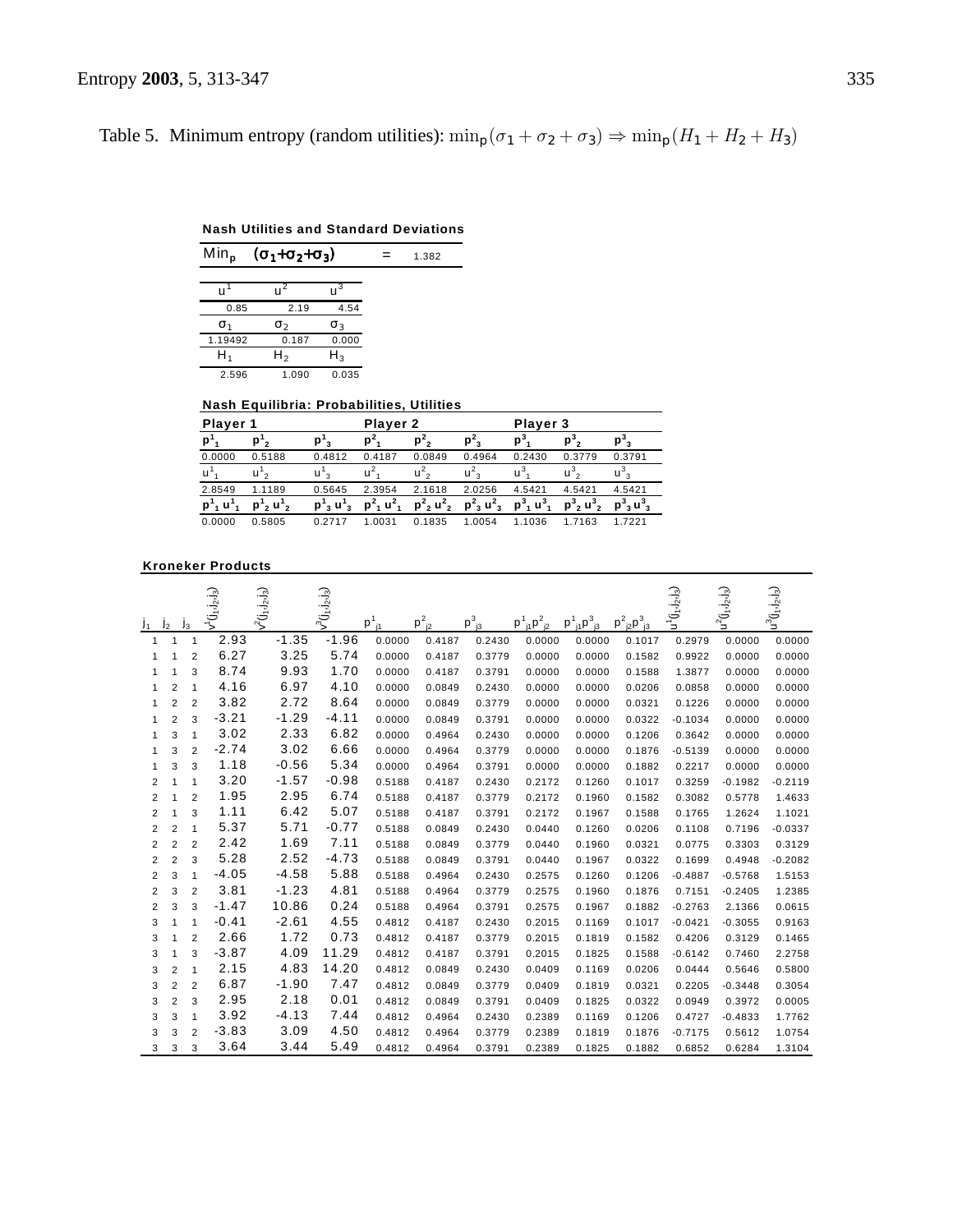Table 6. Minimum entropy (stone-paper-scissors):  $\min_p(\sigma_1 + \sigma_2 + \sigma_3) \Rightarrow \min_p(H_1 + H_2 + H_3)$ 

**Nash Utilities and Standard Deviations**

|              | $Min_p$ (σ <sub>1</sub> +σ <sub>2</sub> +σ <sub>3</sub> ) |                |  |
|--------------|-----------------------------------------------------------|----------------|--|
|              |                                                           |                |  |
| п            |                                                           | $\mathbf{u}^3$ |  |
| 0.5500       | 0.5500 0.5500                                             |                |  |
| $\sigma_{1}$ | σ                                                         | σ,             |  |
| 0.0000       | 0.0000 0.0000                                             |                |  |
| H۱           | H۶                                                        | H۹             |  |
| 0.0353       | 0.0353 0.0353                                             |                |  |
|              |                                                           |                |  |

**Nash Equilibria: Probabilities, Utilities**

|                  | <b>Player 1</b>         |                 |        | Player 2                               |                                                | Player 3 |                                        |                         |  |
|------------------|-------------------------|-----------------|--------|----------------------------------------|------------------------------------------------|----------|----------------------------------------|-------------------------|--|
| $\mathbf{p}_{1}$ | $\overline{\mathbf{2}}$ | р<br>3          | p      | р<br>$\overline{\mathbf{2}}$           | р<br>-3                                        | $p^3$    | р<br>$\overline{\mathbf{2}}$           | р<br>-3                 |  |
| 0.3333           | 0.3333                  | 0.3333          | 0.3333 | 0.3333                                 | 0.3333                                         | 0.3300   | 0.3300                                 | 0.3300                  |  |
| u                | U <sub>2</sub>          | U <sub>3</sub>  | u      | uэ                                     | Uз                                             | u        | u۶                                     | Uз                      |  |
| 0.5500           | 0.5500                  | 0.5500          | 0.5500 | 0.5500                                 | 0.5500                                         | 0.5556   | 0.5556                                 | 0.5556                  |  |
| р<br>u<br>1      | $2$ U $2$<br>D          | ` 3 U<br>D<br>3 | u<br>D | ั่ว U<br>D<br>$\overline{\phantom{a}}$ | $3^{\prime}$ u<br>p<br>$\overline{\mathbf{3}}$ | 1 U<br>D | ั่ว U<br>D<br>$\overline{\phantom{a}}$ | $3 \mathrm{U}$ $3$<br>D |  |
| 0.1833           | 0.1833                  | 0.1833          | 0.1833 | 0.1833                                 | 0.1833                                         | 0.1833   | 0.1833                                 | 0.1833                  |  |

#### **Kroneker Products**

| $J_1$   | J2      | J3      | (وا، دار) ا <sup>ر</sup> | ${\mathsf v}^2({\mathsf j}_!, {\mathsf j}_2, {\mathsf j}_3)$ | $v^3(j_1,j_2,j_3)$ | $p_{\vert n}^1$ | $p_{\dot{\mu}}^2$ | $p_{\beta}^3$ | $p_{jl}^{1}p_{jl}^{2}$ | ' <sub>ј1</sub> р <sup>3</sup> <sub>ј3</sub><br>p <sup>1</sup> | $p^2_{\mu}p^3_{\mu}$ | (واردار)'u" | $\mathsf{u}^2(\mathsf{j}_\mathsf{t}, \mathsf{j}_\mathsf{t})$ | $u^3($ اروار $\mathfrak{g}_1$ وار |
|---------|---------|---------|--------------------------|--------------------------------------------------------------|--------------------|-----------------|-------------------|---------------|------------------------|----------------------------------------------------------------|----------------------|-------------|--------------------------------------------------------------|-----------------------------------|
| stone   | stone   | stone   | 0                        | 0                                                            | 0                  | 0.3333          | 0.3333            | 0.3300        | 0.1111                 | 0.1100                                                         | 0.1100               | 0.0000      | 0.0000                                                       | 0.0000                            |
| stone   | stone   | paper   | 0                        | 0                                                            | 1                  | 0.3333          | 0.3333            | 0.3300        | 0.1111                 | 0.1100                                                         | 0.1100               | 0.0000      | 0.0000                                                       | 0.1111                            |
| stone   | stone   | sccisor | 1                        |                                                              | 0                  | 0.3333          | 0.3333            | 0.3300        | 0.1111                 | 0.1100                                                         | 0.1100               | 0.1100      | 0.1100                                                       | 0.0000                            |
| stone   | paper   | stone   | 0                        |                                                              | 0                  | 0.3333          | 0.3333            | 0.3300        | 0.1111                 | 0.1100                                                         | 0.1100               | 0.0000      | 0.1100                                                       | 0.0000                            |
| stone   | paper   | paper   | 0                        |                                                              | 1                  | 0.3333          | 0.3333            | 0.3300        | 0.1111                 | 0.1100                                                         | 0.1100               | 0.0000      | 0.1100                                                       | 0.1111                            |
| stone   | paper   | sccisor | 1                        |                                                              | 1                  | 0.3333          | 0.3333            | 0.3300        | 0.1111                 | 0.1100                                                         | 0.1100               | 0.1100      | 0.1100                                                       | 0.1111                            |
| stone   | sccisor | stone   | 1                        | 0                                                            | 1                  | 0.3333          | 0.3333            | 0.3300        | 0.1111                 | 0.1100                                                         | 0.1100               | 0.1100      | 0.0000                                                       | 0.1111                            |
| stone   | sccisor | paper   | 1                        | 1                                                            | 1                  | 0.3333          | 0.3333            | 0.3300        | 0.1111                 | 0.1100                                                         | 0.1100               | 0.1100      | 0.1100                                                       | 0.1111                            |
| stone   | sccisor | sccisor | 1                        | 0                                                            | 0                  | 0.3333          | 0.3333            | 0.3300        | 0.1111                 | 0.1100                                                         | 0.1100               | 0.1100      | 0.0000                                                       | 0.0000                            |
| paper   | stone   | stone   | 1                        | 0                                                            | 0                  | 0.3333          | 0.3333            | 0.3300        | 0.1111                 | 0.1100                                                         | 0.1100               | 0.1100      | 0.0000                                                       | 0.0000                            |
| paper   | stone   | paper   | 1                        | 0                                                            | 1                  | 0.3333          | 0.3333            | 0.3300        | 0.1111                 | 0.1100                                                         | 0.1100               | 0.1100      | 0.0000                                                       | 0.1111                            |
| paper   | stone   | sccisor | 1                        | 1                                                            | 1                  | 0.3333          | 0.3333            | 0.3300        | 0.1111                 | 0.1100                                                         | 0.1100               | 0.1100      | 0.1100                                                       | 0.1111                            |
| paper   | paper   | stone   | 1                        | 1                                                            | 0                  | 0.3333          | 0.3333            | 0.3300        | 0.1111                 | 0.1100                                                         | 0.1100               | 0.1100      | 0.1100                                                       | 0.0000                            |
| paper   | paper   | paper   | 0                        | 0                                                            | 0                  | 0.3333          | 0.3333            | 0.3300        | 0.1111                 | 0.1100                                                         | 0.1100               | 0.0000      | 0.0000                                                       | 0.0000                            |
| paper   | paper   | sccisor | 0                        | 0                                                            | 1                  | 0.3333          | 0.3333            | 0.3300        | 0.1111                 | 0.1100                                                         | 0.1100               | 0.0000      | 0.0000                                                       | 0.1111                            |
| paper   | sccisor | stone   | 1                        |                                                              | 1                  | 0.3333          | 0.3333            | 0.3300        | 0.1111                 | 0.1100                                                         | 0.1100               | 0.1100      | 0.1100                                                       | 0.1111                            |
| paper   | sccisor | paper   | 0                        |                                                              | 0                  | 0.3333          | 0.3333            | 0.3300        | 0.1111                 | 0.1100                                                         | 0.1100               | 0.0000      | 0.1100                                                       | 0.0000                            |
| paper   | sccisor | sccisor | 0                        |                                                              | 1                  | 0.3333          | 0.3333            | 0.3300        | 0.1111                 | 0.1100                                                         | 0.1100               | 0.0000      | 0.1100                                                       | 0.1111                            |
| sccisor | stone   | stone   | 0                        |                                                              | 1                  | 0.3333          | 0.3333            | 0.3300        | 0.1111                 | 0.1100                                                         | 0.1100               | 0.0000      | 0.1100                                                       | 0.1111                            |
| sccisor | stone   | paper   | 1                        |                                                              | 1                  | 0.3333          | 0.3333            | 0.3300        | 0.1111                 | 0.1100                                                         | 0.1100               | 0.1100      | 0.1100                                                       | 0.1111                            |
| sccisor | stone   | sccisor | 0                        |                                                              | 0                  | 0.3333          | 0.3333            | 0.3300        | 0.1111                 | 0.1100                                                         | 0.1100               | 0.0000      | 0.1100                                                       | 0.0000                            |
| sccisor | paper   | stone   | 1                        |                                                              | 1                  | 0.3333          | 0.3333            | 0.3300        | 0.1111                 | 0.1100                                                         | 0.1100               | 0.1100      | 0.1100                                                       | 0.1111                            |
| sccisor | paper   | paper   | 1                        | 0                                                            | 0                  | 0.3333          | 0.3333            | 0.3300        | 0.1111                 | 0.1100                                                         | 0.1100               | 0.1100      | 0.0000                                                       | 0.0000                            |
| sccisor | paper   | sccisor | 1                        | 0                                                            | 1                  | 0.3333          | 0.3333            | 0.3300        | 0.1111                 | 0.1100                                                         | 0.1100               | 0.1100      | 0.0000                                                       | 0.1111                            |
| sccisor | sccisor | stone   | 0                        | 0                                                            | 1                  | 0.3333          | 0.3333            | 0.3300        | 0.1111                 | 0.1100                                                         | 0.1100               | 0.0000      | 0.0000                                                       | 0.1111                            |
| sccisor | sccisor | paper   | 1                        | 1                                                            | 0                  | 0.3333          | 0.3333            | 0.3300        | 0.1111                 | 0.1100                                                         | 0.1100               | 0.1100      | 0.1100                                                       | 0.0000                            |
| sccisor | sccisor | sccisor | 0                        | 0                                                            | 0                  | 0.3333          | 0.3333            | 0.3300        | 0.1111                 | 0.1100                                                         | 0.1100               | 0.0000      | 0.0000                                                       | 0.0000                            |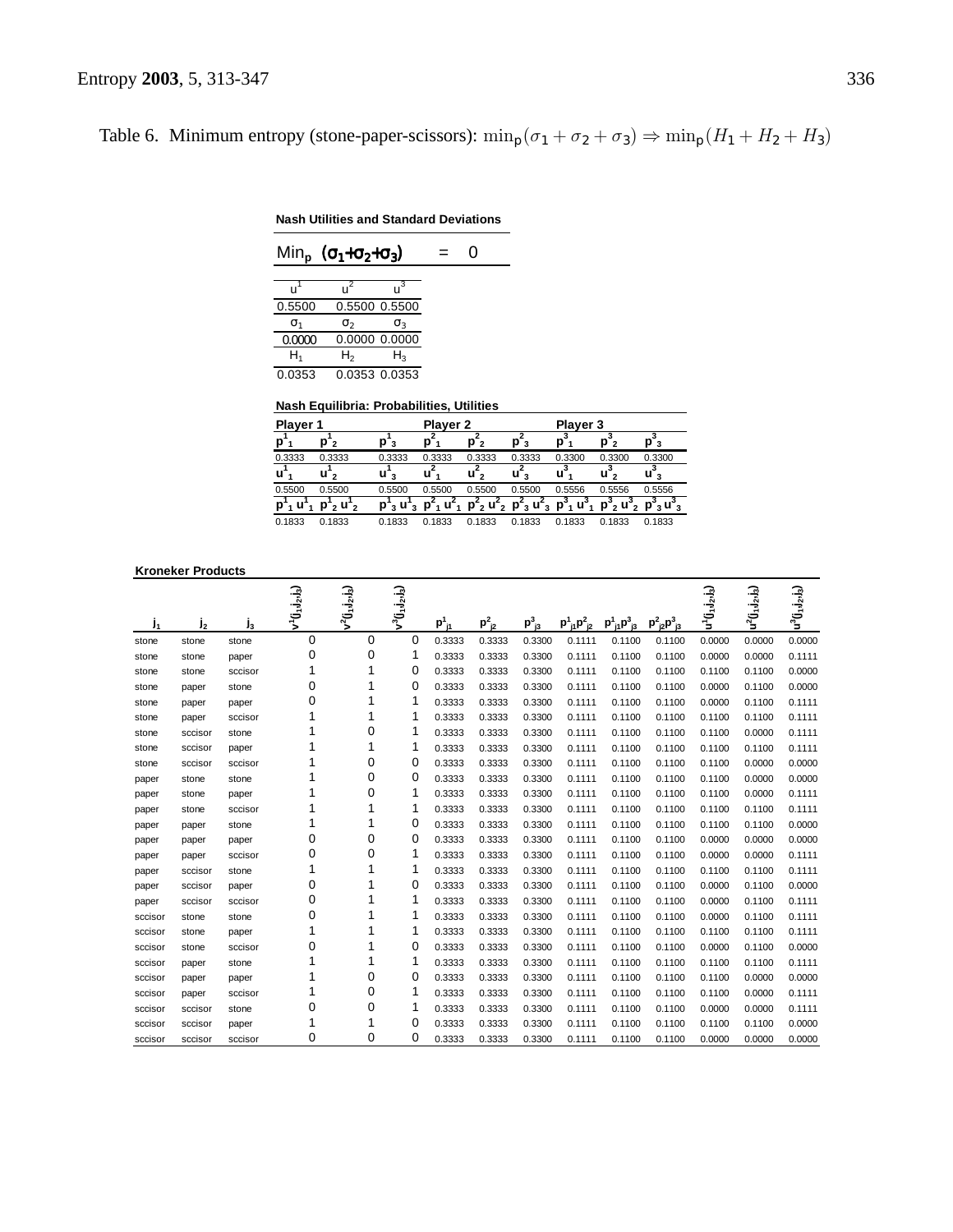## **4.2 Time Series Application**

The relationship between Time Series and Game Theory appears when we apply the entropy minimization theorem (EMT). This theorem (EMT) is a way to analyze the Nash-Hayek equilibrium in mixed strategies. Introducing the elements rationality and equilibrium in the domain of time series can be a big help, because it allows us to study the human behavior reflected and registered in historical data. The main contributions of this complementary focus on time series has a relationship with Econophysics and rationality.

Human behavior evolves and is the result of learning. The objective of learning is stability and optimal equilibrium. Due to the above-mentioned, we can affirm that if learning is optimal then the convergence to equilibrium is faster than when the learning is sub-optimal. Introducing elements of Nash's equilibrium in time series will allow us to evaluate learning and the convergence to equilibrium through the study of historical data (time series).

One of the branches of Physics called Quantum Mechanics was pioneered using Heisemberg's uncertainty principle. This paper is simply the application of this principle in Game Theory and Time Series.

Econophysics is a newborn branch of the scientific development that attempts to establish the analogies between Economics and Physics, see *Mantenga and Stanley* [33]. The establishment of analogies is a creative way of applying the idea of cooperative equilibrium. The product of this cooperative equilibrium will produce synergies between these two sciences. From my point of view, the power of physics is the capacity of equilibrium formal treatment in stochastic dynamic systems. On the other hand, the power of Economics is the formal study of rationality, cooperative and non-cooperative equilibrium.

Econophysics is the beginning of a unification stage of the systemic approach of scientific thought. I show that it is the beginning of a unification stage but remains to create synergies with the rest of the sciences.

Let  ${x_t}_{t=-\infty}^{t=\infty}$  be a covariance-stationary process with the mean  $E[x_t] = \mu$  and jth covariance  $\gamma_j$ 

$$
E\left[ (x_t - \mu)(x_{t-j} - \mu) \right] = \gamma_j \tag{Q16}
$$

If these autocovariances are absolutely summable, the population spectrum of  $x$  is given by [21].

$$
S_x(w) = \frac{1}{2\pi} \left\{ \gamma_0 + 2 \sum_{j=1}^{\infty} \gamma_j \cos(jw) \right\}
$$
 (Q17)

If the  $\gamma_j$  's represent autocovariances of a covariance-stationary process using the Possibility Theorem, then

$$
S_x(w) \in [S_x(w - \sigma_w), S_x(w + \sigma_w)]
$$
\n<sup>(Q18)</sup>

and  $S_x(w)$  will be nonnegative for all w. In general for an ARMA(p, q) process:  $x_t = c + \phi_1 x_{t-1} + \phi_2 x_{t-2}$ +... + $\phi_n x_{t-p}$  + $\varepsilon_t$  + $\theta_1 \varepsilon_{t-1}$  + $\theta_2 \varepsilon_{t-2}$  +... + $\theta_q \varepsilon_{t-q}$ 

$$
E\left[\varepsilon_t \varepsilon_\tau\right] = \left\{ \begin{array}{c} \sigma^2 \quad \text{for } t = \tau \\ 0 \quad \text{otherwise} \end{array} \right\} \tag{Q19}
$$

The population spectrum  $S_x(w) \in [S_x(w - \sigma_w), S_x(w + \sigma_w)]$  is given by *Hamilton* [17].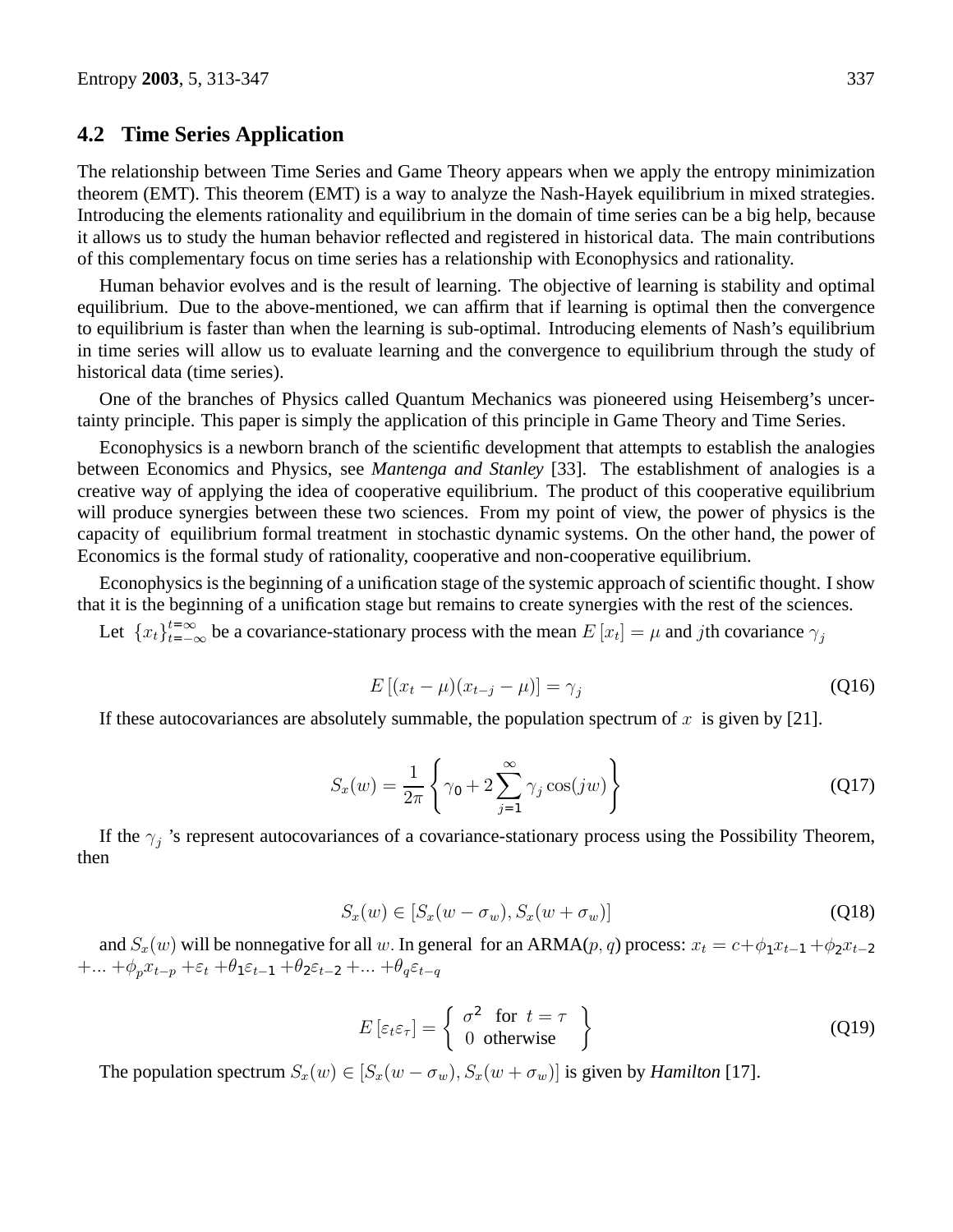$$
S_x(w) = \frac{\sigma^2}{2\pi} \frac{(1 + \theta_1 e^{-iw} + \theta_2 e^{-i2w} + \dots + \theta_q e^{-iqw})}{(1 - \phi_1 e^{-iw} - \phi_2 e^{-i2w} - \dots - \phi_q e^{-iqw})} \times \frac{(1 + \theta_1 e^{iw} + \theta_2 e^{i2w} + \dots + \theta_q e^{iqw})}{(1 - \phi_1 e^{iw} - \phi_2 e^{i2w} - \dots - \phi_q e^{iqw})}
$$
(Q20)

where  $i = \sqrt{-1}$  and w is a scalar.

Given an observed sample of T observations denoted  $x_1, x_2, \ldots, x_T$ , we can calculate up to  $T - 1$  sample autocovariances  $\gamma_j$  from the formulas:  $\bar{x} = \frac{1}{T} \sum_{t=1}^T x_t$  and

$$
\widehat{\gamma}_j = \frac{1}{T} \sum_{t=j+1}^T (x_t - \overline{x}) (x_{t-j} - \overline{x}) \quad \text{for} \quad j = 0, 1, ...T - 1 \tag{Q21}
$$

The sample periodogram can be expressed as:

$$
\widehat{S}_x(w) = \frac{1}{2\pi} \left\{ \widehat{\gamma}_0 + 2 \sum_{j=1}^{T-1} \widehat{\gamma}_j \cos(jw) \right\}
$$
(Q22)

When the sample size  $T$  is an odd number,  $x_t$  will be expressed in terms of periodic functions with  $M = (T - 1)/2$  representing different frequencies  $w_j = (\frac{2\pi}{T})j < \pi$ .

$$
x_t = \hat{\mu} + \sum_{j=1}^{M} \left\{ \hat{a}_j \cos(w_j(t-1)) + \hat{b}_j \sin(w_j(t-1)) \right\} + u_t
$$
 (Q23)

The coefficients  $\widehat{a}_j, \widehat{b}_j$  can be estimated with OLS regression.

$$
\widehat{a}_{j} = \frac{2}{T} \sum_{t=1}^{T} x_{t} \cos(w_{j}(t-1)) \quad j = 1, 2, ..., M
$$
  

$$
\widehat{b}_{j} = \frac{2}{T} \sum_{t=1}^{T} x_{t} \sin(w_{j}(t-1)) \quad j = 1, 2, ..., M
$$
 (Q24)

The sample variance of  $x_t$  can be expressed as:

$$
\frac{1}{T}\sum_{t=1}^{T}(x_t - \overline{x})^2 = \frac{1}{2}\sum_{j=1}^{M}(\widehat{a}_j^2 + \widehat{b}_j^2)
$$
\n(Q25)

The portion of the sample variance of  $x_t$  that can be attributed to cycles of frequency  $w_j$  is given by:

$$
\frac{1}{2}(\widehat{a}_j^2 + \widehat{b}_j^2) = \frac{4\pi}{T}\widehat{S}_x(w_j)
$$
\n(Q26)

with  $\widehat{S}_x(w_j)$  as the sample periodogram of frequency  $w_j$ .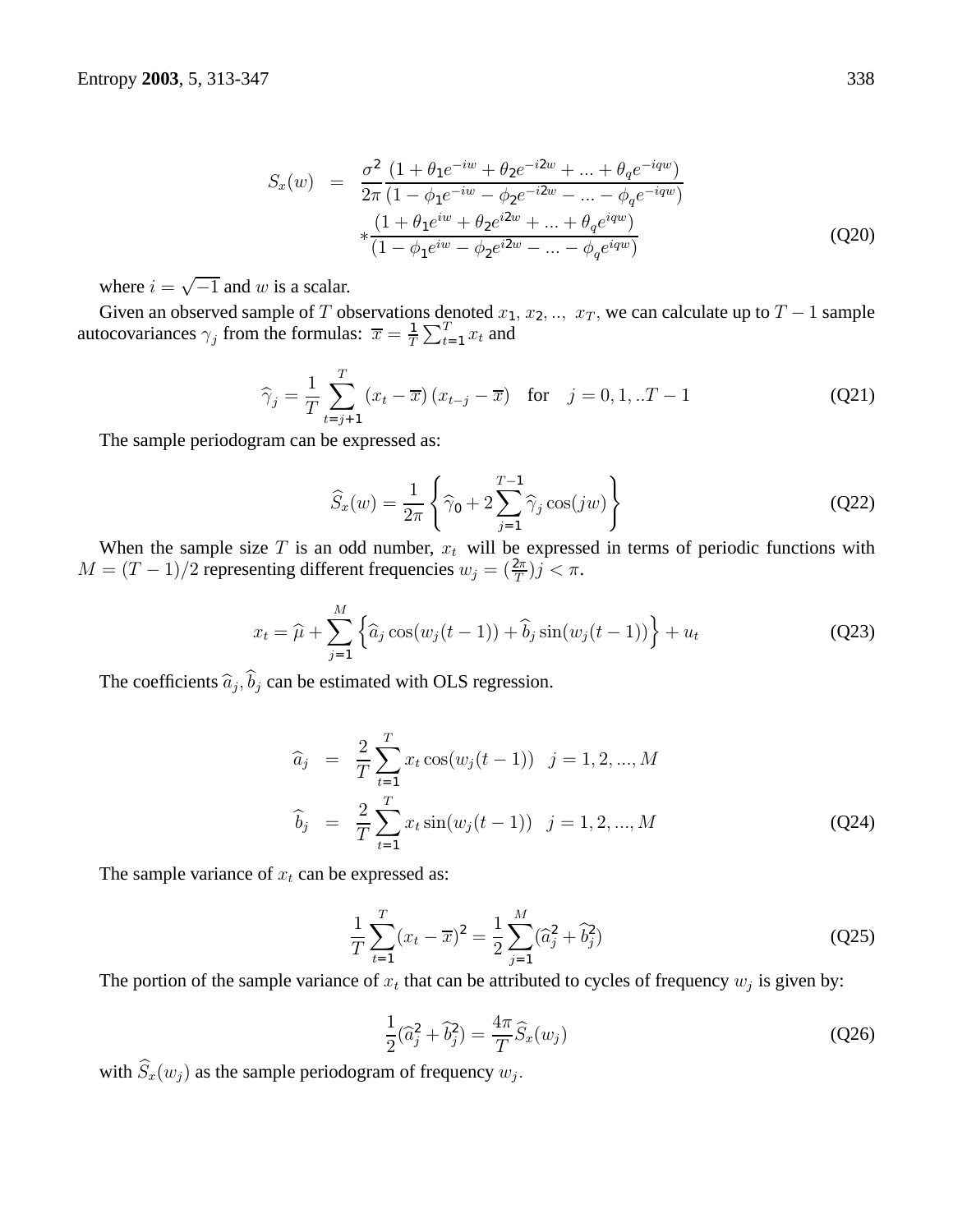Continuing with the methodology proposed by *Hamilton* [17]. we develop two examples that will allow us to verify the applicability of the Possibility Theorem.

**Example 5** As a first step we build four time series knowing all their parameters  $a_j, b_j$  and  $w_j = (\frac{2\pi}{T})j$ ,  $j = 1, ..., M$  *(Table 7, Figures 2,3,4,5), where* 

$$
x_t = 2\cos(w_1(t-1)) - 3\cos(w_3(t-1))
$$
  
+2\sin(w\_5(t-1)) + 4\sin w\_1(t-1))

and

$$
y_t = 2\cos(w_1(t-1)) + 4\sin(w_{12}(t-1))
$$
  
\n
$$
z_t = 4\sin(w_{12}(t-1))
$$
  
\n
$$
u_t = 3
$$

In the second step, we find the value of the parameters  $\hat{\gamma}_i$ ,  $j = 1, ..., (T - 1)$  for the time series  $x_t$ according to Q21 (Table 7, Figure 6).

In the third step, we find  $\widehat{S}_x(w_j)$  (Table 8, Figure 7), only for the frequencies  $w_1, w_3, w_5, w_{12}$ : In the fourth step, we compute the values  $\sigma_x$ ,  $\sigma_w$  and  $\sigma_{w \text{min}} = \frac{1}{2\sigma_x}$ . resp. for  $y$ ,  $z$ ,  $u$ , (Table 9).

$$
\sigma_x = \frac{1}{T} \sum_{t=1}^T (x_t - \overline{x})^2, \ \sigma_w = \frac{1}{4} \sum_{j=1}^4 (w_j - \overline{w})^2
$$

In the fifth step, we verify that the Possibility Theorem is respected,  $\sigma_x \sigma_w \geq \frac{1}{2}$  resp for  $y, z, u$ , (Table 9).

**Example 6** *Let*  $\{v_t\}_{t=1,\dots,37}$  *be a random variable, and*  $w_{12}$  *a random variable with gaussian probability density* N(0, 1). *Both variables are related as continues*

$$
v_t = \sin((E[w_{12}] + \varepsilon_t)(t - 1)) + \epsilon_t
$$
  

$$
w_{12} = E[w_{12}] + \varepsilon_t, E[w_{12}] = \frac{2\pi}{37}12
$$

By simplicity of computing, we suppose that  $\varepsilon_t$  and  $\epsilon_t$  has gaussian probability density  $N(0, 1)$ . It is evident that  $\sigma_{w_{12}} = \sigma_{\epsilon} = 1$  After a little computing we get the estimated value of  $\hat{\sigma}_v = 1.1334$ . The product  $\hat{\sigma}_v \sigma_{w_{12}} = 1.1334$  verifies the Possibility Theorem and permits us to compute:  $\sigma_{w \text{min}} = \frac{1}{2\hat{\sigma}_v} = 0.4412$ 

$$
w_{12} \in [E[w_{12}] - \sigma_{w \min}, E[w_{12}] + \sigma_{w \min}]
$$

The spectral analysis can not give the theoretical value of  $E[w_{12}]=2.037$ . The experimental value of  $E[w_{12}]=2.8$ . You can see the results in Figures 8,9 and Table 10.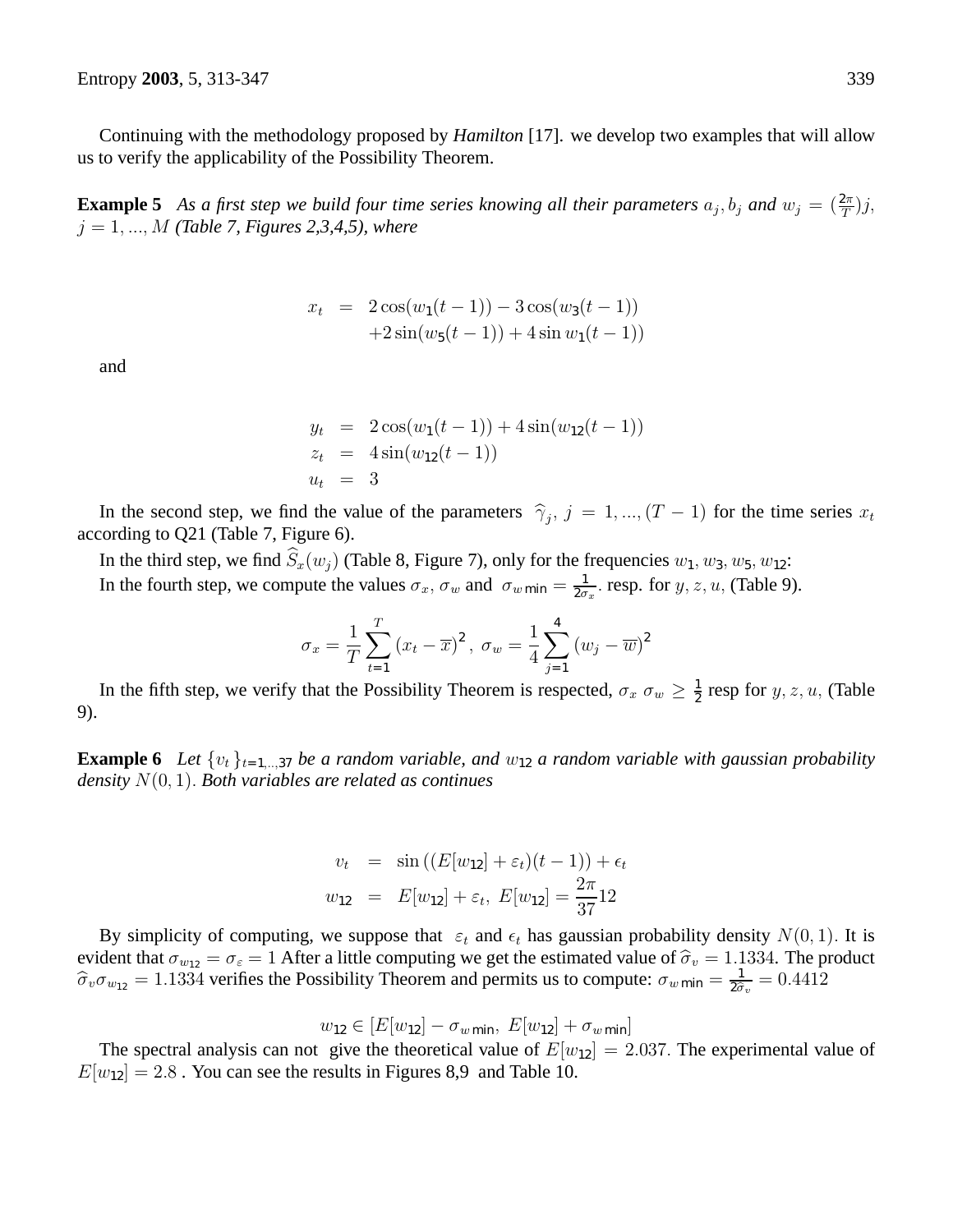## Table 7. Time series values of  $x_t, y_t, z_t, u_t$

P arameters of xt

| $i = t$      | Υj        | $\rho_i$  |                          | $E[W_i]$ $\gamma_i$ -cos(E[w <sub>1</sub> ]*j) | γ, cos (E [w <sub>3</sub> ]*j) | $\gamma_i$ -cos (E[w $_5$ ]*j) | $\gamma_i$ -cos(E[w <sub>12</sub> ]*j) | $X_t$     | y <sub>t</sub> | $z_{t}$           | u,    |           | $cos(w_1(t-1)) cos(w_3(t-1)) sin(w_5(t-1)) sin(w_{12}(t-1))$ |           |           |
|--------------|-----------|-----------|--------------------------|------------------------------------------------|--------------------------------|--------------------------------|----------------------------------------|-----------|----------------|-------------------|-------|-----------|--------------------------------------------------------------|-----------|-----------|
| $\mathbf{1}$ | 3,557     | 0,210     | 0,170                    | 3,505                                          | 3,105                          | 2,350                          | $-1,601$                               | $-1,000$  | 2,000          | 0,000             | 3,000 | 1,000     | 1,000                                                        | 0,000     | 0,000     |
| 2            | $-0.030$  | $-0.002$  | 0,340                    | $-0.029$                                       | $-0.016$                       | 0,004                          | 0,018                                  | 4,425     | 5,543          | 3,572             | 3,000 | 0,986     | 0,873                                                        | 0,751     | 0,893     |
| 3            | 8,571     | 0,505     | 0.509                    | 7,482                                          | 0,364                          | $-7,101$                       | 8,447                                  | $-0.919$  | $-1.330$       | $-3,216$          | 3.000 | 0,943     | 0,524                                                        | 0,992     | $-0, 804$ |
| 4            | $-5.076$  | $-0,299$  | 0.679                    | $-3,950$                                       | 2,285                          | 4,913                          | 1,485                                  | 2,062     | 1.069          | $-0.677$          | 3,000 | 0,873     | 0,042                                                        | 0,560     | $-0, 169$ |
| 5            | $-9,188$  | $-0.542$  | 0,849                    | $-6,071$                                       | 7,612                          | 4,138                          | 6,635                                  | 6,228     | 5,381          | 3,825             | 3,000 | 0.778     | $-0,450$                                                     | $-0,252$  | 0,956     |
| 6            | 4,167     | 0,246     | 1,019                    | 2,185                                          | $-4, 152$                      | 1,553                          | 3,928                                  | $-0,746$  | $-1,446$       | $-2,767$          | 3,000 | 0,661     | $-0.828$                                                     | $-0.893$  | $-0.692$  |
|              | $-4,030$  | $-0,238$  | 1,189                    | $-1,503$                                       | 3,673                          | $-3,800$                       | 0,510                                  | 0,848     | $-0,285$       | $-1,334$          | 3,000 | 0,524     | $-0.996$                                                     | $-0.928$  | $-0, 333$ |
| 8            | $-8,301$  | $-0,490$  | 1,358                    | $-1,749$                                       | 4,937                          | $-7, 248$                      | 6,880                                  | 6,781     | 4,714          | 3,968             | 3,000 | 0,373     | $-0.911$                                                     | $-0,333$  | 0,992     |
| 9            | 5,607     | 0,331     | 1,528                    | 0,238                                          | $-0,713$                       | 1,183                          | 4,894                                  | 0,942     |                | $-1,817 -2,238$   | 3,000 | 0, 211    | $-0.595$                                                     | 0,488     | $-0,560$  |
| 10           | $-1.355$  | $-0.080$  | 1,698                    | 0,172                                          | $-0.505$                       | 0,805                          | $-0.058$                               | 0.469     |                | $-1,868$ $-1,953$ | 3,000 | 0.042     | $-0,127$                                                     | 0,978     | $-0, 488$ |
| 11           | $-7,601$  | $-0, 448$ | 1,868                    | 2,225                                          | $-5,913$                       | 7,574                          | 6,929                                  | 4,232     |                | 3,742 3,996       | 3,000 | $-0,127$  | 0,373                                                        | 0,804     | 0,999     |
| 12           | 7,379     | 0.435     | 2.038                    | $-3,322$                                       | 7,272                          | $-5,329$                       | 5.738                                  | $-4.394$  |                | $-2.231 - 1.645$  | 3.000 | $-0.293$  | 0.778                                                        | 0,085     | $-0, 411$ |
| 13           | 3,541     | 0,209     | 2,208                    | $-2,106$                                       | 3,339                          | 0,149                          | 0,749                                  | $-7,756$  |                | $-3,415 -2,515$   | 3,000 | $-0,450$  | 0,986                                                        | $-0.692$  | $-0,629$  |
| 14           | $-4,731$  | $-0,279$  | 2,377                    | 3,415                                          | $-3,126$                       | $-3,680$                       | 4,579                                  | $-2.107$  | 2.720          | 3,910             | 3,000 | $-0.595$  | 0,943                                                        | $-0.999$  | 0,977     |
| 15           | 7,312     | 0,431     | 2,547                    | $-6,058$                                       | 1,542                          | 7,207                          | 4,826                                  | $-5,688$  | $-2,448$       | $-1,005$          | 3,000 | $-0,722$  | 0,661                                                        | $-0.628$  | $-0, 251$ |
| 16           | 0,948     | 0,056     | 2,717                    | $-0,864$                                       | $-0,277$                       | 0,497                          | 0,354                                  | $-4,957$  |                | $-4,662 -3,005$   | 3,000 | $-0,828$  | 0,211                                                        | 0,169     | $-0,751$  |
| 17           | $-12,981$ | $-0.765$  | 2,887                    | 12,561                                         | 9,369                          | 3,796                          | 12,935                                 | 4,468     | 1,888          | 3,710             | 3,000 | $-0,911$  | $-0, 293$                                                    | 0,851     | 0,928     |
| 18           | $-3,060$  | $-0,180$  | 3,057                    | 3,049                                          | 2,961                          | 2,788                          | $-1,601$                               | 1,807     | $-2, 271$      | $-0,335$          | 3,000 | $-0.968$  | $-0,722$                                                     | 0,956     | $-0.084$  |
| 19           | $-4,856$  | $-0,286$  |                          | 4,839                                          | 4,700                          | 4,426                          | $-2,551$                               | $-1.674$  | $-5,401$       | $-3,408$          | 3,000 | $-0.996$  | $-0.968$                                                     | 0,412     | $-0.852$  |
| 20           | $-14,516$ | $-0.856$  | $\sim$                   | 14,048                                         | 10,483                         | 4,257                          | 14,462                                 | 3,491     | 1,411          | 3,404             | 3,000 | $-0.996$  | $-0.968$                                                     | $-0, 411$ | 0,851     |
| 21           | 0,759     | 0,045     | $\sim$                   | $-0.692$                                       | $-0,223$                       | 0,398                          | 0,282                                  | $-1,337$  | $-1,592$       | 0,344             | 3,000 | $-0.968$  | $-0,722$                                                     | $-0.956$  | 0,086     |
| 22           | 5,394     | 0,318     | $\sim$                   | $-4,469$                                       | 1,135                          | 5,316                          | 3,569                                  | $-6,360$  |                | $-5,536 -3,713$   | 3,000 | $-0.911$  | $-0,293$                                                     | $-0,852$  | $-0.928$  |
| 23           | $-4,600$  | $-0,271$  | $\sim$                   | 3,321                                          | $-3,038$                       | $-3,580$                       | 4,450                                  | 0,372     | 1,342          | 2,999             | 3,000 | $-0,829$  | 0,210                                                        | $-0,170$  | 0,750     |
| 24           | 6,986     | 0,412     | $\sim$                   | $-4, 155$                                      | 6,586                          | 0,301                          | 1,462                                  | $-1, 157$ | $-0, 431$      | 1,013             | 3,000 | $-0,722$  | 0,660                                                        | 0,628     | 0,253     |
| 25           | 8,725     | 0,515     | $\sim$                   | $-3,929$                                       | 8,600                          | $-6, 295$                      | 6,797                                  | $-5,931$  | $-5,101$       | $-3,911$          | 3,000 | $-0.595$  | 0,943                                                        | 0,999     | $-0.978$  |
| 26           | $-5,611$  | $-0.331$  | $\sim$                   | 1,644                                          | $-4,367$                       | 5,591                          | 5,109                                  | 0,035     | 1,608          | 2,508             | 3,000 | $-0,450$  | 0,986                                                        | 0,692     | 0,627     |
| 27           | 3,347     | 0,197     | $\sim$                   | $-0,426$                                       | 1,249                          | $-1,992$                       | 0,137                                  | $-1,436$  | 1,067          | 1,653             | 3,000 | $-0, 293$ | 0,778                                                        | $-0.084$  | 0,413     |
| 28           | 6.054     | 0.357     | $\sim$                   | 0,256                                          | $-0,766$                       | 1,271                          | 5,290                                  | $-6.978$  | $-4, 251$      | $-3,997$          | 3,000 | $-0.127$  | 0,373                                                        | $-0.804$  | $-0.999$  |
| 29           | $-8,491$  | $-0,501$  | $\sim$                   | $-1,788$                                       | 5,046                          | $-7, 410$                      | 7,026                                  | 0,454     | 2,030          | 1,945             | 3,000 | 0,042     | $-0,127$                                                     | $-0.978$  | 0,486     |
| 30           | 0,753     | 0,044     | $\overline{\phantom{a}}$ | 0, 281                                         | $-0.686$                       | 0,710                          | $-0,097$                               | 3,473     | 2,667          | 2,246             | 3,000 | 0,211     | $-0.594$                                                     | $-0,488$  | 0,561     |
| 31           | 4,354     | 0,257     | $\sim$                   | 2,282                                          | $-4,338$                       | 1,626                          | 4,108                                  | 0,177     | $-3,221$       | $-3,967$          | 3,000 | 0,373     | $-0.911$                                                     | 0,332     | $-0.992$  |
| 32           | $-10,875$ | $-0.641$  | $\sim$                   | $-7,183$                                       | 9,013                          | 4,888                          | 7,837                                  | 7,218     | 2,374          | 1,326             | 3,000 | 0,524     | $-0.996$                                                     | 0,928     | 0, 331    |
| 33           | $-0.935$  | $-0.055$  | $\sim$                   | $-0,728$                                       | 0,422                          | 0,905                          | 0,276                                  | 8,367     | 4,094          | 2,773             | 3,000 | 0,661     | $-0.829$                                                     | 0,893     | 0,693     |
| 34           | 4,485     | 0,264     | $\overline{\phantom{a}}$ | 3,915                                          | 0,188                          | $-3,718$                       | 4,422                                  | $-0,409$  | $-2,266$       | $-3,822$          | 3,000 | 0,778     | $-0, 451$                                                    | 0,253     | $-0.956$  |
| 35           | $-9,859$  | $-0.581$  | ٠                        | $-9,295$                                       | $-5, 165$                      | 1,261                          | 5,846                                  | 1,169     | 2,414          | 0,668             | 3,000 | 0,873     | 0,042                                                        | $-0.559$  | 0,167     |
| 36           | 0,000     |           |                          |                                                |                                |                                |                                        | 1,551     | 5.107          | 3,221             | 3,000 | 0,943     | 0,524                                                        | $-0.992$  | 0,805     |
| 37           |           |           |                          |                                                |                                |                                |                                        | $-5.717$  |                | $-1,597 -3,568$   | 3,000 | 0,986     | 0,873                                                        | $-0.751$  | $-0.892$  |

Table 8. Frequencies, variances and sample periodogram of  $x_t$ 

| Variance: $s^2$           |        |
|---------------------------|--------|
| $E[(x_t-E[x_t])^2]$       | 16.958 |
| $(a_1^2+a_3^2+b_5^2+b_1)$ | 16,500 |
|                           | 16.958 |
| $^{\gamma 0}_{T}$         | 37.000 |

| Frequencies        |                       | Wavelength |                | Coefficients |                  | $(a_i^2+b_i^2)/2$ | Sample Periodogram     |        | $(4*pj/T)sx(E[wi])$ |
|--------------------|-----------------------|------------|----------------|--------------|------------------|-------------------|------------------------|--------|---------------------|
| $E[w_1]$           | $0.1701_1$            |            | 37,000 $a_1$   |              | $2.000 a1^2$     |                   | 2,000 $S_x(E[w_1])$    | 4.961  | 1.685               |
| $E[w_3]$           | $0.509 \text{ l}_2$   |            | 12,333 $a_3$   |              | $-3,000 a_3^2$   |                   | 4,500 $S_x(E[w_3])$    | 21.988 | 7.468               |
| E[w <sub>5</sub> ] | $0.849$ $\frac{1}{3}$ |            | 7,400 $b_5$    |              | 2,000 $b_5^2$    |                   | 2,000 $S_x(E[w_5])$    | 8.350  | 2.836               |
| $E[w_{12}]$        | 2.038 <sup>1</sup>    |            | 3,083 $b_{12}$ |              | 4,000 $b_{12}^2$ |                   | 8,000 $S_x(E[w_{12}])$ | 45.375 | 15.410              |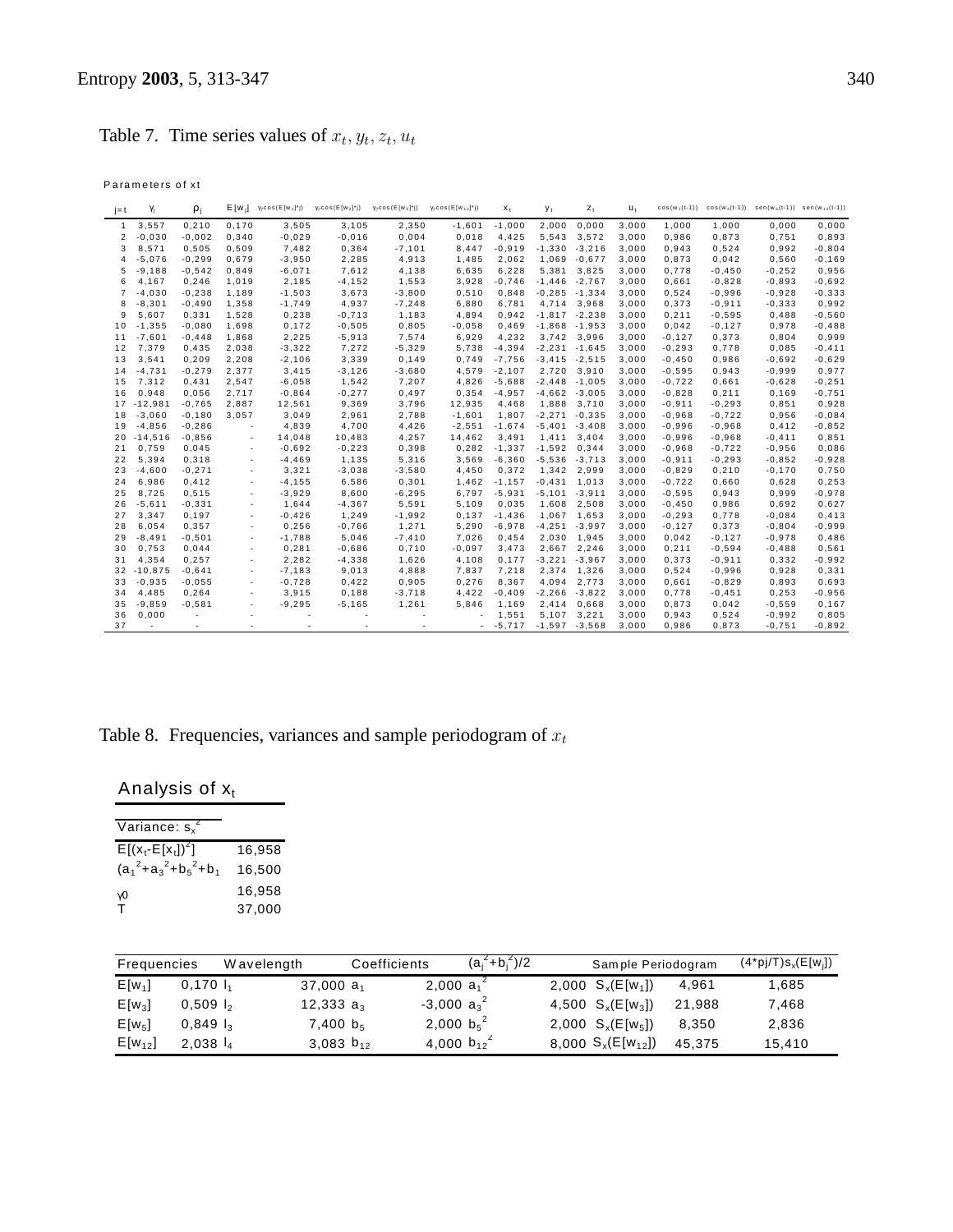|  |  | Table 9. Verification of Possibility Theorem for series $x_t, y_t, z_t, u_t$ |  |  |  |  |  |
|--|--|------------------------------------------------------------------------------|--|--|--|--|--|
|--|--|------------------------------------------------------------------------------|--|--|--|--|--|

|                                     |       | relation go oncertainty i implies  |        |              |        |                 |                                              |                                          |        |              |          |
|-------------------------------------|-------|------------------------------------|--------|--------------|--------|-----------------|----------------------------------------------|------------------------------------------|--------|--------------|----------|
| $\sigma_x \sigma_w = 3,348 > 1/2$   |       |                                    |        |              |        |                 | $\sigma_{\rm y}\sigma_{\rm w}$ = 4,234 > 1/2 |                                          |        |              |          |
| $E[x_t]$                            | 0.000 | $\sigma_{x} = E[(x_t - E[x_t])^2]$ |        | 4,118        |        | $E[y_t]$        |                                              | 0,000 $E[(y_t-E[y_t])^2]$                |        | 3,206        |          |
| E[w]                                |       | 0,892 $\sigma_w = E[(w-E[w])^2]$   |        | 0,813        |        | E[w]            |                                              | 1,104 $E[(w-E[w])^2]$                    |        | 1,321        |          |
| $\sigma_{wmin}$                     | 0,121 |                                    |        |              |        | $\sigma_{wmin}$ | 0,156                                        |                                          |        |              |          |
|                                     |       | Lower[w                            | Min[j] | $Upper[w_i]$ | Max[j] |                 |                                              | $Lower[w_i]$                             | Min[j] | $Upper[w_i]$ | Max[j]   |
| $E[w_1]$                            | 0,170 | 0,048                              | 0,285  | 0,291        | 1,715  |                 |                                              |                                          |        |              |          |
| $E[w_3]$                            | 0.509 | 0,388                              | 2,285  | 0,631        | 3,715  |                 |                                              |                                          |        |              |          |
| E[w <sub>5</sub> ]                  | 0,849 | 0,728                              | 4,285  | 0,970        | 5,715  | $E[w_1]$        |                                              | 0,170 0,014                              | 0,082  | 0,326        | 1,918    |
| $E[w_{12}]$                         | 2.038 | 1,916                              | 11,285 | 2,159        | 12,715 | $E[w_{12}]$     | 2,038                                        | 1,882                                    | 11,082 | 2,194        | 12,918   |
|                                     |       |                                    |        |              |        |                 |                                              |                                          |        |              |          |
| $\sigma_z \sigma_w = 0,000 \le 1/2$ |       |                                    |        |              |        |                 | $\sigma_{\rm u}\sigma_{\rm w} = 0.000 < 1/2$ |                                          |        |              |          |
| $E[z_t]$                            | 0.000 | $\sigma_{z} = E[(z_t - E[z_t])^2]$ |        | 2,867        |        | $E[u_t]$        |                                              | 3,000 $\sigma_{u} = E[(u_t - E[u_t])^2]$ |        | 0,000        |          |
| $E[w_{12}]$                         |       | 2,038 $\sigma_w = E[(w-E[w])^2]$   |        | 0,000        |        | E[w]            | $\infty$                                     | $\sigma_w = E[(w-E[w])^2]$               |        | -            |          |
| $\sigma_{wmin}$                     | 0,174 |                                    |        |              |        | $\sigma_{wmin}$ | $\infty$                                     |                                          |        |              |          |
|                                     |       | Lower['Min[j]                      |        | $Upper[w_i]$ | Max[j] |                 |                                              | Lower[w <sub>i</sub>                     | Min[j] | $Upper[w_i]$ | Max[j]   |
| $E[w_{12}]$                         | 2,038 | 1,863                              | 10,973 | 2,038        | 12,000 | $E[w_i]$        |                                              | 2,038 0,000                              | 0,000  | $\infty$     | $\infty$ |

Heisenberg's Uncertainty Principle

Table 10. Application of Possibility Theorem for time series  $v_t$ 

| Heisenberg's Uncertainty Principle |                                                 |                                               |        |                          |         |  |  |  |  |  |  |  |
|------------------------------------|-------------------------------------------------|-----------------------------------------------|--------|--------------------------|---------|--|--|--|--|--|--|--|
|                                    |                                                 |                                               |        |                          |         |  |  |  |  |  |  |  |
|                                    | $\sigma_{\rm v}\sigma_{\rm w12}$ = 1,1334 > 1/2 |                                               |        |                          |         |  |  |  |  |  |  |  |
|                                    |                                                 |                                               |        |                          |         |  |  |  |  |  |  |  |
| $E[v_t]$                           |                                                 | 0,0439 $\sigma_v = E[(v_t - E[v_t])^2]$       | 1,1334 |                          |         |  |  |  |  |  |  |  |
| $E[w_{12}]$                        |                                                 | 2,0377 $\sigma_w = E[(w_{12} - E[w_{12}])^2]$ |        | 1,0000                   |         |  |  |  |  |  |  |  |
| $\sigma_{wmin}$                    | 0,4412                                          | Τ                                             | 37     | $\gamma$ <sup>0</sup>    | 1,1334  |  |  |  |  |  |  |  |
|                                    |                                                 |                                               |        |                          |         |  |  |  |  |  |  |  |
|                                    |                                                 | Lower[ $w_{12}$ ]                             | Minlil | Upper[ $w_{12}$ ] Max[j] |         |  |  |  |  |  |  |  |
| $E[w_{12}]$                        | 2,0377                                          | 1,5966                                        | 9,4021 | 2,4789                   | 14,5979 |  |  |  |  |  |  |  |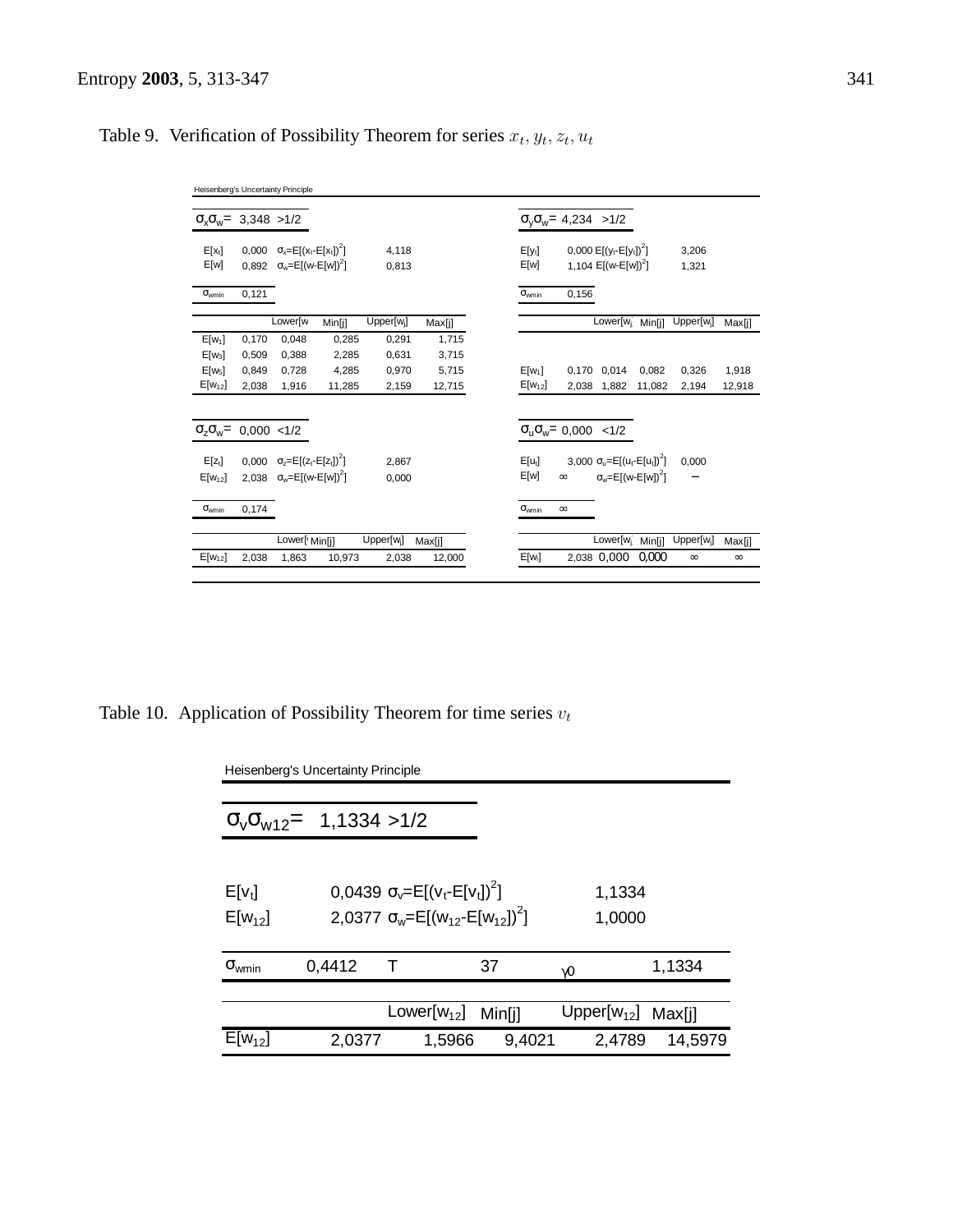

Figure 2.  $y_t = 2\cos(w_1(t-1)) + 4\sin(w_{12}(t-1))$ 



Figure 3.  $z_t = 4 \sin(w_{12}(t-1))$ 



Figure 4.  $u_t = 3$ 



Figure 5. Constitutive elements of time series  $x_t$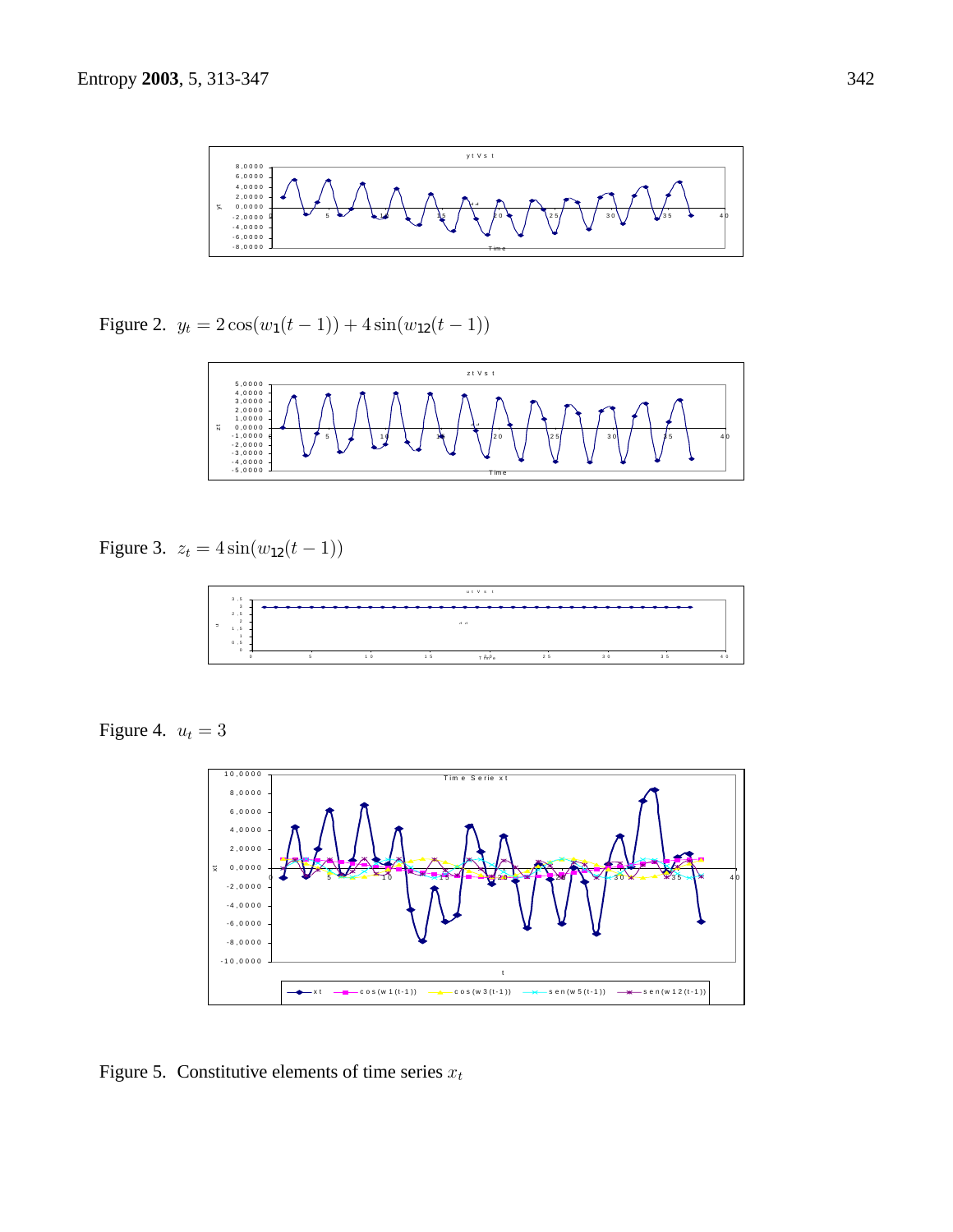

Figure 6. Autocorrelations of time series  $x_t$ 



Figure 7. Periodogram of time series  $x_t$ 



Figure 8. Time series  $v_t = \sin((E[w_{12}] + \varepsilon_t)(t-1)) + \epsilon_t$ 



Figure 9. Spectral analysis of  $v_t$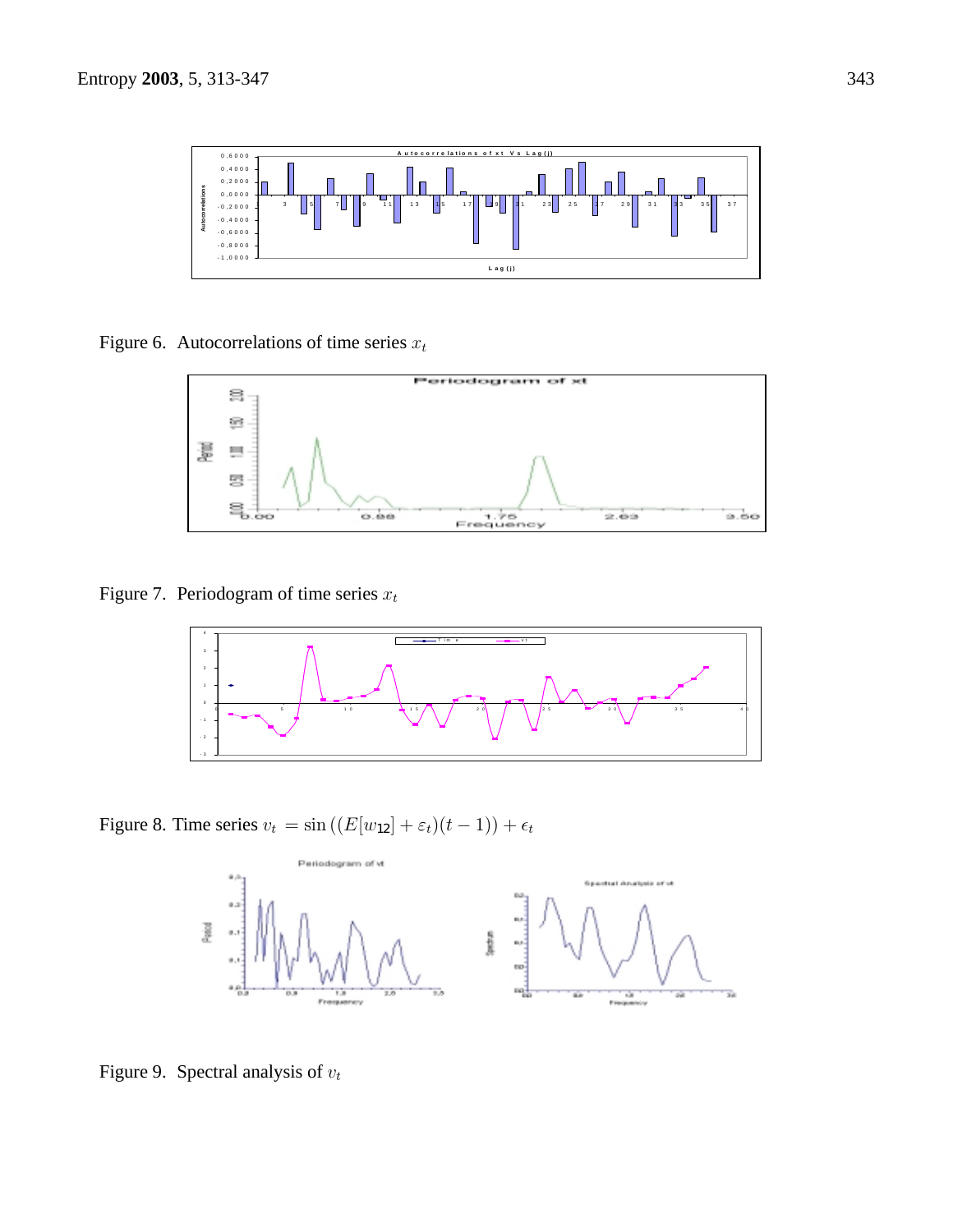# **5 Conclusion**

1 Hermite's polynomials allow us to study the probability density function of the vNM utility inside of a n− player game. Using the approach of Quantum Mechanics we have obtained an equivalence between quantum level and strategy. The function of states of Quantum Mechanics opens a new focus in the theory of games such as sub-strategies.

2 An immediate application of quantum games in economics is related to the principal-agent relationship. Specifically we can use  $m$  types of agents for the case of adverse selection models. In moral risk models quantum games could be used for a discrete or continuous set of efforts.

3 In this paper we have demonstrated that the Nash-Hayek equilibrium opens new doors so that entropy in game theory can be used. Remembering that the primary way to prove Nash's equilibria is through utility maximization, we can affirm that human behavior arbitrates between these two stochasticutility (benefits)  $U(p(x))$  and entropy (risk or order)  $H(p(x))$  elements. Accepting that the *stochastic*utility/entropy  $\frac{U(p(x))}{H(p(x))}$  relationship is equivalent to the well-known *benefits/cost* we present a new way to calculate equilibria:  $Max_x \left( \frac{U(p(x))}{H(p(x))} \right)$ , where  $p(x)$  represents probability function and  $x = (x_1, x_2, ..., x_n)$ represents endogenous or exogenous variables.

4 In all time series  $x_t$ , where cycles are present, it is impossible to know the exact value of the frequency  $w_j$  of each one of the cycles j. We can know the value of frequency in a certain confidence interval given by  $w_j \in [w_j - \sigma_{w \text{min}}, w_j + \sigma_{w \text{min}}]$  where  $\sigma_{w \text{min}} = \frac{1}{2\sigma_x}$ . "The more precisely the random variable VALUE x is determined, the less precisely the frequency VALUE  $w$  is known at this instant, and conversely"

5 Using Game Theory concepts we can obtain the equilibrium condition in time series. The equilibrium condition in time series is represented by the Possibility Theorem (Tables 7,8,9 and Figures 3,4,5,6,7).

6 This paper, which uses Kronecker product ⊗, represents an easy, new formalization of game  $(K, \Delta, \overline{u}(p))$ , which extends the game  $\Gamma$  to the mixed strategies.

## **ACKNOWLEDGMENTS**

To my father and mother.

This study and analysis was made possible through the generous financial support of TODO1 SERVICES INC (www.todo1.com) and Petroecuador (www.petroecuador.com.ec).

The author is grateful to Gonzalo Pozo (Todo1 Services-Miami), the 8th Annual Conference in Computing in Economics and Finance, July 2002, (the assistants), AIX France, the assistants to 10th Annual Conference of the SouthEast  $SAS^{(R)}$  User Group USA, (the assistants). M2002, the 5th annual data mining technology conference  $SAS^{(R)}$  2002 USA (the assistants).

The opinions and errors are solely my responsibility.

The author also thanks his PhD advisor, Prof. Jean Louis Rulliere (GATE director, Universite Lumiere Lyon II France).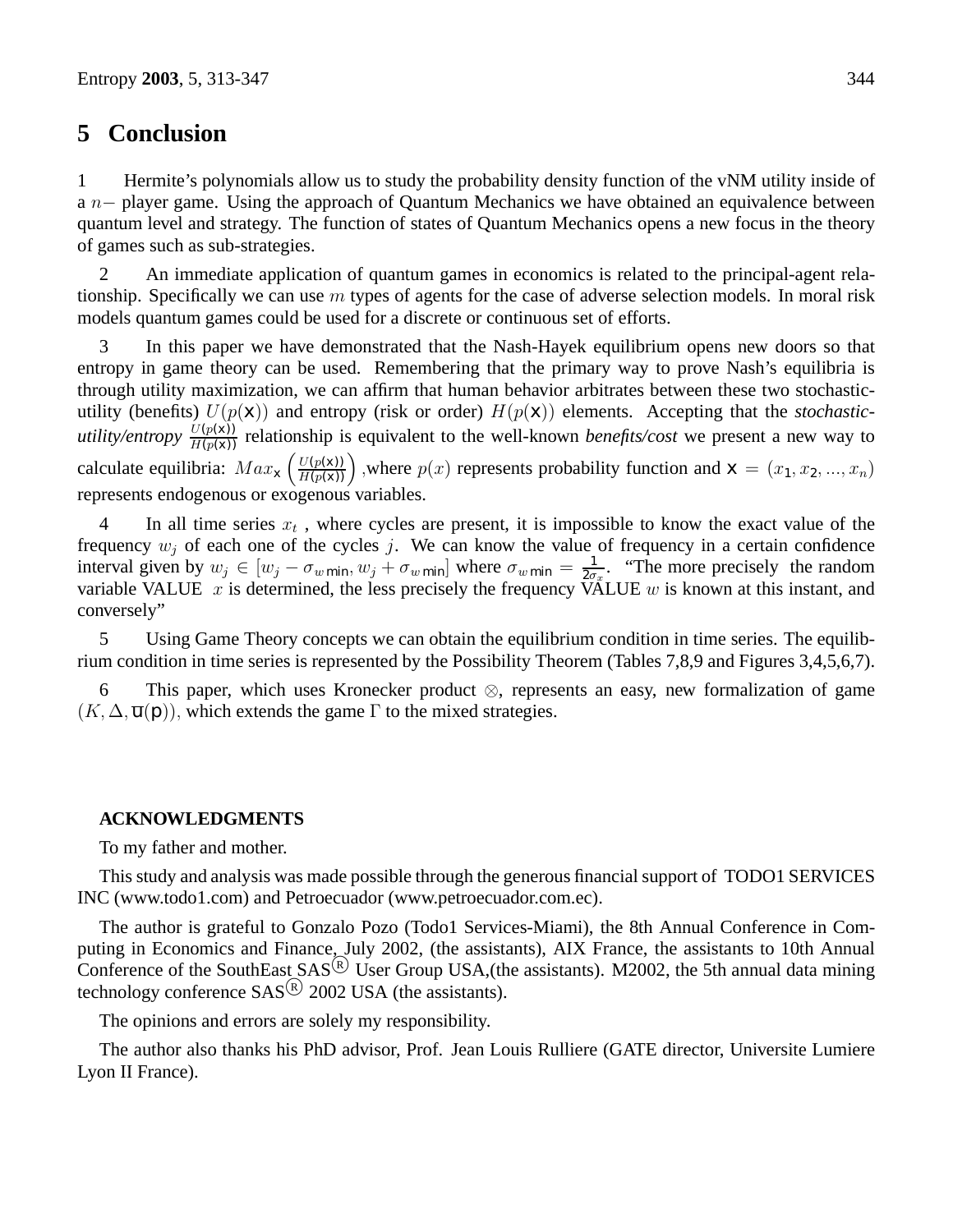# **6 Bibliography**

- [1] Bacry, H. (1991). *Introduction aux concepts de la Mecanique Statistique*. Ellipsis, París,1991.
- [2] Bertalanffy, L., (1976). *Teoría General de los Sistemas.* Fondo de Cultura Económico. USA, 1976.
- [3] Binmore, K. (1992). *Fun and Games*. D.C.Health and Company,1992
- [4] Cohen-Tannoudji C., Diu B., Laloe F. (1977). *Quantum Mechanics*. Hermann, París, 1977.
- [5] Eisert, J. Wilkens, M. Lewenstein, M. (1999) . *Quantum Games and Quantum Strategies*, Phys. Rev. Lett 83, 3077, 1999.
- [6] Eisert J. and Wilkens M. (2000) *Quantum Games*. J. Mod. Opt. 47, 137903, 2000.
- [7] Eisert, J., Scheel S., Plenio M.B. (2002). *Distilling Gaussian states with Gaussian operations is impossible*. Phys. Rev. Lett 89, 137903, 2002.
- [8] Eisert, J. Wilkens, M. Lewenstein, M. (2001) . *Quantum Games and Quantum Strategies*, Working paper, University of Postdam, Germany, 2001.
- [9] Feynman, R. (1998). *Le cours de Physique de Feynman*. DUNOT, 1998.
- [10] Fleming, W. Rishel, R. (1975). *Deterministic and Stochastic Optimal Control*. 1975.
- [11] Frieden, B. (2001). *Information Sciences*, *Probability, Statistical, Optics and Data Testing*. Springer-Verlag.
- [12] Fudenberg, D., Tirole, J. (1991). *Game Theory*, Massachusetts, The Mit Press, 1991.
- [13] Gihman, I. Skorohod, A. (1979). *Controlled Stochastic Processes*. Springer Verlag, New York, 1979.
- [14] Griffel, D.H. (1985). *Applied Functional Analysis.* John Wiley & Sons, New York, 1985.
- [15] Griliches Z, Intriligator M. (1996). *Handbook of Econometrics*, Vol 1, Elsevier, 1996.
- [16] Hahn, F. (1982). *Stability, Handbook of Mathematical Economics.* Vol II, Chap 16, 1982.
- [17] Hamilton J.D. (1994). *Time Series Analysis*, Princeton University Press, New Jersey, 1994, Chap(6).
- [18] Jiangfeng, Du and all (2002). *Experimental Realizations of Quantum Games on a Quantum Computer*, Mimeo, University of Science and Technology of China, 2002.
- [19] Jiménez, E. (1996). Aplicación de *Redes Neuronales Artificiales en Sísmica del Pozo,* Petroecuador, Quito - Ecuador, 1996.
- [20] Jiménez, E., Rullière, J.L (2002a). *Unified Game Theory*, Paper presented in 8th CONFERENCE IN COMPUTING IN ECONOMICS AND FINANCE AIX 2002.
- [21] Jiménez, E., Rullière J.L (2002b). *Unified Game Theory*, I+D Innovacion, UIDT ISSN 1390-2202, Vol 5, 10:39-75. Petroecuador, Quito 2002.
- [22] Jiménez, E. (2003a). *Preemption and Attrition in Credit/Debit Cards Incentives: Models and Experiments*, proceedings, 2003 IEEE International Conference on Computational Intelligence for Finantial Engineering, Hong Kong, 2003.
- [23] Jiménez, E (2003b). *Quantum Games and Minimum Entropy*, Lecture Notes in Computer Science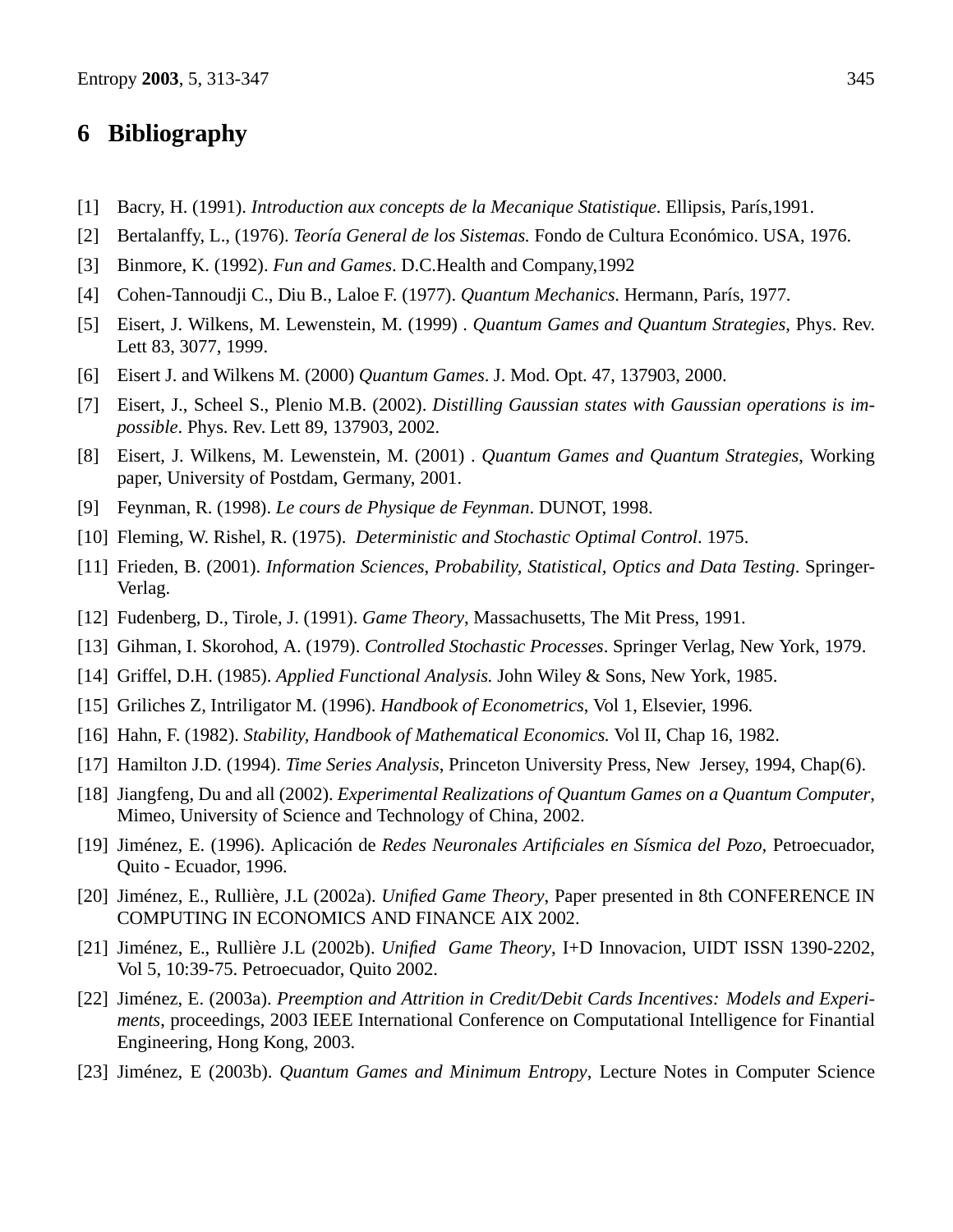2669, p 216-225. Springer, Canada 2003.

- [24] Jiménez, E (2003d). *Factor-K: La Economia Experimental como Paradigma de Transparencia*, I+D Innovacion, UIDT ISSN 1390-2202, Vol 6, 12:1-23. Petroecuador, Quito 2003.
- [25] Kay, Lai Chung. (1978) *A Course in Probability Theory*, Harcourt, Brace & World, INC.
- [26] Kamien, M., Schwartz, N. (1998). *Dynamic Optimization.*, Elsevier, Amsterdam, 1998.
- [27] Karatzas, I., Shreve, S. (1991). *Brownian Motion and Stochastic Calculus.*, Second Edition, Springer-Verlag, 1991.
- [28] Karlin S., Taylor H. (1980). *A First Course in Stochastic Processes.*, Academic Press Inc, Usa, 1980.
- [29] Karlin S., Taylor H. (1981). *A Second Course in Stochastic Processes.*, Academic Press Inc, Usa, 1981.
- [30] Kloeden, P. Platen, E. (1995). *Numerical Solution of Stochastic Differential Equations*, Springer-Verlag, 1995.
- [31] Landau. L (1978). *Mecanica Cuántica*, Editorial Reverté, 1978.
- [32] Lévy, E. (1998). *Dictionnaire de Physique.*, PUF, 1998.
- [33] Mantenga, R. Stanley, E (2001). *An Introduction to Econophysics,* Cambridge University Press, 2001.
- [34] Malliaris, A. Brock, W. (1982). *Stochastic Methods in Economics in Finance.*, Elsevier, Netherlands, 1982.
- [35] McFadden, D. (1976). *Quantal Choice Analysis : A survey , Annals of Economicals and Social Measurement 5/4.*, p.363-389, 1976.
- [36] McFadden, D. (1984). *Econometric Analysis of Qualitative Response Models.*, Handbook of Econometrics Vol II, Chap 24, 1984.
- [37] McFadden, D. (2001). *Economic Choices.*, AER, Vol 91 NO.3, 351-378, 2001.
- [38] McKelvey, R., Palfrey, T. (1995). *Quantal Response Equilibria for Normal Form Games, Games and economics Behavior.*, 10:6-38, 1995.
- [39] McKelvey, R., Palfrey, T. (1996). *Quantal Response Equilibria.*, California Institute of Technology, current version 1996.
- [40] McKelvey, R., Palfrey, T. (1998). *Quantal Response Equilibria for Extensive Form Games.* Experimental Economics, 1,9-41, 1998.
- [41] Meyer, D. (1999). *Quantum Strategies*. Phys. Rev. Lett. 82 (1999) 1052-1055, 1999.
- [42] Meyer, D. (2000). *Quantum Games and Quantum Algorithms*, To appear in the AMS Contemporany Mathematics volume: Quantum Computation and Quantum Information Science, 2000.
- [43] Myerson, R. (1991). *Game Theory Analysis of Conflict.*, Massachusetts, Harvard University Press, 1991.
- [44] Neyman, A. (2000). *Repeated Games with Bounded Entropy.*, Games and Economic Behavior, Ideal, 30, 228-247, 2000.
- [45] NGÖ, C. NGÖ, H. (1995). *Introduction à la Mecanique Statistique.*, Masson, 2éme édition, 1995.